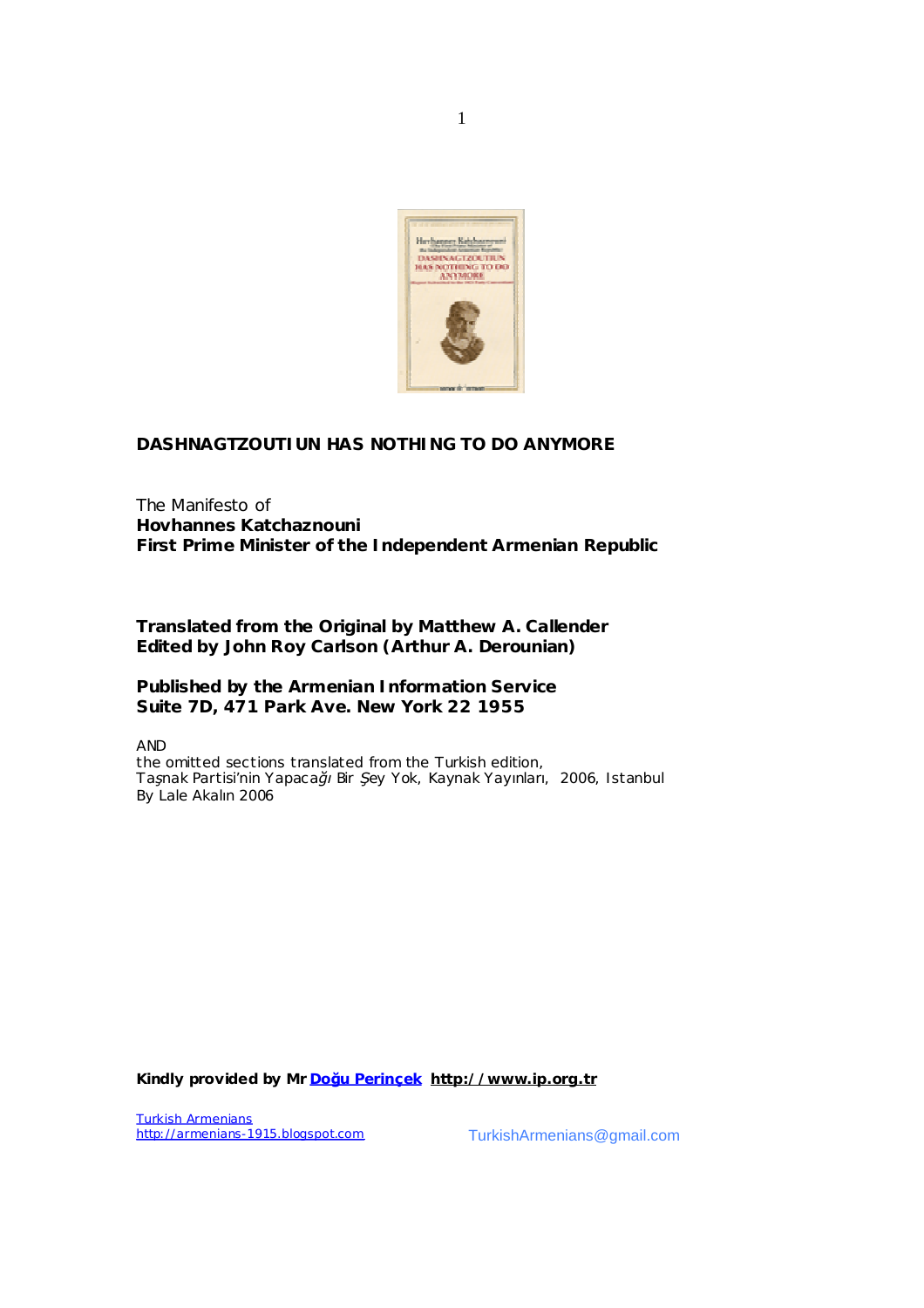### **Translator's Note to the present edition**

The report you are holding in your hands was delivered to the Dashnatziun Congress convened in Bucharest, in April 1923 by Hovhannes Katchaznouni, the first prime-minister of the Armenian Republic founded in 1918.

The original report was naturally delivered in Armenian and was published in Armenian by the author himself. It was translated to Russian and published in Tiflis (Tbilisi), four years later, in 1927 under **Soviet** rule, with a rather critical introductory note attached to it. The English translation, an abridged edition, was published in 1955 by the "Armenian Information Service" in New York.

What is remarkable is that this very interesting historical document shedding light over a controversial period of history written by a person who played a crucial role in the life of Armenia has not been included among the documents flying about in the air in relation to the Armenian question. Its copies were removed from the libraries in Europe by the Dashnagziun members. A Russian copy in the Lenin Library in Moskow has very recently been translated into Turkish. This Turkish translation was compared with the 1955 abridged English edition and the parts left out in the English edition were supplemented from the Turkish 2005 edition and translated into English in order to arrive at the present English translation.

When I was suggested translating the omitted sections of the report into English so that it would be published as an unabridged edition, I, like most of my fellow citizens, was feeling amazed and frustrated at the turn the events were taking; amazed because of the immense and increasing pressure turning into an open threat by the "Western powers", ie, the EU and the USA concerning how "Turkey, as the successor of the Ottoman Empire should admit responsibility on the 'Armenian genocide'"; and frustrated because nobody has been willing to listen to what Turkey has to say and also because the present Turkish government has been apologetic and compromising in the face of these pressures. With these sentiments, I readily accepted the offer, and now I am glad that with this book, certain historical facts which have been pushed consciously aside by the powers that provoked an ethnic minority to rise against their own state almost a century ago when it was being pulled apart by the the same imperialist wolves of the world, will be coming into the open through the mouth of a person who was one of the leaders of the provoked people.

I believe that whether what happened in 1914-1923 was "genocide" or self defense of an empire which was being pulled apart is not what really interests the "Western powers" . It is the effect that this propaganda will produce on the world and Turkish public opinion that will open the way to increasing their control over Turkey, ie, over the Middle-East, the oil, gas and trade routes is what interests them. Unfortunately the western public opinion is under this influence because the propanganda is very powerful, for it is also backed up with financial power. This book, the first among a series which will supply historical evidence in Western languages, will be of help for those who are willing to find out what really happened.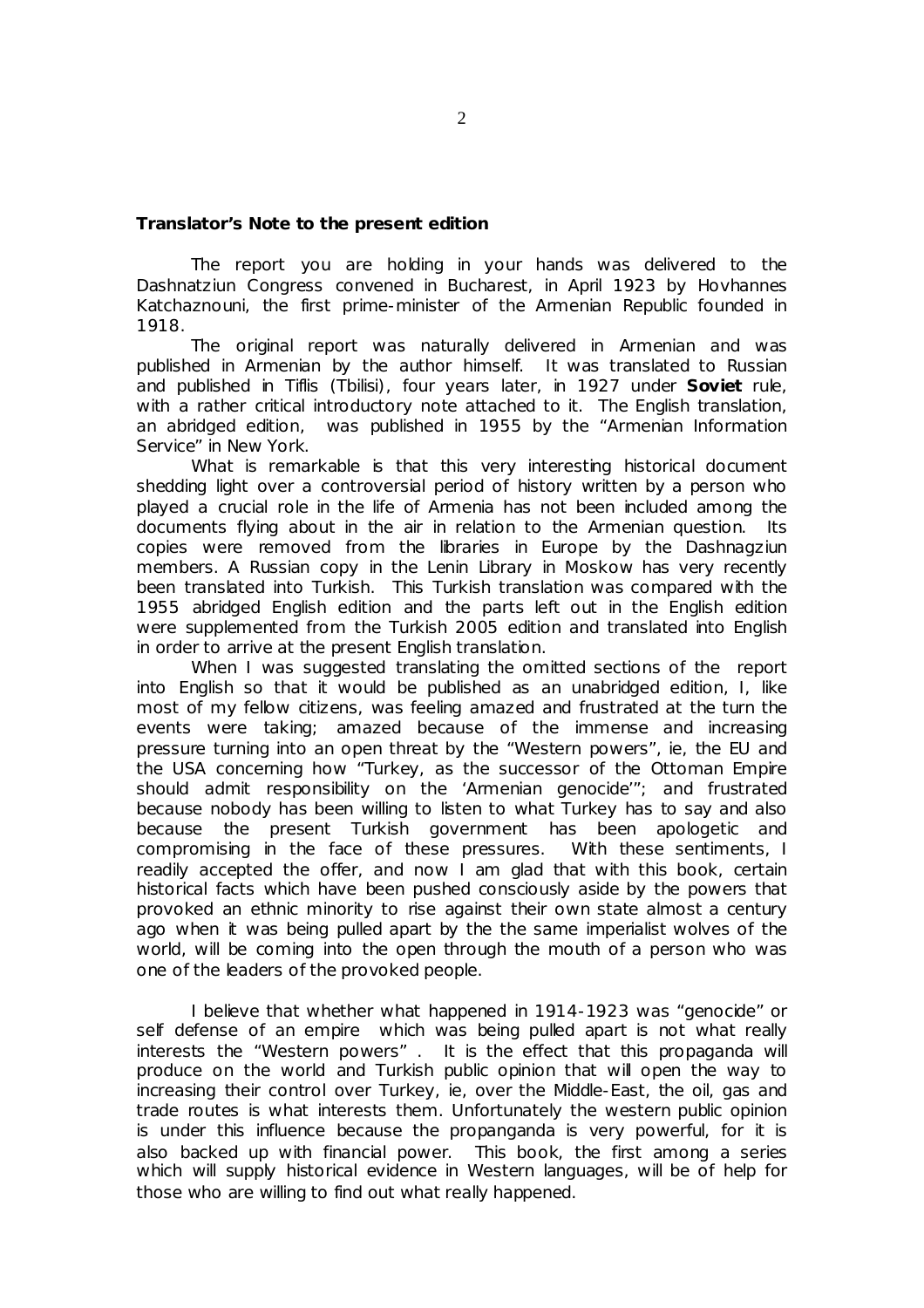The two main allegations upon which Taner Akçam<sup>1</sup> and others who claim that the Ittihat Terakki Party and mainly the head of government of the time, Talat Paşa was guilty of "genocide" base their claims is that the Ittihat Terakki Party, under the influence of a nationalistic urge, was actually trying to "purge" Anatolia of non-Turkish ethnicities and that Talat Paşa actually secretly gave the order to massacre Armenians as an ethnic group. This book will be an answer to the first allegation:" In the Fall of 1914 Armenian volunteer bands organized themselves and fought against the Turks because they could not refrain themselves from organizing and refrain themselves from fighting. This was an inevitable result of a psychology on which the Armenian people had nourished itself during an entire generation" says Katchaznouni and adds: "The Winter of 1914 and the Spring of 1915 were the periods of greatest enthusiasm and hope for all the Armenians in the Caucasus, including, of course, the Dashnagtzoutiun. We had no doubt that the war would end with the complete victory of the Allies; Turkey would be defeated and dismembered, and its Armenian population would at last be liberated.

We had embraced Russia whole-heartedly without any compunction. Without any positive basis of fact we believed that the Tzarist government would grant us a more-or-less broad self-government in the Caucasus and in the Armenian vilayets liberated from Turkey as a reward for our loyalty, our efforts and assistance".

Here I cannot help but quote another Armenian source quoted by Mehmet Perinçek in his Foreword to the Turkish edition:

"As the glorious Russian Armies are fighting against Turkey who, with German support has dared to raise its hand against mighty Russia, on the lands in its own hegemony, in the snowy Armenian mountains and the vast Alashkert valley, the Armenians, taking the advice of their forefathers (…) have risen to sacrifice their lives and their assets to Great Russia and the magnificence of its throne."<sup>2</sup>

Katchaznouni evaluates the incidents of 1914-15 thus: "The deportations and mass exiles and massacres which took place during the Summer and Autumn of 1915 were mortal blows to the Armenian Cause. Half of historical Armenia -" the same half where the foundations of our independence would be laid according to the traditions inherited by European diplomacy -" that half was denuded of Armenians: the Armenian provinces of Turkey were without Armenians. The Turks knew what they were doing and have no reason to regret today. It was the most decisive method of extirpating the Armenian Question from Turkey"

Is this an example of Genocide which means 'a racial extermination based on no other reason but being a member of one race and not another' or a self-defence?

 $\overline{a}$ 

<sup>1</sup> See "Soykırım Suçunda Kasıt Unsuru Konusunda Bazı Notlar", *Birikim*, sayı 199

<sup>2</sup> *Mşak*, No.271, 1914 cited in Prof. Dr Türkkaya Ataöv, *An Armenian Source: HovhannesKatchaznouni*, Second Printing, Ankara, March 1995, cited in M.Perinçek, *Taşnak Partisinin Yapacağı Bir şey Yok,*Kaynak Yayınları, İstanbul, 2005, p. 11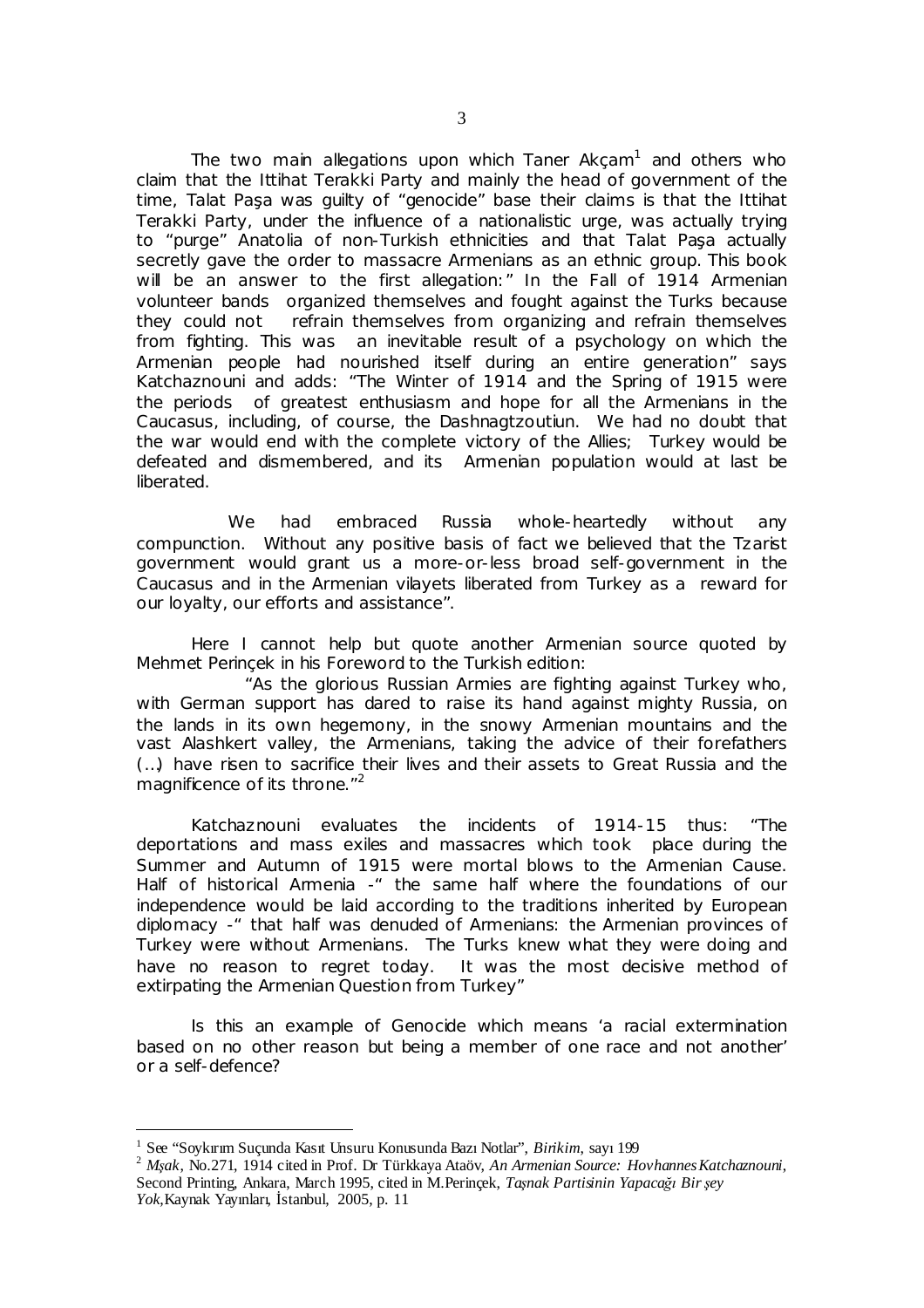It should not be forgotten that while the Armenian bands, most of whom were Ottoman citizens were fighting the Ottoman State, the same State was fighting the British and the Greek on the Western front. The bloody Gallipoli Battles were fought in March-September 1915 against the multi national armies from the British colonies under the leadership of the British themselves. Was the Ottoman government, among all these bloody battles, suddenly seized by a racial fever and decided to exterminate the Armenians, or was the Empire fighting for survival on the eastern and western fronts?

This is what Katchaznouni has to say for a few years later when Turkey was still figting on several fronts: "The Armenian-Turkish war which broke our back began in the Fall of 1920. Would it have been possible to evade it? Probably not. The crushed Turkey of 1918 had recovered during the two years. There came forward patriotic, young officers who formed a new army in Asia Minor. They saw the necessity of attacking in the Northeast, and in the Southwest against the Greeks which they could not do without first crushing their flank on the Armenian front. One cannot say that the Turks really had such a plan, but it is possible that they did and it was also probable that the war with us was inevitable."

Once more I would like to quote another source, again quoted by Mehmet Perinçek: The Foreign Minister of the Dashnagzoutiun Government says, in 19 in a telegram sent to the representative in Tiflis (Tbilisi):

"The situation on the front is very grave. It is essential to see Luck and Corbeille and have them send telegrams to their governments informing them of how the Turkish troops are advancing and demand that they take all the necessary precautions (…) See the Greek representative too and demand that he too send a telegram to his government to inform them of the situation and to ask them if it is possible for the Greek forces to start an assault and break the strength of the Turkish forces"<sup>3</sup>

At this point I feel I have to stop and let Katchaznouni speak.

Lale Akalin

 $\ddot{\phantom{a}}$ 

<sup>3</sup> D.S. Zavriev, K. Noveyşey, *İstorii Severo-Vostoçnıh Vilayetov Turtsii,* Tbilisi, 1947, s. 85. cited in M.Perinçek, *Taşnak Partisinin Yapacağı Bir şey Yok,*Kaynak Yayınları, İstanbul, 2005,p.16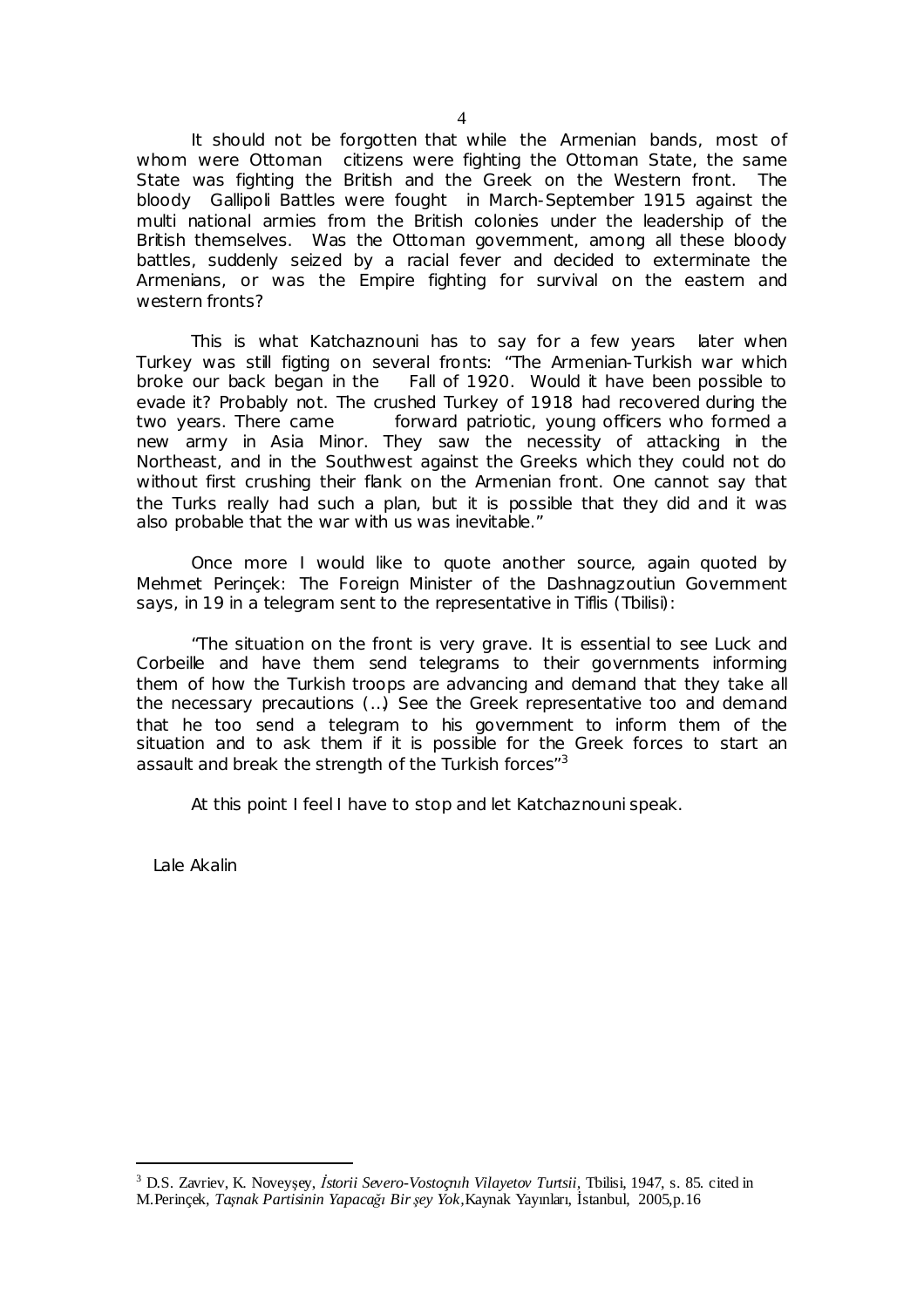### **Introduction to the Turkish Edition By Mehmet Perinçek**

We have been hearing arguments as to how the archives should be consulted, in connection with the discussion of the Armenian question. Here is a document from the Armenian archives. With this report by Hovannes Katchaznouni, we are lifting the cover of the Armenian archives.

We invite the whole world to study the Russian and the Armenian archives, in order to bring out the truth. They are very rich in documents: reports by the Armenian authorities and government members of the time and reports by Armenian commanders written to their seniors, documents published by reliable Armenian historians like Borian and Lalaian are all in those archives as official documents.

As the **Kaynak Publishing House**, we are commencing the publication of the series, *The Lie of 'Armenian Genocide' in Armenian Documents*, with an official document, a report by the first prime-minister of the first Armenian government and the leader of the Dashnagzoutiun. I would like to repeat that this document you will be reading is not a magazine article or a speech but a report submitted to the Dashnagzoutiun Convention in Bucharest in 1923. The person who read this report, Hovannes Katchaznouni may be considered the most important figure in the Dashnag movement. He was holding a responsible position during the period 1915- 1923 in which the events referred to as "the Armenian Genocide" took place. The present report is actually a summary of the events in that period.

### **Who is Katchaznouni?**

Hovannes Katchaznouni is the first prime-minister of the Armenian state founded in July 1918. He was in power as the head of government until August 1919, for thirteen months. He was among the founders of the Dashnagzoutiun Party and one of its top leaders. He was the prime authority of Armenia and the Dashnagzoutiun Party.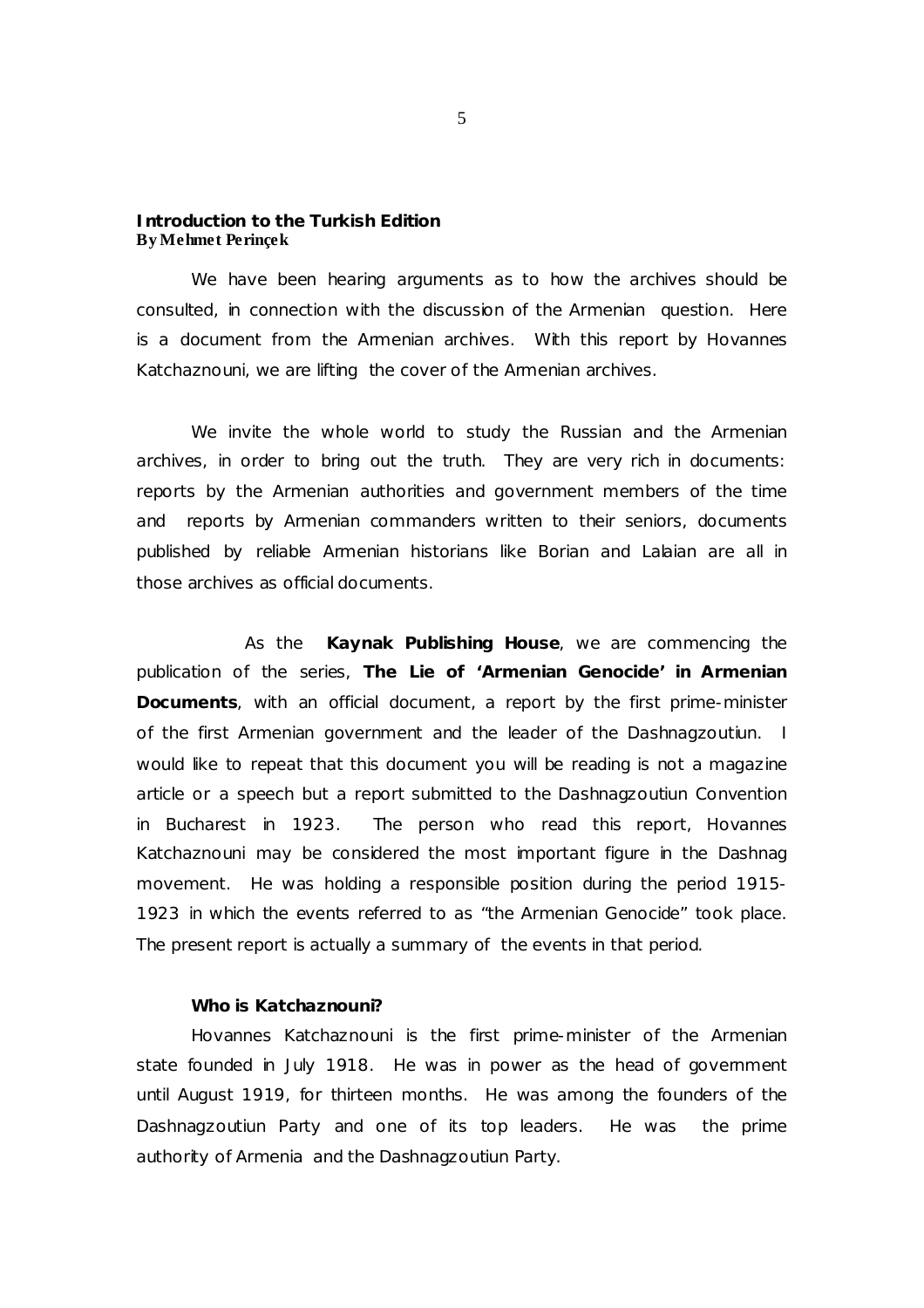He was born in 1867 in the Akhaltsikhe (Ahıska) region of Georgia. Having studied architecture, he worked as an architect in Baku. He joined the Dashnag organization there. He became a member of the Armenian National Council in 1917 and was the Dashnag representative in the Seym (the Caucasian Parliament) until 1918. He was on the Armenian committee, conducting the peace talks with the Turks in Trabzon and Batoum. After the dissolution of the Caucasian State, he became the first prime-minister of the independent Armenian State in 1918. He held this position until August 1919. He was arrested after Bolsheviks came to power in Armenia in 1920. He left the country after the counter-revolutionary revolt against the Bolshevik rule was suppressed in 1921. Years later, he returned to the Soviet Armenia to work there as an architect until his death in 1938.

#### **Publication of the Report**

Katchaznouni voices a self-criticism of the past in this conference report. This self-criticism is actually a confession. Katchaznouni honestly and sincerely resolves that the Dashnagzoutiun Party is responsible for the past agonies. He concludes, at the end of the report, that the Dashnagzoutiun Party should dissolve itself and leave the political arena. His last words are significant: "Yes, I propose suicide, the party should commit suicide," he says.

Katchaznouni publishes his report very urgently, that same year. The title he uses once more emphasizes his proposal of suicide: "Dashnagzoutiun Has Nothing to do Anymore"

Katchaznouni omitted some three or four pages concerning his proposals about the inner organizational issues of the party when he first published this report as a book. However, he included in the book a letter he wrote to a fellow party member who had criticized his report in his letter.

The book published in Armenian was translated into Russian four years later and and an edition of only 2000 copies was published in Tbilisi in 1927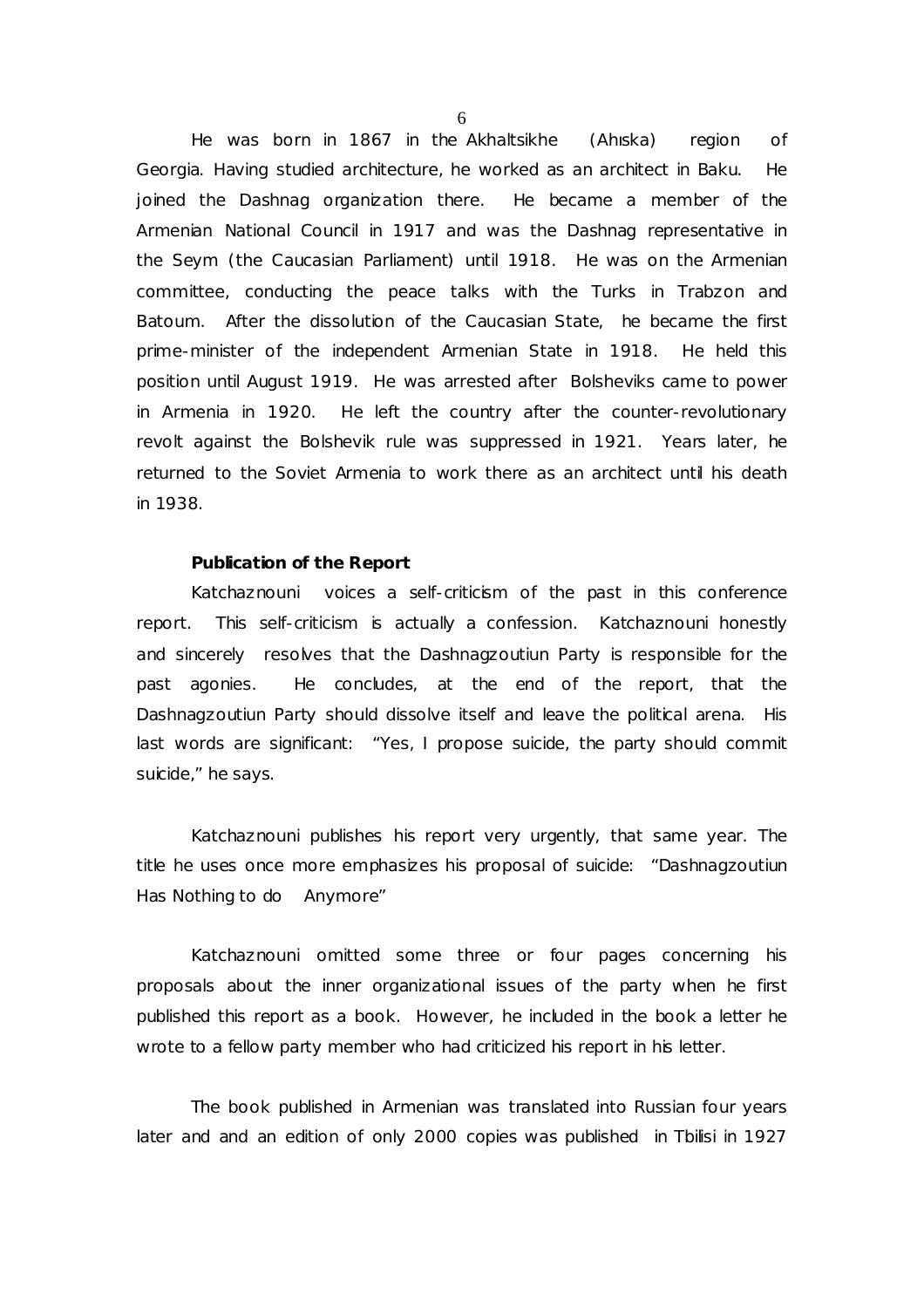as a significant warning or lesson. The Russian edition included an introduction in Russian.<sup>4</sup>

The English edition of the book was was published in 1955 with the title *The Armenian Revolutionary Federation (Dashnagsoution) Has Nothing To Do Any More* by the "Armenian Information Service" in New York. However, this was an abridged edition.

What is interesting but what seems natural when the content of the book is taken into consideration, is the fact that this historical report by the first Armenian prime minister was banned in Armenia. It is also a fact that all the copies were collected from the libraries in Europe by Dashnags. All the copies in all the languages were collected from European libraries. The book is included in the catalogues but no copies can be found in the racks.

I discovered a copy of the Russian edition in the Lenin Library in Moscow, during my research on the Armenian issue. The book was translated into Turkish by Arif Acaloğlu with utmost care and precision and I would like to extend my thanks to him here for his worthy contribution.

#### **Studies in Turkey**

 $\overline{a}$ 

In the Introduction to the previous editions of this book we indicated that Prof. Türkkaya Ataöv had informed the reader about the book Katchaznouni published, in his work in English, in 1985. However, there are earlier references to the book. 34 years before Prof. Ataöv's book, Esat Uras; again, a few years before Ataöv, Ambassador Kamuran Gürün and in the same year, in 1985, Mim Kemal Öke referred to the book. This means that the book has been known in Turkey for over half a century.

Esat Uras, in his celebrated work *Tarihte Ermeniler ve Ermeni Meselesi* (*Armenians and the Armenian Question in History),* which was published in 1950, made references to Katchaznouni's book.<sup>5</sup> So it is clear that

<sup>&</sup>lt;sup>4</sup> S. Hanoian, in the Introduction, states that Katchaznouni was "open-hearted" in his report, despite some criticism concerning his ideas on the Soviet rule. However, in the Soviet Armenia, there were very grave citicisms on Katchaznouni's book. See Marents, "Litso Arsyaskogo Smenohovstva", *Bolşevik Zakavakazya,*No.3-4, 1928, s. 83 vd.

<sup>5</sup> Esat Uras, Tarihte Ermeniler ve Ermeni Meselesi, 1stanbul 1950, s. 716, 740 vd, 758.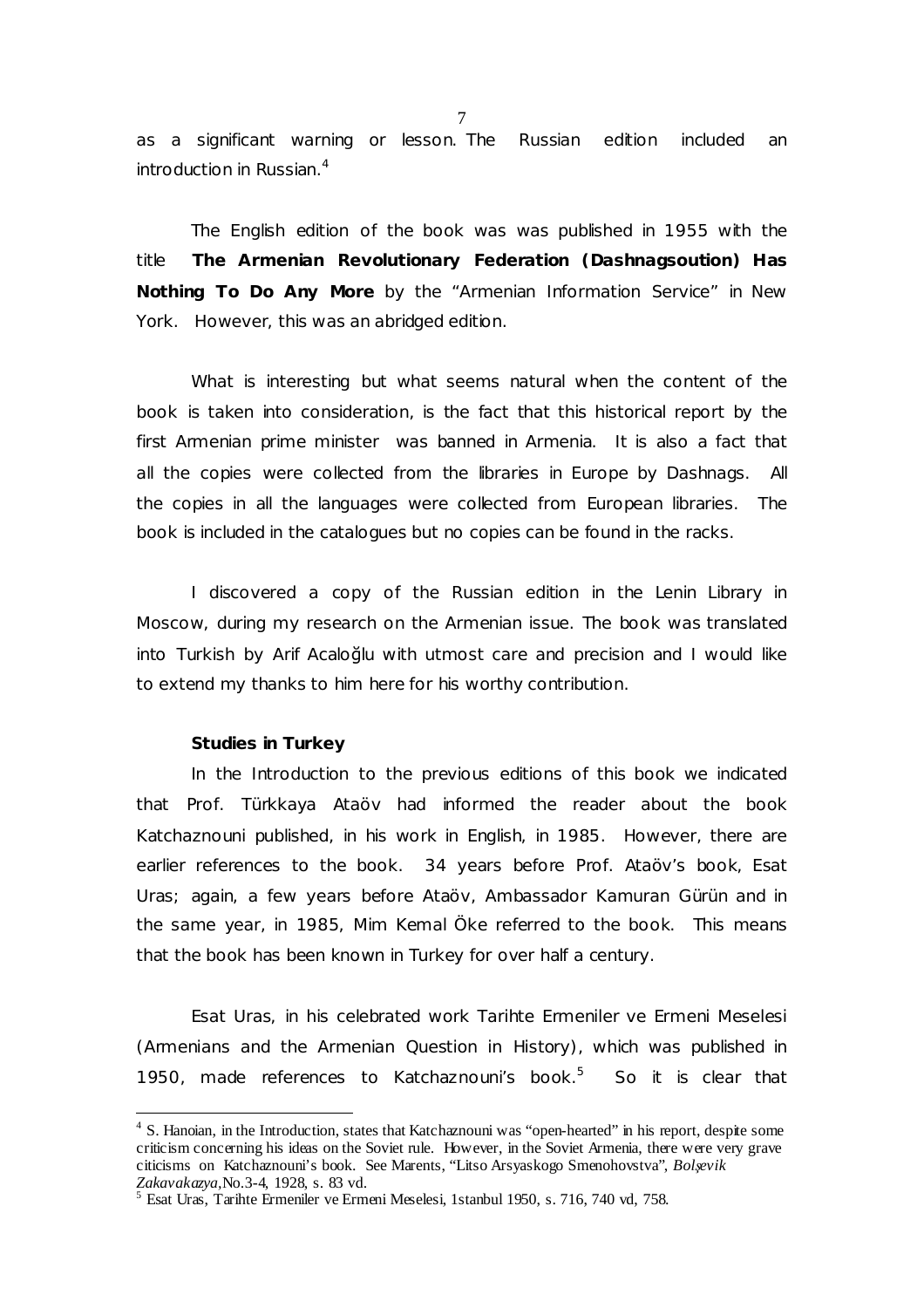Katchaznouni's book, published in Armenian in 1923 in Vienna, had been translated into Turkish before 1950, when Uras published his book.

Quotations from the same manuscript translation were also made by Ambassador Kamuran Gürün in his work, *Ermeni Dosyası (The Armenian*  File), published in 1983 by the Turkish History Institute<sup>6</sup>.

The bibliography of the booklet, *Dokuz Soru ve Cevapta Ermeni Sorunu (The Armenian Question in Nine Questions and Answers)*, which states the "Foreign Politics Institute" as the publisher, contains a reference to the 1923 edition published by Katchaznouni himself in Vienna.<sup>7</sup> However, in the bibliography the title of the book appears not in Armenian but in English. It seems that the publications of this institute were parallel to those of the Turkish State.

Mim Kemal Öke, in his article in a collection published by Boğaziçi University in 1984, quoted in length from the English abridged edition published in New York in 1955.<sup>8</sup>

Prof. Türkkaya Ataöv published a ten-page work on Katchaznouni's book, in 1984, in English. This work was translated into French, German and Spanish and was published together in these four languages by the propaganda bureaus of the Turkish State, in 1985. Ataöv, in this work, which has never been published in Turkish, states that he has got a typewritten copy of the Turkish translation of Katchaznouni's book in Armenian. It seems that the manuscript translation referred to by Esat Uras and Kamuran Gürün had been reduplicated as a typewritten copy in the meanwhile. Other researchers might also have referred to the Turkish or English translations of Katchaznouni's report before 1984.

<sup>6</sup> Kamuran Gürün, Ermeni Dosyası, Türk Tarih Kurumu Yayınları, Ankara 1983, s. 196, 234, 274, 304 vd, 308.

<sup>7</sup> Dış Politika Enstitüsü, Dokuz Soru ve Cevapta Ermeni Sorunu, Ankara, Nisan 1983, s. 41.

<sup>&</sup>lt;sup>8</sup> Prof. Dr. Türkkaya Ataöv, An Armenian Source: Hovhannes Katchaznouni; Une Source Armenienne

Hovhannes Katchaznouni¸ Eine Armenische Quelle: Hovhannes Katchaznouni¸ Fuenta Armenia.

Hovhannes Katchaznouni; Second Printing, Ankara March 1985.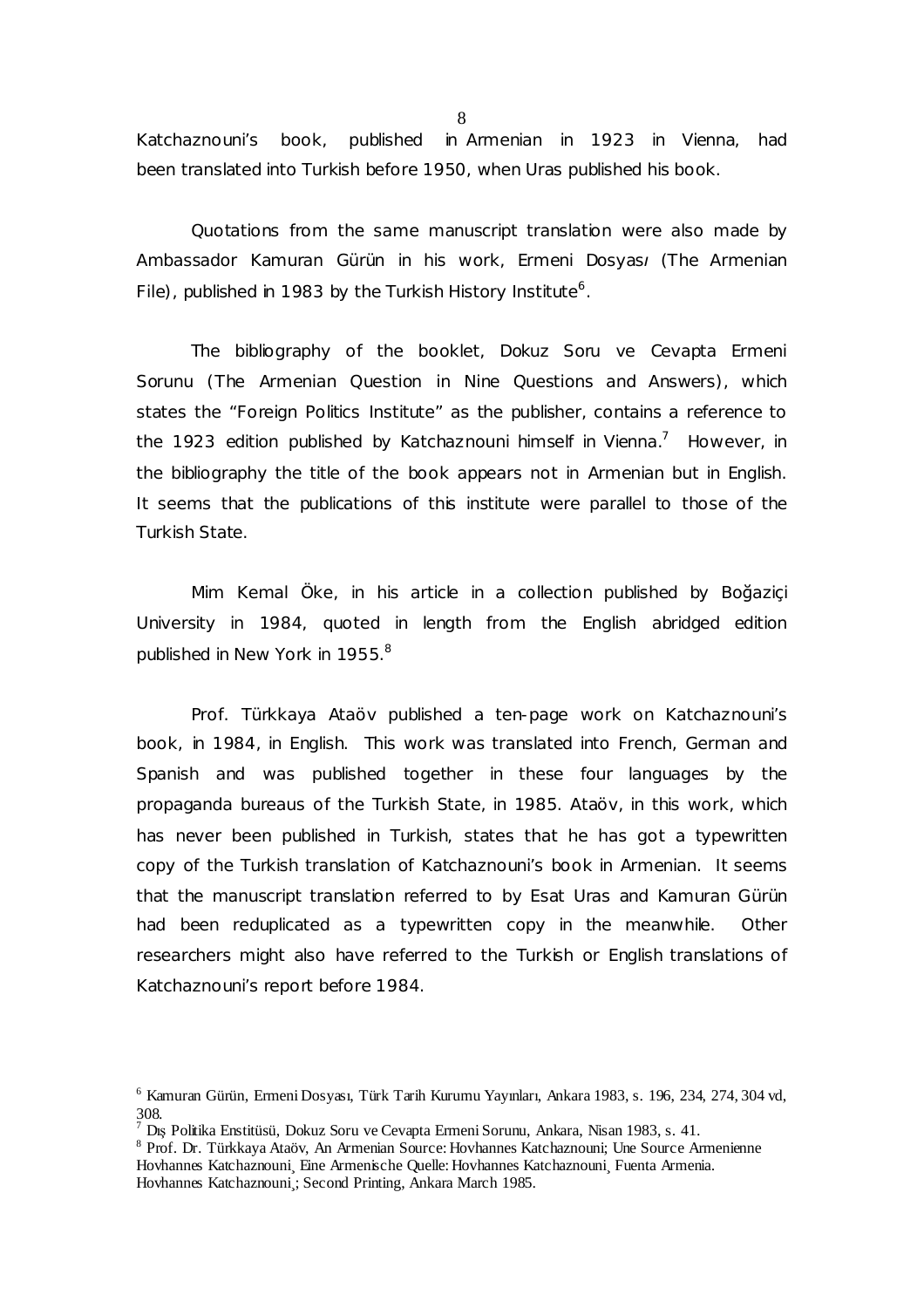$\overline{Q}$ 

The Turkish edition, translated from the Armenian original is kept in the Turkish History Institute, though we are not certain whether the Foreign Ministry keeps a copy.

It might be considered surprising that this report by Katchaznouni has not received due attention in Turkey, so far. However, it might also be considered natural, because Turkey and Turkish researchers have not been able to build their theses on a strong basis; they have not taken the strong stand of anti-imperialist struggle and the righteousness of the Turkish War of Independence; and also because neither the academic circles nor the Turkish Foreign Ministry has understood the importance of this report and therefore it has not been given due consideration. The Katchaznouni report had not been published in Turkish before the **Kaynak Yayınları edition** and in fact, it has almost been hidden. It has not even been the subject of any serious research or study so far. Doubtlessly, the tendency on the part of the Turkish researchers and authorities to keep a certain distance with the Russian and Armenian archives played an important part in this. They must have regarded using Russian sources as showing an inclination towards Bolshevism. This is also another indication showing that the main concern in Turkey was to render the Turkish theses sympathetic to the Western imperialists. This is the essential point.

The Katchaznouni report was introduced to the Turkish reader by the weekly *Aydınlık,* in its issue of October 2, 2005. *Aydınlık*'s treatment of the subject *mainly* consisted of a broad summary and an evaluation of the report.

#### **Katchaznouni's Observations**

Katchaznouni particularly states that he has come to his conclusions after a grave thinking process. The conclusions he has reached are not the result of superficiality or lack of will-power. He knows he will infuriate many. He calls on the delegates of the Dashnagzoutiun Conference to listen to him patiently, with no prejudice. As he is determining the boundaries of his report, he explains that he will examine the period extending from World War I to the Lausanne Conference, dividing it into certain phases from the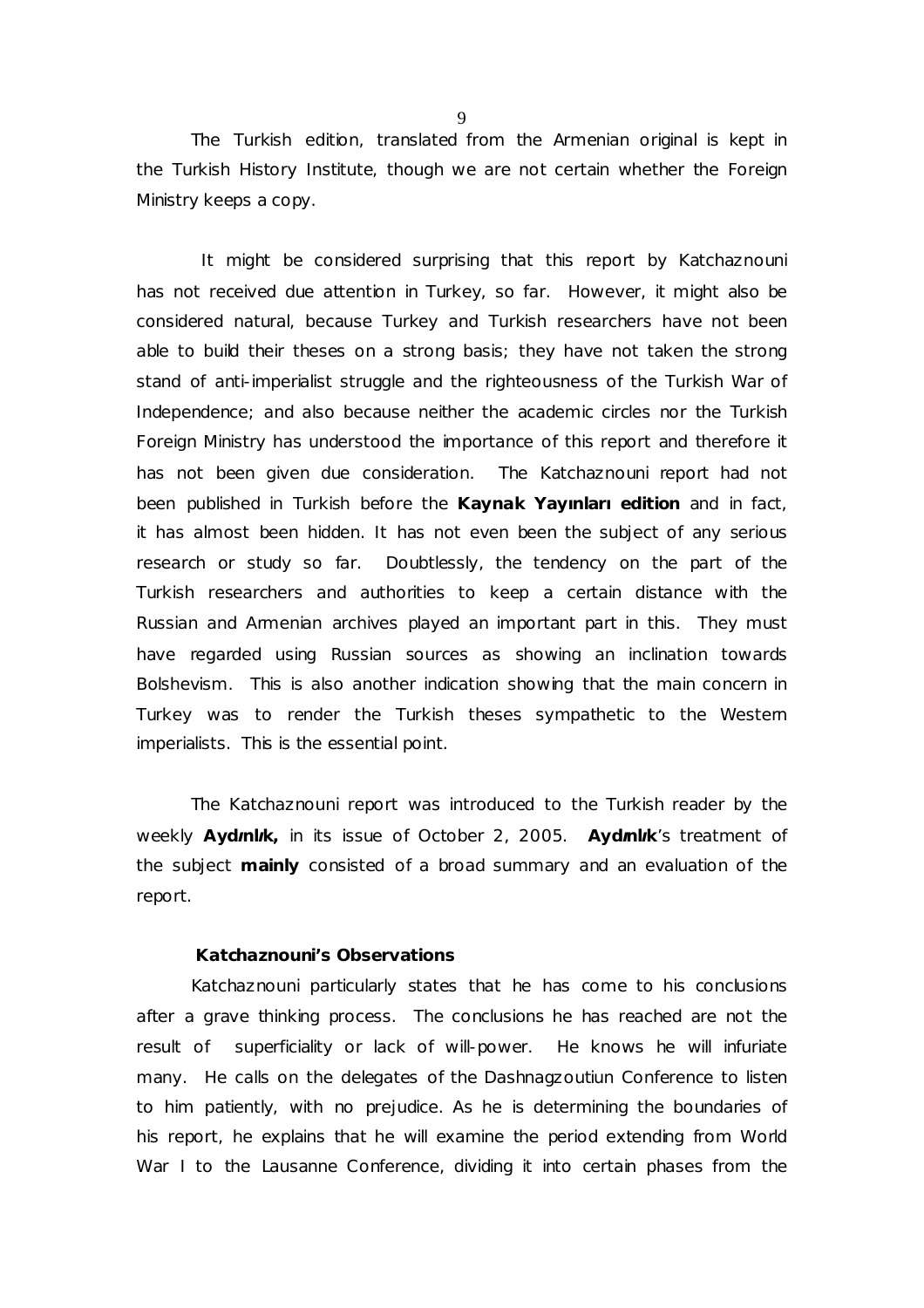point of view of the Armenian question and will focus on the role Dashnagzoutiun has played in this process.

The first Prime Minister of the Dashnagzoutiun Government makes the following observations:

- It was a mistake to establish the volunteer units.
- They were unconditionally allied with Russia.
- They had not taken into consideration the balance of power which was in Turkey's favour.
- The decision of the deportation of Armenians was a rightful measure taken by Turks to serve their purpose.
- Turkey had acted with an instinct of self-defence.
- The British occupation once more aroused the hopes of the Dashnags.
- What they established in Armenia was a Dashnag dictatorship.
- They had acted in pursuit of the imperialist demand,"From Sea to Sea" and had been provoked with this.
- They massacred the Muslim population.
- The Armenian terrorist acts were directed at winning over the Western public opinion.
- The fault was not to be found outside the Dashnagzoutiun Party.
- The Dashnagzoutiun Party had nothing else to do but commit suicide.

Yes, all these observartions were made by Katchaznouni, the first Prime Minister of Armenia and the founder of the Dashnagzoutiun Party.

Katchaznouni considers the essence of the Turkish-Armenian relations during the period of 1914-23 as a state of war. According to Katchaznouni's evaluations, this war was actually between Turkey and the great imperialist powers. Katchaznouni does not make any evaluations that hold Turkey responsible, for he considers the Dashnags and their Armenian followers as one side of the war and Turkey as the other side. He concludes that in the face of Turkish victory, the Dashnagzoutiun Party has nothing else to do but dissolve itself.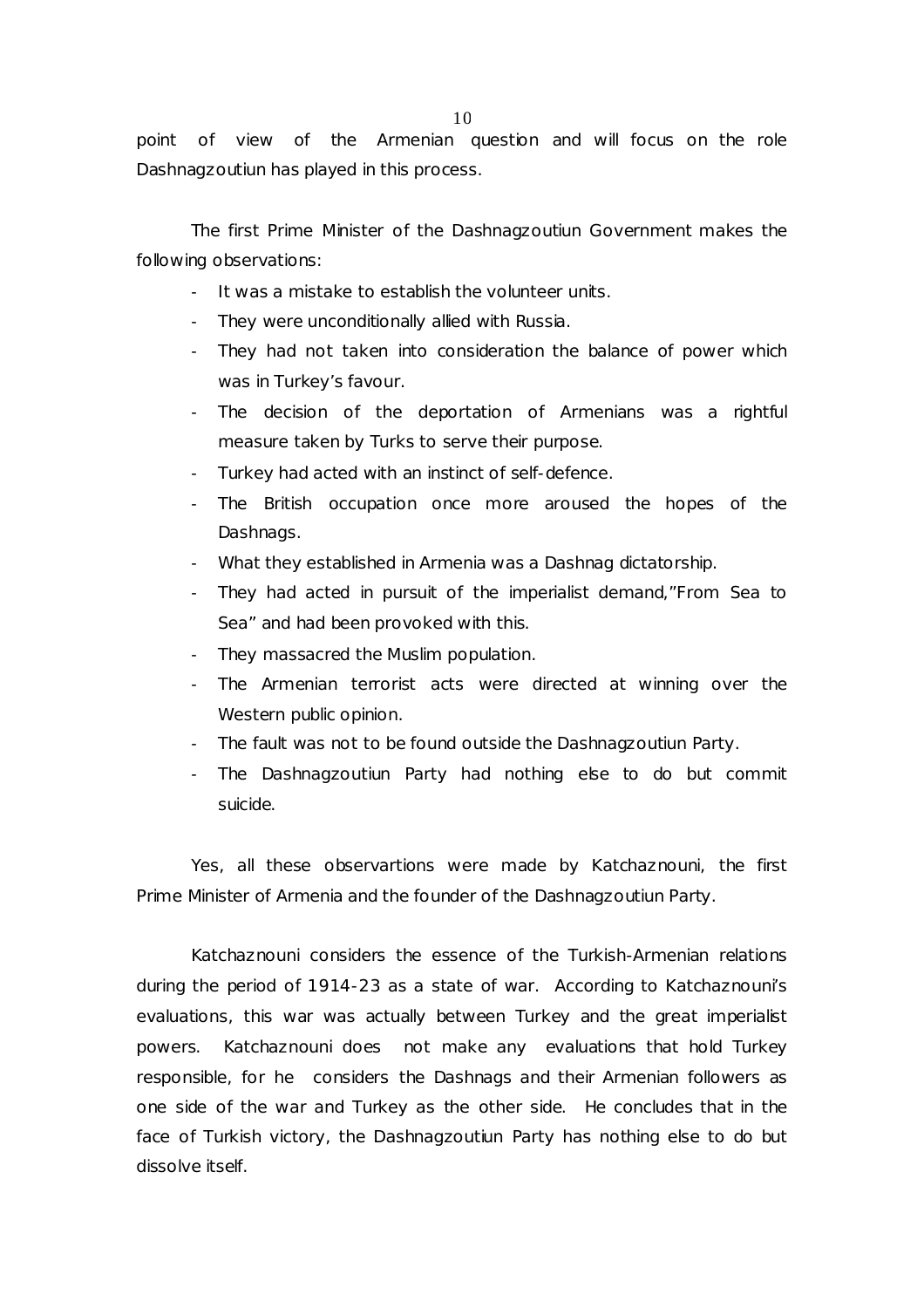These observations may surprise some people. However, we know that many other Armenian statesmen and historians have also made the same evaluations. The years following 1921 were years of deep selfcriticism for Armenian intellectuals. They were finally face to face with realities. Doubtlessly, the Bolshevik rule played an important part in this new turn to reality. The new stand taken against imperialism necessarily reminded them of the realities and pulled them towards the Lenin-Atatürk alliance. For this reason, especially the Armenian and Dashnag documents belonging to the period following 1921 confirm Katchaznouni's views. The Dashnag documents, some of which are found in the Armenian State Archives expose the lie of "Armenian Genocide" as dramatically as Katchaznouni's report. The Dashnag sources themselves disclose how the Tsarist Russia and Western used them against Turkey imperialism; what massacres they were responsible for during the occupation and how just was the fight the Turkish army waged.

# **Report Teaches a Lesson**

Katchaznouni's report is extremely valuable not only because it discloses an indisputable truth but also because it teaches invaluable lessons even in the present day world. The present USA strategy bestows special missions on small ethnic and religious groups in dividing certain countries. The bloody outcomes of these missions are apparent in the examples of Yugoslavia, Afghanistan, and Iraq. What is more, the world public opinion is aware that new examples will ensue. However, there is always a final scene in these plots and contrivances. Katchaznouni's report provides an opportunity to see the tragedies that fill those last scenes, with all their sadness. Those who allowed themselves to be pushed against the peoples they had been living together with, for hundreds, even thousands of years, had not only their neighbors but also their own people pay the price for it, most gravely. Katchaznouni, like all the other Armenian writers state that the Tsarist Russian regime, the British and the French imperialism used them and when, finally, they were left alone, they had nothing else to do but bemoan that they had been betrayed. Those who can interpret the developments in history can certainly see that the regrets and the cries that will follow the present historical period will not be in a different tone.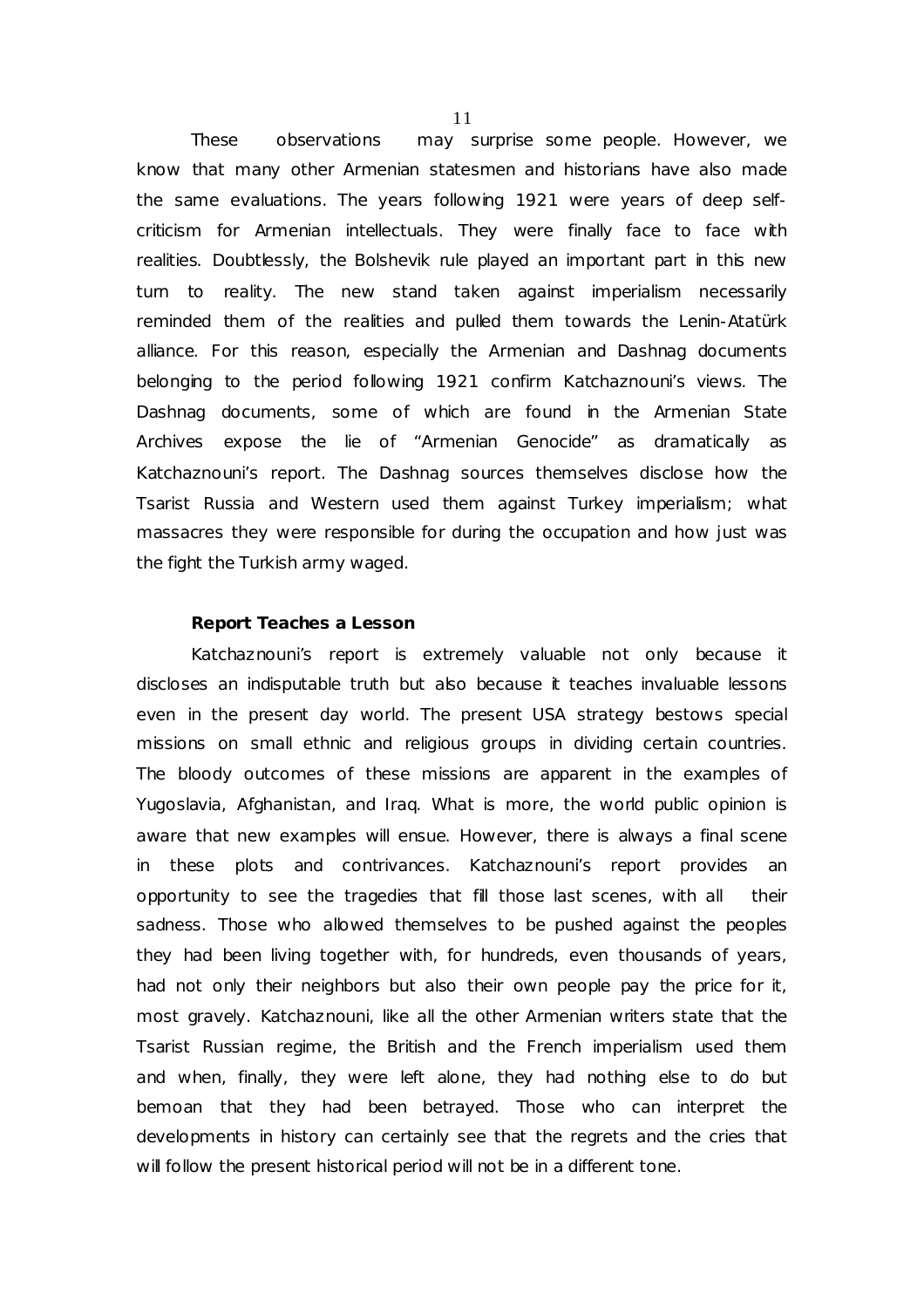**Other Documents in the Dashnag Archives Confirm Katchaznouni** 

Katchaznouni's observations stated in his report are confirmed by other documents in the Dashnag archives. These Dashnag documents, some of which can be found in the Armenian archives, expose the "Genocide" lie in the same dramatic way seen in Katchaznouni's report. The Dashnag documents themselves show how they were used by the Tsarist Russia and the Western imperialism against Turkey and what massacres they were responsible for, during the occupation and how rightful was the fight the Turkish army waged against all this.

#### **Fight against Turkey in the Tsarist Armies**

The imperialist centers accuse the Ottoman state and Mustafa Kemal's Revolutionary government with subjecting the Armenians to massacre and genocide during 1915-23. However, the eight years, which comprise the period of the Turkish War of Independence, are at the same time years of fight for the Dashnag forces, under the leadership of the Tsarist regime of Russia, the British, and the French armies. This historical fact has been reflected in thousands of Armenian documents.

I would like to give a few examples. The declaration sent by the Armenian National Bureau to Tsar Nicholas II at the very beginning of World War I, shows how deeply attached the Dashnag leaders feel towards imperialism:

"As the glorious Russian Armies are fighting against Turkey who, with German support has dared to raise its hand against mighty Russia, on the lands in its own hegemony, in the snowy Armenian mountains and the vast Alashkert valley, the Armenians, taking the advice of their forefathers (…) have risen to sacrifice their lives and their assets to Great Russia and the magnificence of its throne.

"The good news of war with Turkey has aroused enthusiasm among all the Armenian people. The Armenians from all the countries are in haste to take their place in the glorious Russian armies and to serve the achievement of the Russian arms with their blood. We are praying God to be victorious over the enemy. We owe it to our nation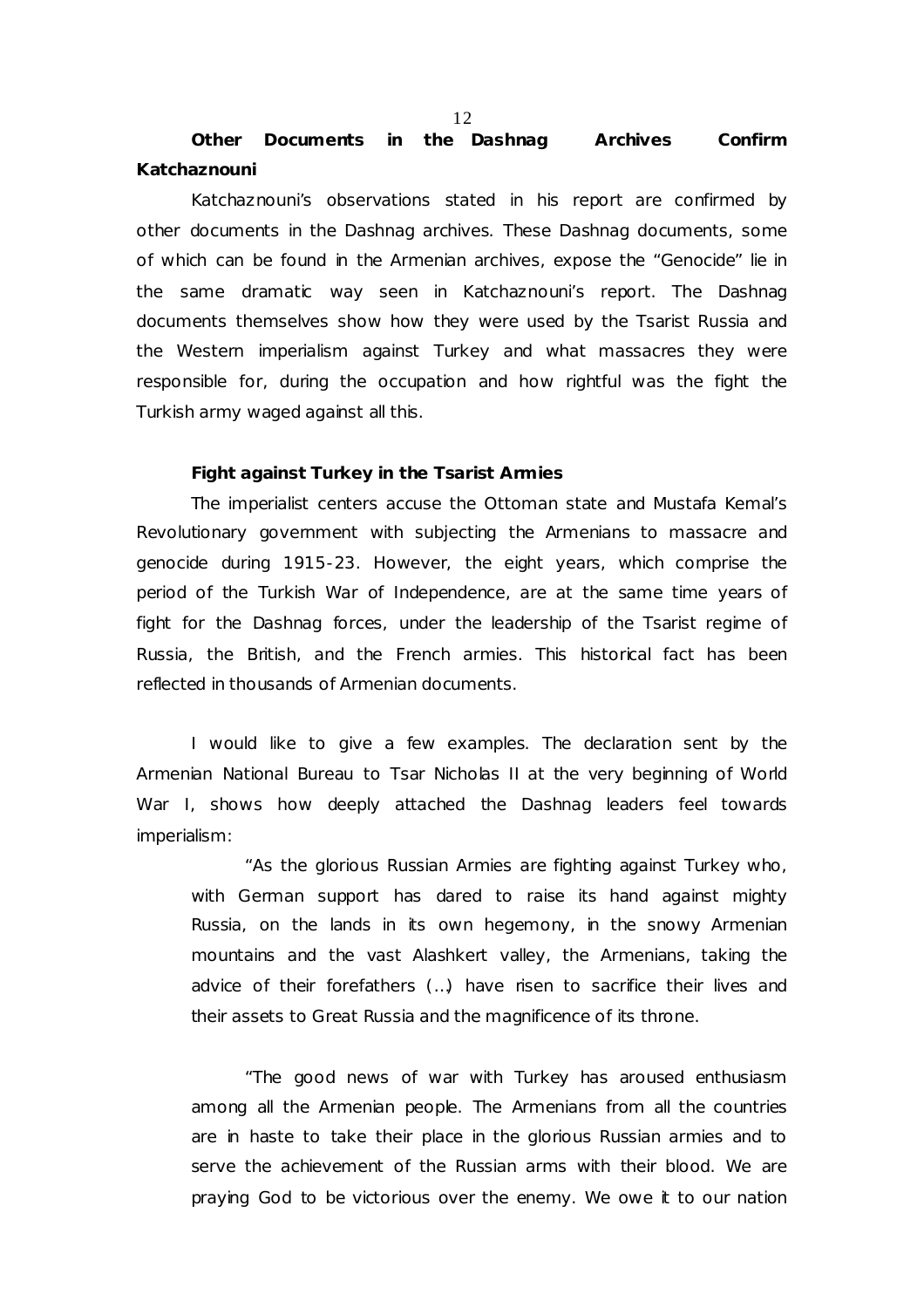to turn into new Russian arms and to fulfill Russia's historical duty in the East. Our hearts are burning with this desire.

"The Russian flag will freely flutter in the Bosphorous and the Dardanelles.

Your will, my magnificent lord, bestow freedom to the peoples under Turkish yoke".<sup>9</sup>

Zaven, the Armenian Bishop in Istanbul had already declared, before the war started, to the reporter of *Mşak*, the organ of the Armenian nationalist-liberals, that the radical solution of the Armenian question would be the unification of all Armenia (including the Eastern Anatolia of Turkey-M.P.) under Russian sovereignty with which Armenians' fate was historically linked. The Bishop stated, "The sooner the Russians arrive here, the better for us.  $n^{10}$ 

Zavriev, the Head of the International Relations Department of the Dashnagzoutiun Party, in the letter he sent to the ambassadors of the Tsarist Russia in London and Paris in 1915, exposes the role played by Armenians in World War I:

"Since the first days of the present war, the Russian Armenians have been in the expectation of joining the war. This situation gives rise to the hope that the Armenian question will be taken up at the end of the war, and it will definitely be solved. For this reason, Armenians cannot hold back from participating in the prospective events and thus must take their place in the war, most passionately"<sup>11</sup>

Another Dashnag document which supports the content of this letter in the Tsarist Russian archives is in the personal archives of Borian, a politician,

 $\overline{a}$ 

 $9^9$  Mşak, No. 271, 1914: cited by ibid p. 89

<sup>&</sup>lt;sup>10</sup> Armenian SSR State Central History Archives (TsGİA Arm. SSR) fond vipisok, folder 37, sheet 45-46, cited in K.N. Karamyan, *PolojenieZapadnıh Armyan, "ArmyanskiVopros" i Mejdunarodnaya Diplomatiya V Posledney Çetverti XIX Veka İ Naçale XX Veka,* Yerevanski Gosudarstvennıy Universitet, Yerevan, 1972, p.87 vd.

<sup>11</sup> *Mejdunarodnie Otnoşenia V Epohu İmperializma (Dokumenti İz Arhiva Tsarskogo İ Vremennogo Pravitelstva),* seriya III, t. VII, ç.II, Gosudarstvennoe Sotsialno-Ekonomiçeskoe İzdatelsvo, Moskva-Leningrad, 1935, p. 45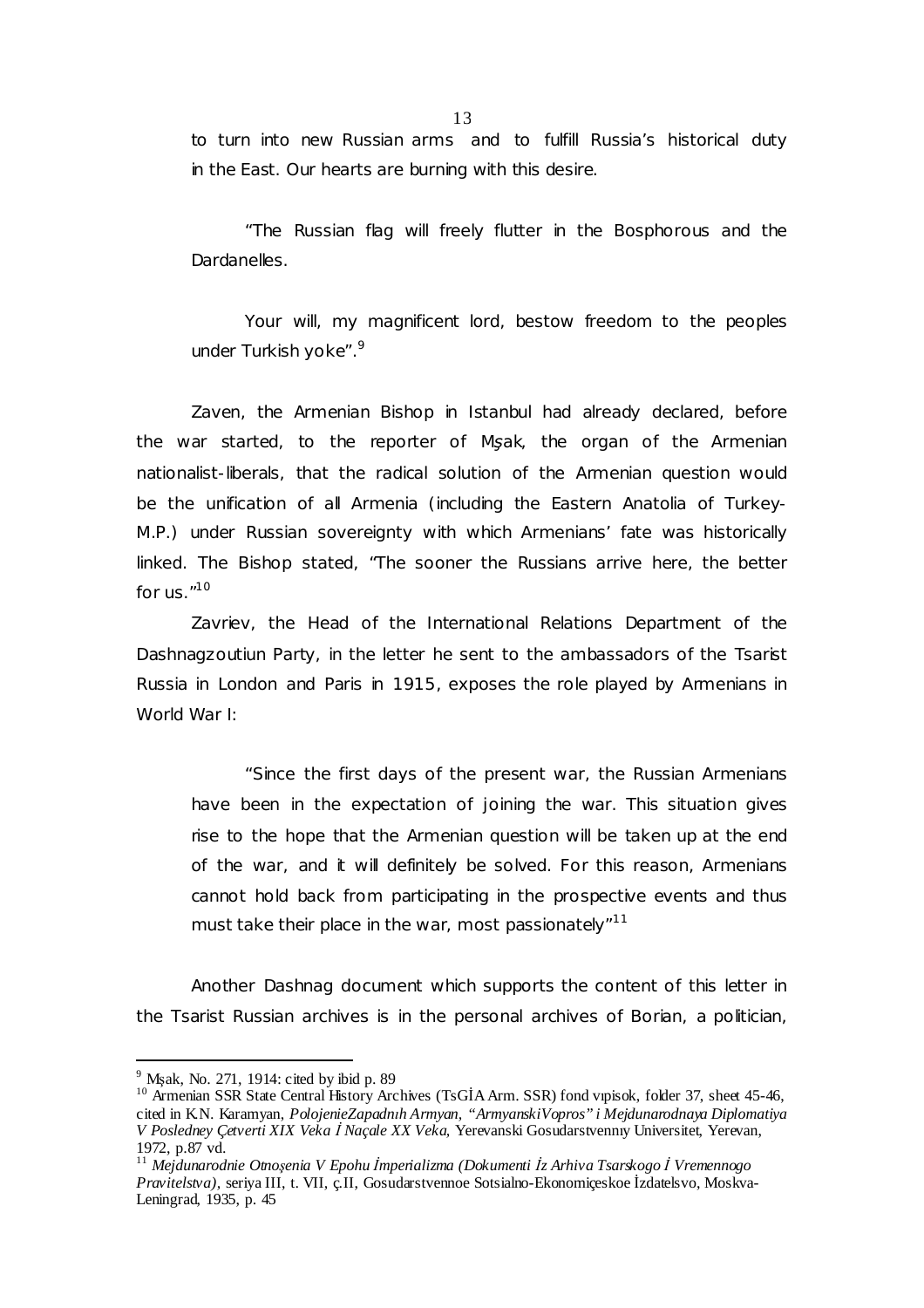and historian. The document, which comprises the speech made by the military representative of the Dashnagzoutiun Party in the All Armenia National Congress convened in Tbilisi in February 1915, is significant:

"As is known, the Russian government gave 242 900 rubles at the beginning of the war to make preparations to arm the Turkish Armenians and to incite revolts in the country during the war. Our volunteer units need to break the defense line of the Turkish forces and to unite with the rebels and to create anarchy on the front and behind the lines and by these means help the Russian armies pass through and capture Turkish Armenia".<sup>12</sup>

Dashnag publications are full of documents admitting that they created anarchy on the front and behind the lines and fought as the striking force of the Russian armies. *Orizon*, the organ of Dashnagzoutiun reads as follows in its 196<sup>th</sup> issue of 1912:

"The Turkish state authorities and those in power should know that from now on, neither a Turk nor the Turkish state has any value for an Armenian whatsoever. Let them think of other means to protect their existence."<sup>13</sup>

 $\overline{a}$ 

<sup>12</sup> Prof.Dr. Türkkaya Ataöv, *An Armenian Source: Hovannes Katchaznouni; Une Source Armenienne: Hovannes Katchaznouni; Fuenta Armenia: Hovannes Katchaznouni:* Second Printing. Ankara, March 1995

 $12$  Msak, No. 271, 1914: cited by ibid p. 89

<sup>&</sup>lt;sup>12</sup> Armenian SSR State Central History Archives (TsGİA Arm. SSR) fond vipisok, folder 37, sheet 45-46, cited in K.N. Karamyan, *PolojenieZapadnıh Armyan, "ArmyanskiVopros" i Mejdunarodnaya Diplomatiya V Posledney Çetverti XIX Veka İ Naçale XX Veka,* Yerevanski Gosudarstvennıy Universitet, Yerevan, 1972, p.87 vd.

<sup>12</sup> *Mejdunarodnie Otnoşenia V Epohu İmperializma (Dokumenti İz Arhiva Tsarskogo İ Vremennogo Pravitelstva),* seriya III, t. VII, ç.II, Gosudarstvennoe Sotsialno-Ekonomiçeskoe İzdatelsvo, Moskva-Leningrad, 1935, p. 45<sup>12</sup> See B.A. Borian, *Armeniya, Mejdunarodnaya Diplomatiya i SSSR, v.I*  Gosudarstvennoe İzdatelstvo, Moskva-Leningrad, 1929, p. 360

<sup>13</sup> Prof.Dr. Türkkaya Ataöv, *An Armenian Source: Hovannes Katchaznouni; Une Source Armenienne: Hovannes Katchaznouni; Fuenta Armenia: Hovannes Katchaznouni:* Second Printing. Ankara, March 1995

<sup>&</sup>lt;sup>13</sup> Msak, No. 271, 1914: cited by ibid p. 89

<sup>&</sup>lt;sup>13</sup> Armenian SSR State Central History Archives (TsGIA Arm. SSR) fond vipisok, folder 37, sheet 45-46, cited in K.N. Karamyan, *PolojenieZapadnıh Armyan, "ArmyanskiVopros" i Mejdunarodnaya Diplomatiya V Posledney Çetverti XIX Veka İ Naçale XX Veka,* Yerevanski Gosudarstvennıy Universitet, Yerevan, 1972, p.87 vd.

<sup>13</sup> *Mejdunarodnie Otnoşenia V Epohu İmperializma (Dokumenti İz Arhiva Tsarskogo İ Vremennogo Pravitelstva),* seriya III, t. VII, ç.II, Gosudarstvennoe Sotsialno-Ekonomiçeskoe İzdatelsvo, Moskva-Leningrad, 1935, p. 45<sup>13</sup> See B.A. Borian, *Armeniya, Mejdunarodnaya Diplomatiya i SSSR, v.I*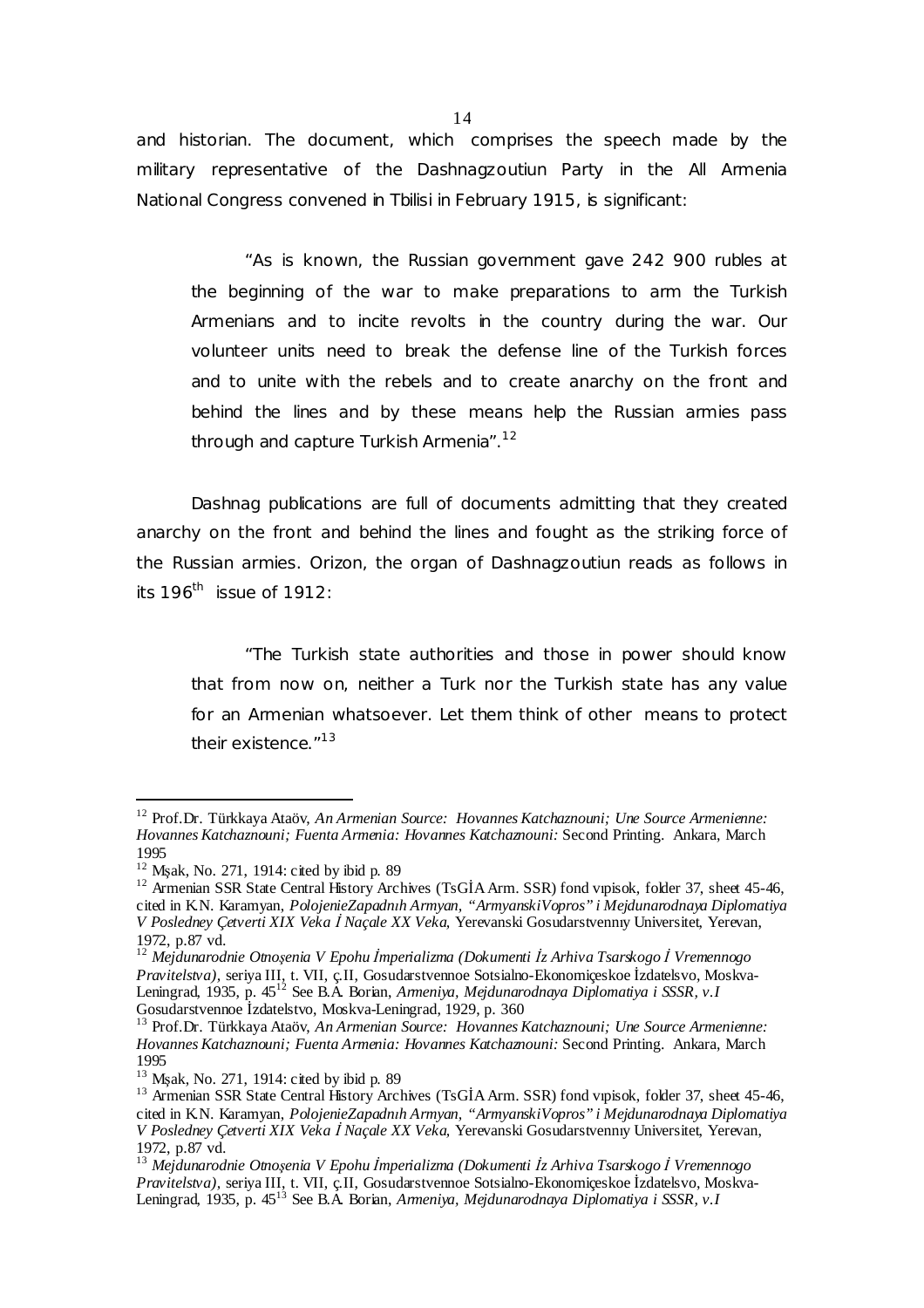Again in the 243rd issue of October 31, 1914 of *Orizon*, it is claimed that the victory of the Tsarist Russia will also be the victory of Armenians while Armenians are called to actively participate in the war,. $^{\rm 14}$ 

Another organ of the Dashnags, *Ayrenik,* on September 24, 1914, states the following, concerning Nikolai Nikolaievich, the Caucasian Governor of Tsarist Russia, who has just arrived in Tbilisi:

"Yesterday His Excellency the Royal Prince Nikolai Nikolaievich, the deputy of the Tsar in Caucasia arrived in Tbilisi. We trust that the Royal Prince will put an end to the existence of the Turkish State forever. With this conviction, we salute the dear  $6<sup>th</sup>$  Commander-in-Chief of the Russian army in Caucasia and welcome him".<sup>15</sup>

In the dinner party following the march of the volunteer unit, commanded by Vardan, on April 15, 1915, in Echmiadzin, the first toast was proposed to glorious Russia and its heroic army. All Armenian……,(catholic), after having sung ceremonial prayers, declared the gratitude of the Armenian people to the Russian armies and their readiness to emancipate the Armenian lands from the hegemony of foreigners, together with Russia.<sup>16</sup>

Similarly, George V, the all Armenian …. catholic), after the occupation of Van, states in the congratulatory telegrams he sent to Vorontsov, the Caucasian Governor of Russia and to P.I. Oganovsky, the Commander of the 4<sup>th</sup> Caucasian Army that he is praying for new victories of the Russian armies $17$ 

 $\overline{a}$ 

15

Gosudarstvennoe *Izdatelstvo*, Moskva-Leningrad, 1929, p. 360<sup>13</sup> Orizon, No. 196, 1912 cited in K.N.Karamyan op.cit. p. 81

<sup>14</sup> *Orizon,* No. 243, October 31, 1914, cited in A.M. Elchibekian, *ArmenyaNakanune Velikogo Oktyabrya,*  İzdatelstvo AN Armyanskoy SSR, Yerevan, 1963, p. 18

<sup>&</sup>lt;sup>15</sup> Ayrenik, No. 2, Sept.24 1915 cited in Lalaian, "Kontrrevolyutsionniy 'Dahnagsutyun' İ İmperialistiçeskaya Voyna 1914-1918 gg", *Revolyutsionnıy Vostok*, No.2-3, 1936, p. 91 <sup>16</sup> *Ararat* No. 5, 1915, p.288 vd cited in: A.O.Arutiunian, *Kavkazski Front 1914-1917 gg.,* İzdatelstvo

<sup>&</sup>quot;Ayastan", Yerevan, 1971, p.305

<sup>17</sup> *Ararat* No. 5, 1915, s. 415 vd cited in: ibid, p.307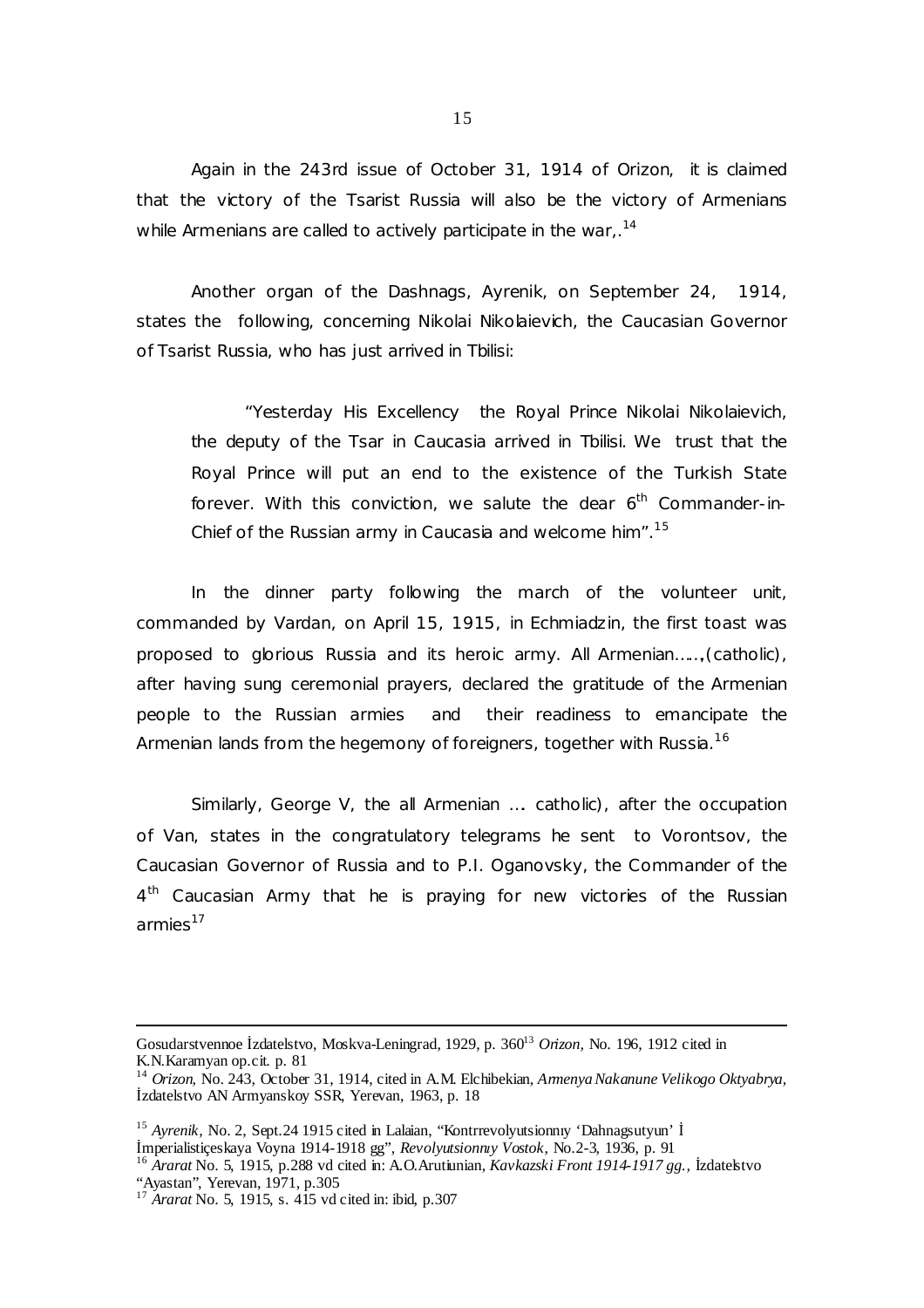Hatisian, one of the important leaders of Dashnagzoutiun, in his memoirs published in the 5<sup>th</sup> issue of *Ayrenik* in 1933, states that "with the defeat of the Russian army, all our hopes pinned on this army were exhausted"<sup>18</sup> and declares his position in World War I.

**Fighting Against Turkey in the service of the British and French Armies** 

Following the collapse of the Tsarist Russia, Dashnags went under the control of the Western imperialists and fought against Turkey for the regional interests of Britain, France, and USA.

Katchaznouni, as the Prime Minister of the Dashnag government, on February 1919 , in a meeting with General F. Wocker, the commander of the occupational British forces, stated that he was sure the conditions of Armenians would improve with the victories of the Allies and with their movement into Caucasia. The report on this meeting is in the archives of the Interior Ministry of Armenia.<sup>19</sup>

Similarly, another document in the Armenian State Archives relates that the Armenians in Adana were armed by the French occupational forces under the command of General Diffe, and were organized in "revenge units" and fought in French uniforms.<sup>20</sup>

Obeying British and French imperialism resulted in a commitment in Greek invasion. The Foreign Minister of the Dashnag Government states, in the telegram he sent to his representative in Tbilisi:

 $\overline{a}$ 

<sup>&</sup>lt;sup>18</sup> Ayrenik, No. 5, 1933, cited in: a.A. Lalaian, "Kontrevolyutsionnaya Rol Partii Dashnagsoutiun", *İstoriçeskie Zapiski,* No.2, 1928, p.83

<sup>&</sup>lt;sup>19</sup> See Armenian SSR Interior Ministery Central October Revolution Archives (TsAOR MVD SSRA)f.114, d. 23, y.48 cited in: D. Yenukidze, *Krah İmperialistiçeskoy İnterventsii V Zakavkazye,* Gospolizdat Gruzinskoy SSR, Tbilisi, 1954, p. 188

 $20$  Armenian SSR State History Archives (GIA Arm. SSR) f. 200 d. 132. y. 338 cited in:

N.Z.Efendiyeva, Borba Turetskogo Naroda Protiv Frantsuzkih Okkupantov Na Yege Anatolii (1919-1921) gg.)İzdatelsvo AN Azerbaycanskoy SSR, Baku, 1966, p. 116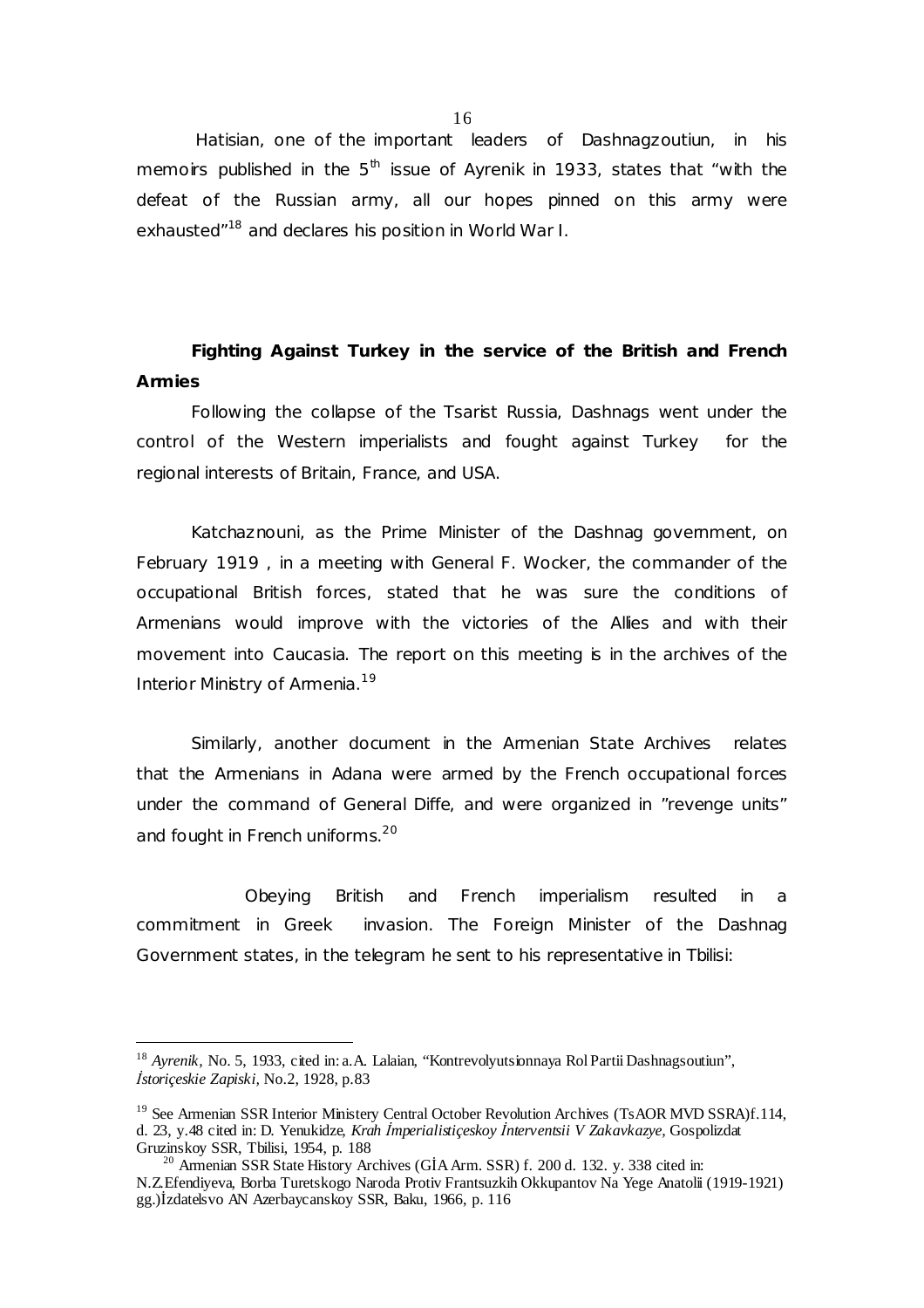"The situation on the front is very grave. It is essential that you see Luck and Corbeille<sup>21</sup> and have them send telegrams to their governments informing them of how the Turkish troops are advancing and demand that they take all the necessary precautions(…) See the Greek representative too and demand that he too send a telegram to his government to inform them of the situation and to ask them if it is possible for the Greek forces to start an assault and break the strength of the Turkish forces $12^2$ 

# **Armenian Cruelty in Dashnag Reports**

The Armenian documents are also full of stories of massacre by the Dashnags under the command of the Tsarist Russia and Western Imperialism.

In the letter of directive sent by Nikolaev, the commander of the Van military units, to Aram, who became the Governor of Van following the occupation of the city, on June 22, 1915, the troops are ordered to attack the Kurdish population in the area and ransack the villages. However, Aram, in his protesting reply states that the directives will not be carried out but as a warning to the Muslims in the areas not yet occupied, the guilty will be punished most gravely.<sup>23</sup>

On the other hand, in the urgent report dated November 7, 1918 sent by Lieutenant Colonel Melik-Shahnazarov, the commander of the Dashnag Bash-Gyarninsk unit, he informs another Armenian division that they have bombed all the villages in the area, captured 30 Turkish villages and that they demand permission for an operation to bomb the remaining 29 villages. This Dashnag unit, which gets the permission from the Headquarters lays waste tens of Azerbaijanis villages in the Bash-Gyarninsk region, kills hundreds of people young and old, consisting of men, women and children and ransacks their belongings. The report by the Dashnag Lieutenant Colonel is kept in the Armenian State Archives. $24$ 

 $\overline{a}$ 

 $21$  The representatives of the Allies in Tbilisi

<sup>22</sup> D.S. Zavriev, K. Noveyşey, *İstorii Severo-Vostoçnıh Vilayetov Turtsii,* Tbilisi, 1947, s. 85

<sup>23</sup> D.S. Zavriev, *K.Noveisheyİstorii Severo- Vostochnıh Vilayetov Turtsii,* Tbilisi, 1947, p. 85

<sup>&</sup>lt;sup>24</sup> Armenian State Archives (Gosarhiv Armenii) f. 67, d. 664, y. 1-2 cited in A.A. Lalaian, op.cit p. 99 vd.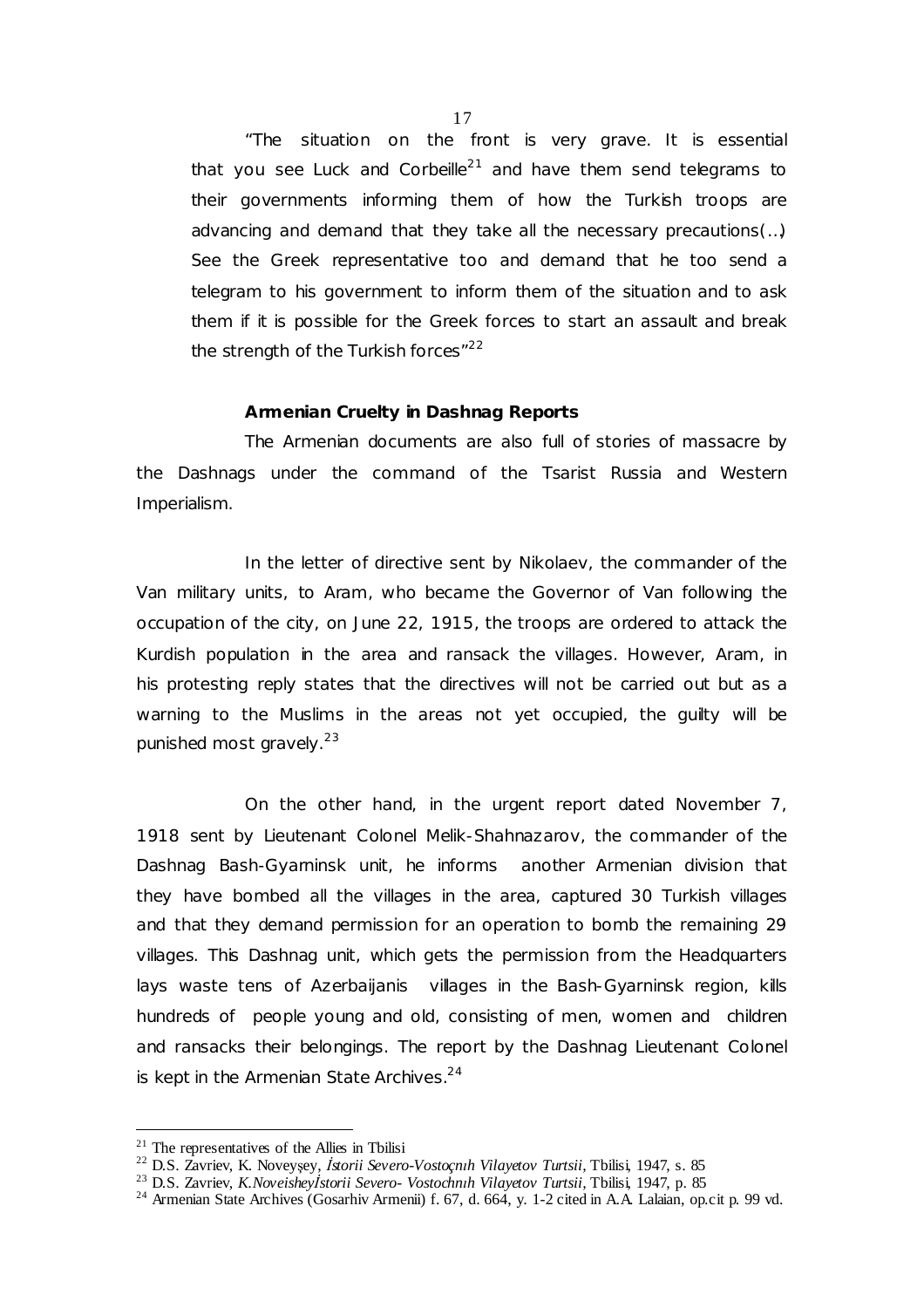The Dashnag report published by the Armenian Soviet historian Lalaian first in the issue 2-3 of the magazine, *Revolyutsionnıy Vostok* and then in issue 2 of *İstoricheskie Zapisky,* the organ of the USSR Academy of Sciences, Institute of History, is horrifying. The Dashnag officer, in the report he wrote from the Beyazıt-Vaaram region in 1920, narrates proudly their practices in the area:

"I exterminated the Turkish population in Bashar-Gechar without making any exceptions. One sometimes feels the bullets shouldn't be wasted. So, the most effective way against these dogs is to collect the people who have survived the clashes, dump them in deep holes, and crush them under heavy rocks pressed from above, not to let them inhabit this world any longer. So I did accordingly. I collected all the women, men and children and extinguished their lives in the deep holes I dumped them into, crushing them with rocks."<sup>25</sup>

### **Dashnag Policy of Plunder**

The Dashnag units practiced methods of torture of the Middle Ages and plundered the villages. In this way, they tried to overcome the financial crisis that the Armenian State was in. In the letter written by a Dashnag official to the head of the Dashnag government, A. Oganjanian, dated June 21, 1920, the official complains that the wealth that should be handed over to the Armenian state is being plundered by Armenians:

"Zanki-Basar was occupied by our troops. This country is so rich that it can pay our debts many times over. There has been an unconceivable plunder here. They have collected all the wheat, the barley, the rice, all the samovars, the carpets, all the money, and gold. The Ministry of Finance could only send here yesterday, two officials, not accompanied by an organized force. A wealth of gigantic proportions is sliding away from our hands."<sup>26</sup>

 $\overline{a}$ 

18

<sup>25</sup> Op.cit p. 101; A. Lalaian, "Kontrevolyuysionnıy 'Dashnagsutiun' İ İmperialisticheskaia Voyna 1914- 1918 gg.", p. 92 vd

<sup>26</sup> Gosarhiv Armenii f. 65, d. 116, y. 96 cited in: A.A. Lalaian, " Kontrevolyutsionnaya Rol Partii Dashnagzoutiun", p. 100.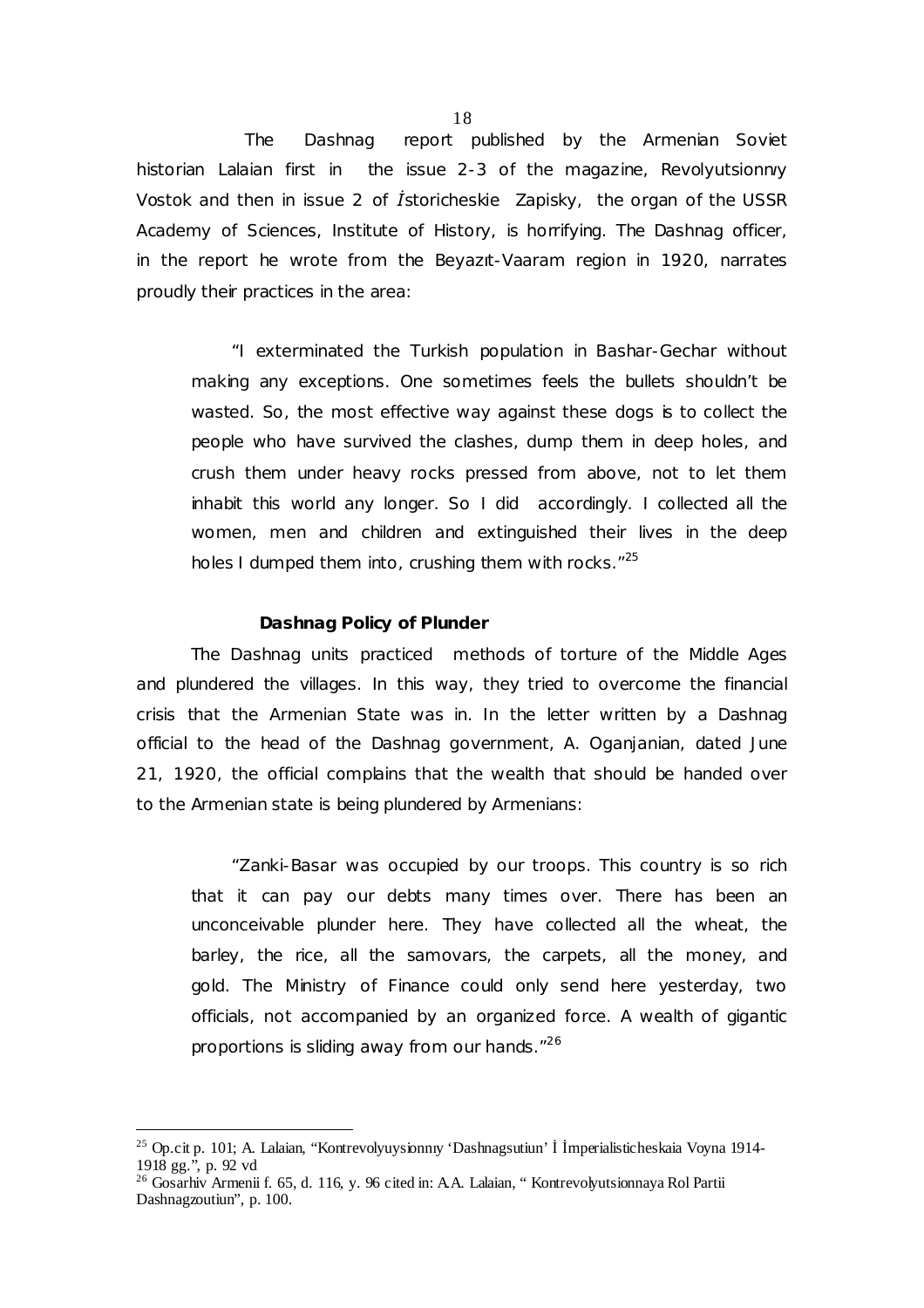This report by the Dashnag official who wanted the property belonging to Turks should be collected in the hands of the government is in the Armenian State Archives. Another important document in this direction is the report sent by the Armenian Governor of Kars, to the central authority. The Governor, as he is reporting how the Turkish-Kurdish population is exterminated and their assets plundered, complains that they are not always successful in collecting all the wealth in their hands in the occupied villages. The Governor adds that "the region comprising Turks and Kurds is really like a treasure. But unfortunately we cannot fully control this place."<sup>27</sup>

We come across the evidence of another instance of plunder in the 105th issue of 1920 of daily *Jogovurd.* The writer named G. Muradian recounts from the Azerbaijani villages of the North bank of Lake Gorchy his impressions of the Dashnag policy of plunder, with admiration:

"As a result of the work carried out by our government, the population of these villages has been expelled outside the borders of Armenia. I have seen abandoned villages with only a few cats and dogs that were meowing or barking strangely with surprise at the death silence. The population of these villages has left behind a considerable amount of potatoes, wheat and barley and seeds. The government can collect from these villages, over two million pods of wheat and half a million pod of potatoes."<sup>28</sup>

# **Dashnag Torture on Armenian Peasants**

Dashnag documents also document how Armenian peasants suffered under the unbelievable torture and cruelty of the Armenian government itself. For example, it was reflected in the documents how the Dashnag Government Commissar, V. Agamian punished people and had them shot without trying them or carrying out an investigation on them, in order to prevent escapes from the army. Agamian gathered the wives, mothers and sisters of the people charged with deserting the army and stripped them

 $\ddot{\phantom{a}}$ 

 $27$  Gosarhiv Armenii f. 67, d. 1769, y. 25, cited in: ibid

<sup>28</sup> *Jogovur*, No. 105, 1920 cited in op.cit p. 100 vd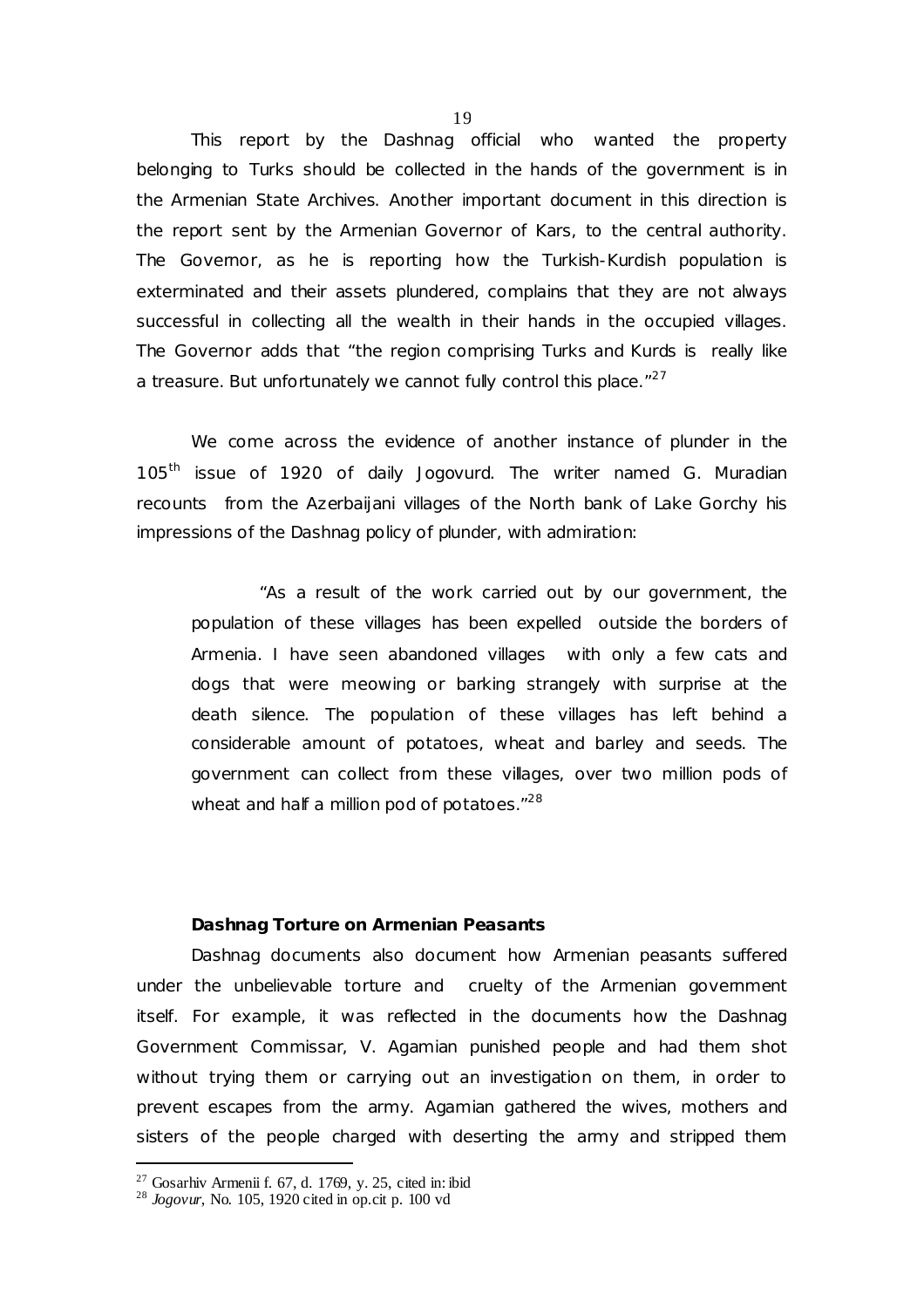naked and forced them to duck-walk in the village square. The Dashnag official then beat the naked women and kept them in water for hours. Agamian, who later ordered the women to be arrested, raped the young girls and women during the night. Agamian stayed in office for a long time without ever been punished. The Dashnag government called him back, only when they learned from a peasant named M. Azaparetov that the peasants were going to attempt at assassinating Agamian. $^{29}$ 

A one-time member of the Dashnag government, Jagetian, in his article published in Iran, makes the following statements concerning the Dashnag rule, which he was a part of:

> "The government armies, the pseudo-volunteer units (humbas), plundered the villages around the town of Ichevan (old Delican) and raped the women. The volunteer execution team put the peasants in such a state that the 'humbapeta' (the head of the team), 'Arch-Mard' (the bear-man) surrounded the village with 50 volunteers and pulled it down. Almost one thousand Armenian peasants were pushed to Azerbaijan territory."

Jagetian says that no official was punished for special treatment of friends and relatives and adds:

"The Armenian Interior Ministry had become the shelter for all the criminals. The Minister Krmonian himself embezzled 50 million rubles from the state treasury one day before he left office."<sup>30</sup>

. Years later, another representative of the Dashnags, the publisher Chalhushian calls the government police "plunder troops" and tells how it became impossible to walk unarmed in the center of the Armenian capital after sunset.<sup>31</sup>

 $\overline{a}$ 

<sup>29</sup> See A. Karinian, "K. Harakteristike Armyianskih Nationalisticheskih Techeniy", *bolshevik Zakavkatzia,*  No. 9-10, 1928, p. 70

<sup>30</sup> See AKarinian, "KHarakteristike Armianskih Nationalisticheskih Techeniy", *Bolshevik Zakavkazia*, No. 9-10, 1928. p. 70

 $31$  See Ibid p. 70 vd.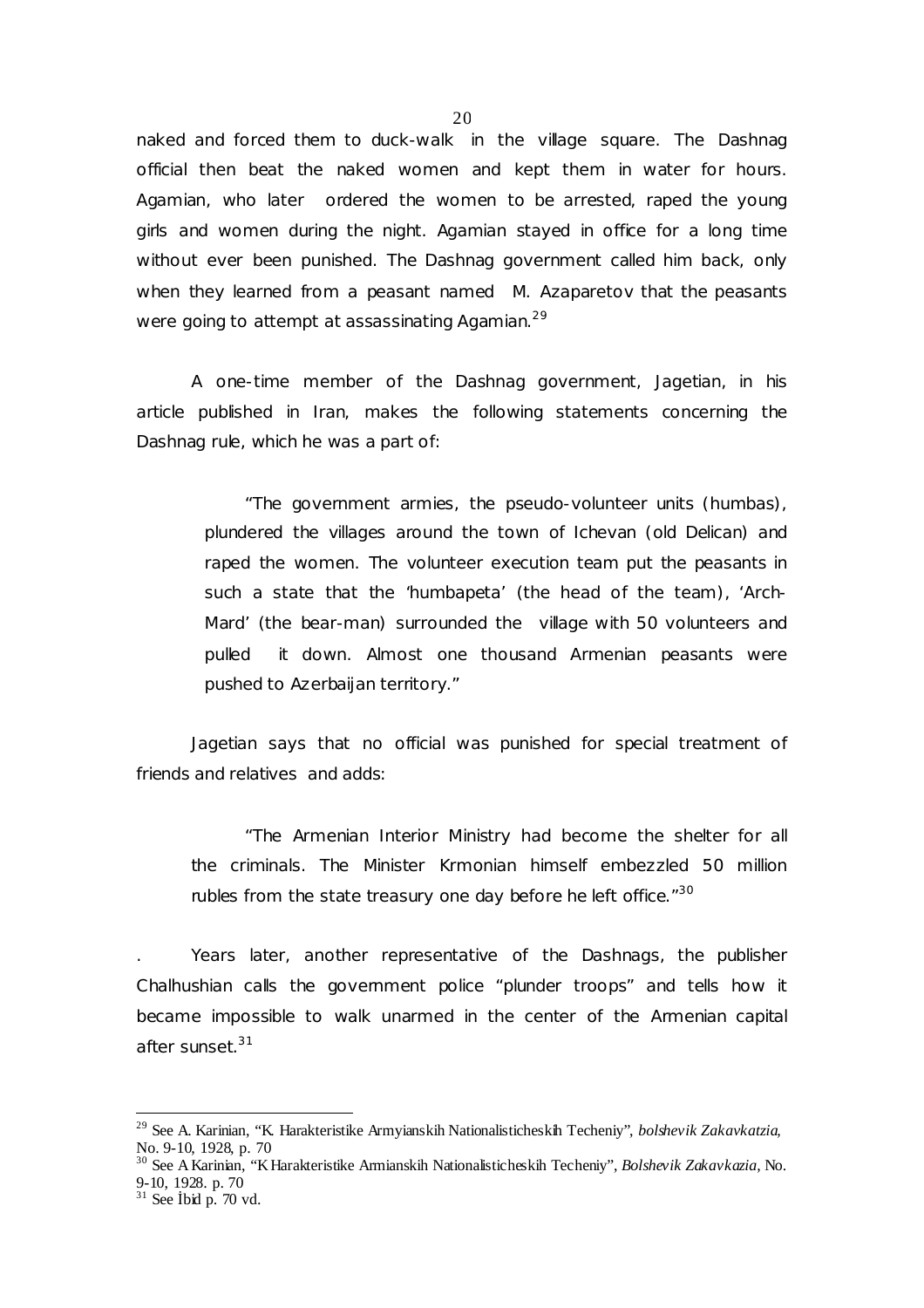In fact, the system of Armenian volunteer units called "humbapeta" systemized anarchy and plunder in Armenia and the neighboring countries. The following song sung all together is actually a musical confession so far as it reflects the psychology of the volunteer units: "Come, pull down, pillage, kill and lay your jacket on your shoulder, walk about freely!"<sup>32</sup>

These circumstances gave rise to a situation where everyone who so wished founded a volunteer unit and turned these units into criminal organizations. The directive given out by the "humbapeta" (head of the unit) named Deli-Qazar expresses this situation very well:

"Announcement to the Armenians of the Yerevan region and the town of Yerevan: I am going to the front today with the boys. If some people, after I have left, introduce themselves as Deli-Qazar's boys and misuse my name as a blackmailer, they will be punished severely by the nation and the military authority."<sup>33</sup>

By 1918, The Dashnag Government had recruited all its citizens below 35 to the army and had reestablished "volunteer" units for the war to be fought against Turkey. In their publications, they made announcements threatening those who would go against this decision with death and proclaimed that "those who were wise" would not act against them. The issue dated March 1, 1918 of the Dashnag organ, *Arev* contains such information.<sup>34</sup> In another document kept in the Armenian State Archives it is stated that special troops have been dispatched to punish the villages of Berd, Verhniy, Karmir, Ahbyur and the Shamshadinsk region.<sup>35</sup>

The Dashnag organ, *Martik,* published in Guru states that two cannons, one machine gun and a team of soldiers will be dispatched to the villages of those who have not participated in the military mobilization and

<sup>32</sup> T. Hachikoglian, *10 Let Armyanskoy Strelkovoy Divizii*, İzdatelstvo Polit. Uprav. KKA, Tiflis, 1930, p. 5  $33$  İbid, p.5 vd.

<sup>34</sup> *Arev*, No. 46, March 1, 1918 cited in: A. Lalaian, "Kontrrevolyutsiyonnıy 'Dashnagsutyutiun' İ İmperialistcheskaia Voina 1914-1918 gg.", p. 96.

 $35$  Armenian SSR Central State Archive (TsGA Arm. SSR) f. 67/199, d. 139, y. 230 cited in:

A.M.Elchibekian, *Ustanovlenie Sovyetskoy Vlasti V. Armenii,* İzdatelstvo AN Armyanskoy SSR, Yerevan, 1954, p. 76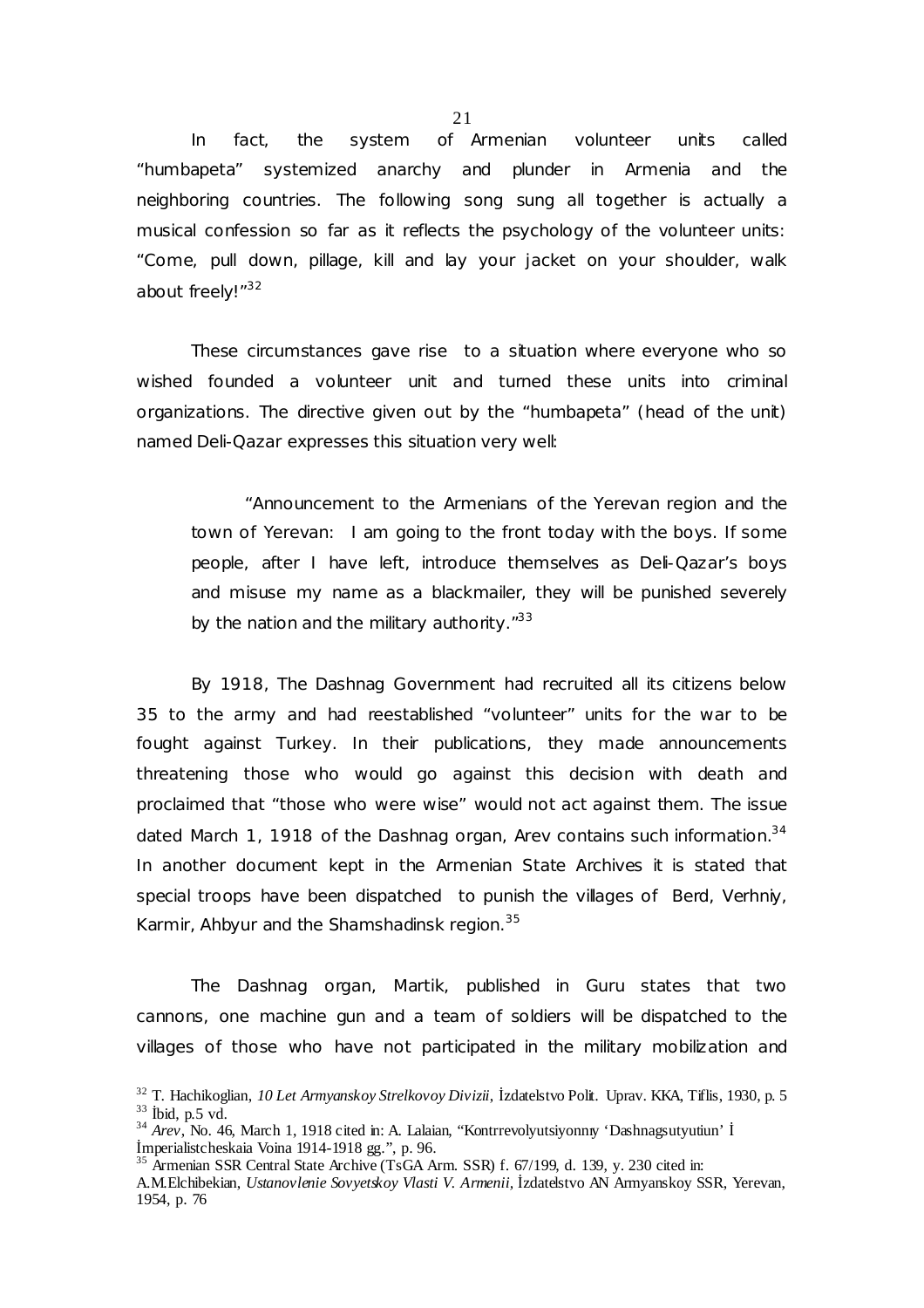that those who resist will be bombarded.<sup>36</sup> The Dashnag authority had even formed troops named "Terror Organ" in order to fight the deserters and posted such announcements on the village walls:

> "To all the deserters and the Armenian people: On the night of March 1, somebody stealing a horse and two others deserting the regiment betrayed our country and the Armenian people and the three Armenian soldiers were executed by shooting. All the deserters should report to their troops and do their military service before it is too late. Otherwise they will be punished in the same way. Death to the traitors who will give Turks the opportunity of raiding Shiraq (Sirak). Terror Organ. Guru, March 2, 1918" 37

 *Jogavurd*, one of the organs of the Armenian ruling powers states in its issue of June 29, 1920 that the Dashnag Government blocked the flow of the river Zhangi (Zangi) and cut their water supplies to punish the resisting peasants in the region. As a result of this punishment many people died and the crops were ruined.<sup>38</sup>

Mauses Petros, one of the Dashnag ex-Foreign Ministers, who, like Katchaznouni, makes an appraisal of the past period in an open letter he wrote to Simeon Vratsian, one of the Dashnag ex-Prime Ministers and says that the past adventurous attitude of the government has brought poverty and national conflicts to the country. Petros' open letter was published in Zang, the organ of the Hinchag Party in Tabriz, on September 21, 1921.<sup>39</sup>

# **Armenian Peasants Enthusiastically Greeting Turkish Army**

The Dashnags acting violently against the Turks and Kurds and massacring them caused antipathy also among the Armenian people. Moreover, some Armenian documents show the warm feelings displayed by Armenian peasants towards the Turkish Army. The report written by an

 $\ddot{\phantom{a}}$ 

<sup>36</sup> Martik, No. 2, 1918 cited in: T.P. Agaian, *Veliki Oktyahr i Borba Trudyashihsia Armenii Za Pobedu Sovyekskoy Vlasti, İzdatelstvo AN Aramianskoy SSR, Yerevan, 1962, p. 134* 

 $37$  T. Hachikoglian, op.cit., p. 7

<sup>&</sup>lt;sup>38</sup> *Jogovurd*, No.102, June 1920 cited in: A.A. Lalaian, "Kontrevolyutsionnaya Rol Partii Dashnagsutiun", p. 102

 $39$  See Russian State Archive of Socio-Political History (RGASPI) f. 64, I. 1, d. 208, y. 167-171.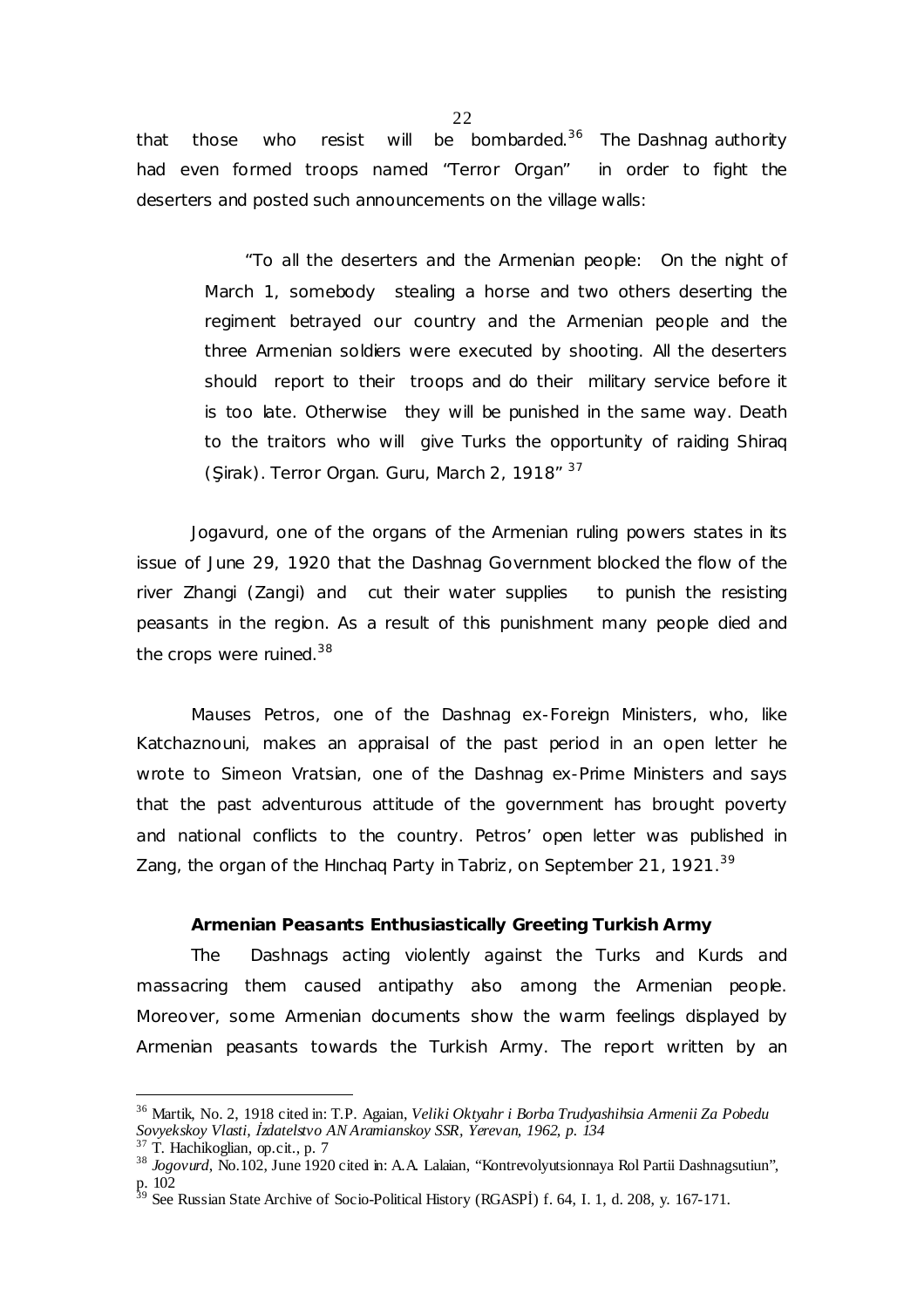Armenian officer sent from the town of Echimiadzin (Eçimiadzin) to the villages of Guru, in search of the Armenian soldiers who had deserted the army is striking. The commander, on the information he received from the report, reports to the Headquarters, on October 14, 1920, that:

"The Armenians in the Guru region showed a hostile attitude towards the Dashnag officer and even attempted to turn him in to the Turks a few times. The people in many villages seem averse and hostile towards the military. In the villages of Ilhiab and Kapanak red flags have been put up. (...) My officer has come across a Turkish cavalry guard accompanied by horsemen from the Selchan (Selçan) Armenians. The Turks were welcomed with bread and salt. Peasant women cooked dishes in cauldrons. When my officer asked them who they were cooking the dishes for, they answered: "Certainly not for you, they are for the Turks." "40

The reception by the Armenian people themselves, of the Turkish Army, accused of genocide today, in this warm manner, gives an idea about how authentic the accusation is.

It is interesting that Dashnags themselves advocated a pro-Turkish stand when the Soviet rule was established in Armenia, to be able to maintain their existence. Dashnags, who had displayed hostility towards communism for a long time and had suppressed the progressive people among Armenians, fighting against imperialism now started to defend alliance with Turkey as a way out. This fact too disproves the claims that Turkey practiced genocide on Armenians. In the article published in the Dashnag newspaper, *Arach* (Araç), on October 20, 1920, titled "The Question of Armistice and Our Direction", it is stated that "if the Armenian people wish to maintain their existence, they are to adopt an inclination towards Turkey, not Russia".<sup>41</sup>

 $\overline{a}$ 

<sup>40</sup> TsGAArm. SSR f. 68/200, d. 867, y. 278 cited in: A.M. Elchibekian, *Velikaya Okyabrskya* 

*Sotsialistiçeskaya Revolyutsiya İ Pobeda Sovyetskoy Vlasti V Armenii,* İzdatestvo A N Armyanskoy SSR, Yerevan, 1957, p. 209

<sup>41</sup> *Arach,* No. 255 October 20, 1920 cited in: A.A. Lalaian, op.cit. p. 105 and T.P. Agaian, op.cit. p.31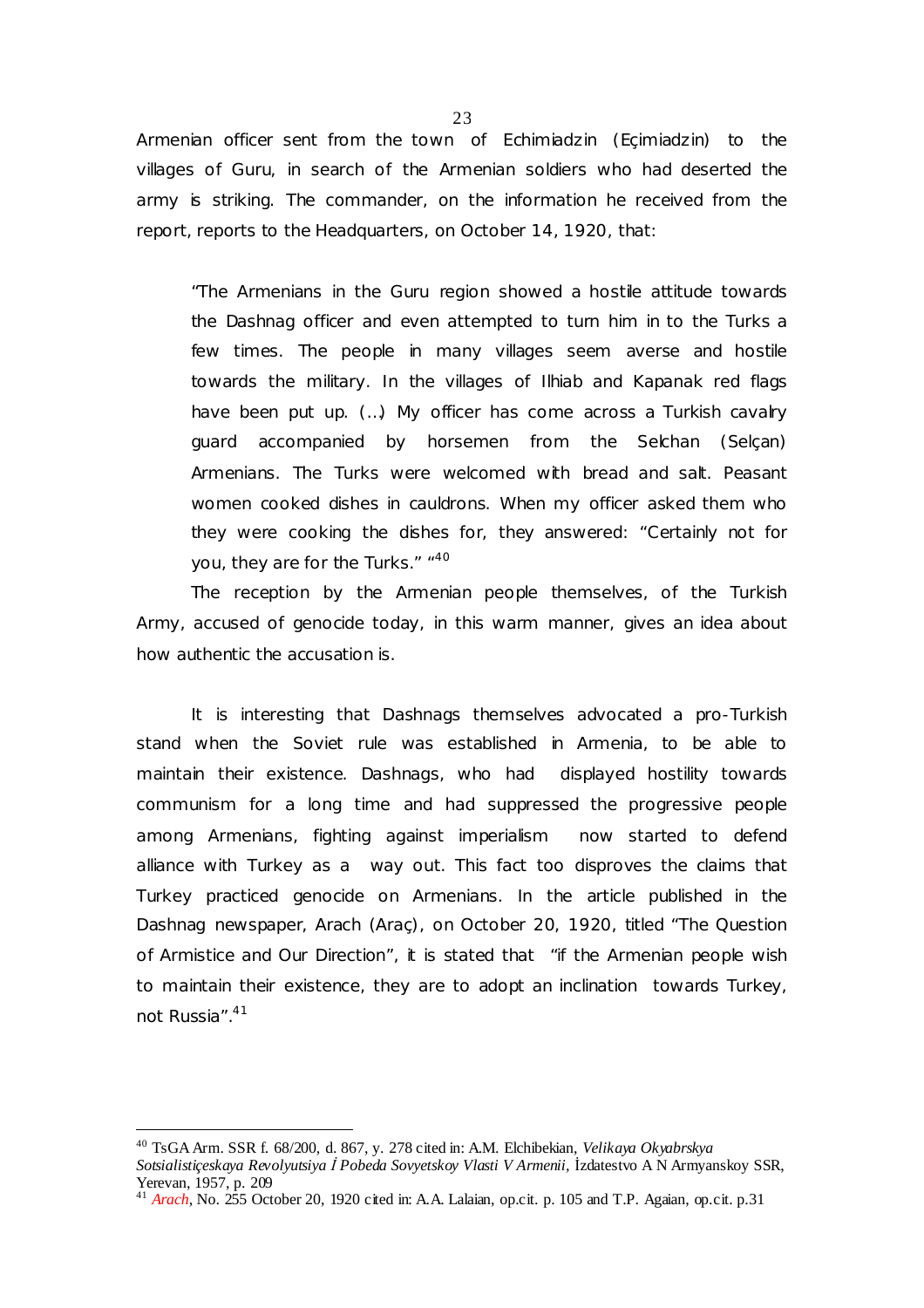This preference is explained also in *Ayrenik*, <sup>42</sup> the organ of the Armenians in the USA. Here, they even speak about how they caused wars by making too many demands on the Ottoman authorities in both the Abdulhamid and the Itched Terakki periods and how the Armenians are responsible for the killings."<sup>43</sup>

**The Invaluable Katchaznouni Report and other Armenian Documents** 

There have been endless allusions to "documents" in the discussions concerning the facts of World War I, from the point of view of Turkish-Armenian relations. It is as if everybody is in search of a "magic document" to prove or disprove the "Armenian Genocide". It is quite absurd to attempt at proving or disproving a historical fact such as genocide with one or two documents. However, if the public opinion and the academia are in need of valuable documents, the Katchaznouni Report is matchless in this respect, for the author is the first prime minister of Armenia; not of Turkey. And he encountered the incidents termed as genocide when he was the prime authority in the Dashnagzoutiun Party and the Armenian Government.

He evaluated the events calmly and conscientiously not during but after the war, after it was over.

The person who wrote the report was the leader of one of the parties at war, in fact, of the party, which is claimed to have suffered genocide.

The Prime-Minister of Armenians, who are claimed to have suffered genocide, evaluates the incidents as events of war and what is more, sincerely admits that they have been manipulated by the imperialists.

The document in your hands is not in the Turkish archives but in the Russian and Armenian archives. Who should the imperialists trust if they do not trust the Armenian Prime Minister, when they are making an appraisal of the claims about the "Armenian Genocide"? If the Armenian archives do not persuade them, which other archive will?

**-**

24

<sup>42</sup> A. Myasnikov, *Armyanskie Politiçeskie Partii ZaRubejom*, İzdatelstvo "Sovyetski Kavkaz", Tiflis, 1925, p. 19.

 $43$  T.P. Agaian, op.cit. p. 31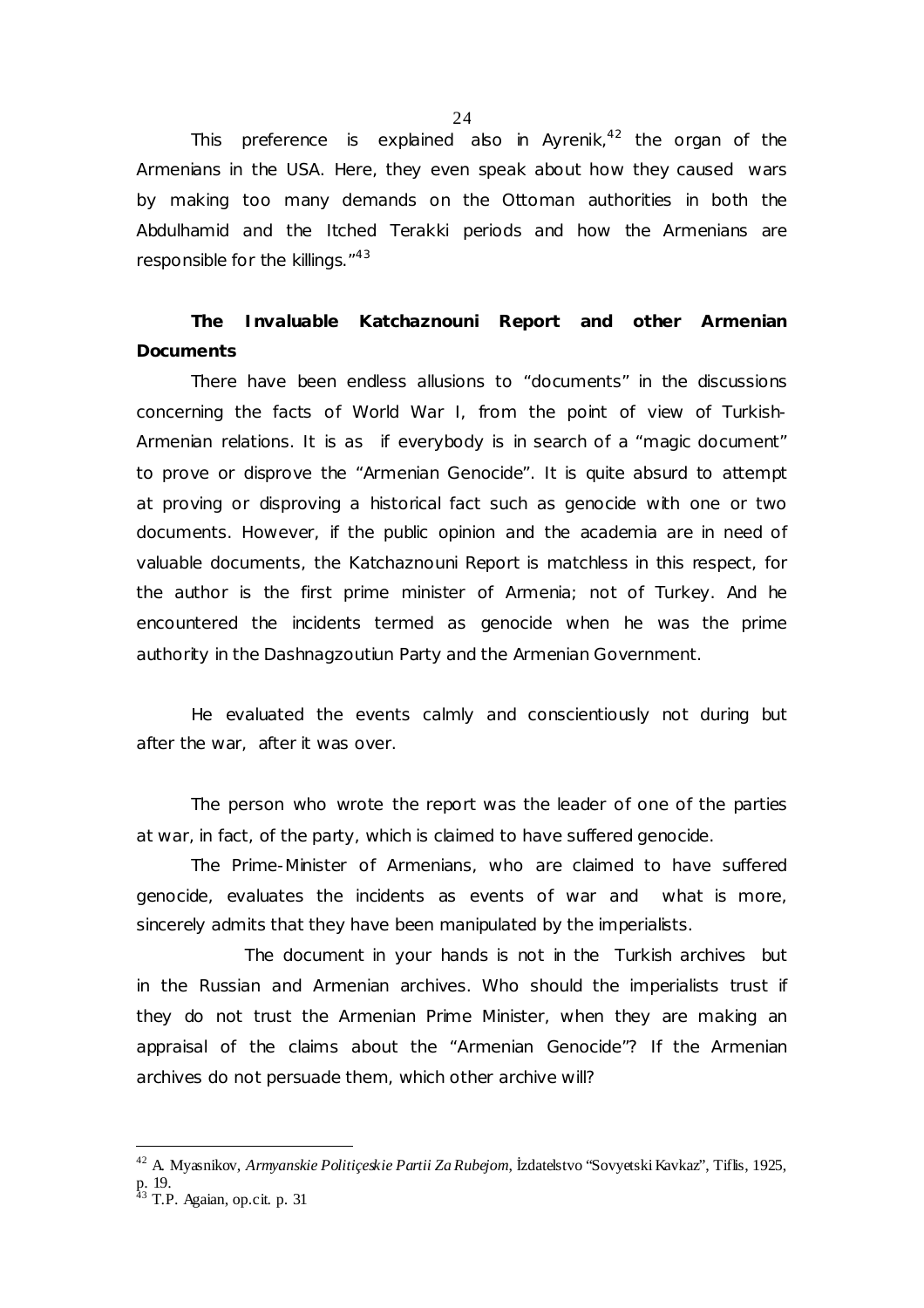The Katchaznouni Report puts an end to the great imperialist lie of "Armenian Genocide".

What remains is to launch a world-wide campaign of publishing the Katchaznouni Report and other Armenian documents which expose the facts in Turkish, English, French, German, Armenian, Russian, Arabic, Chinese, Spanish and other languages.

Here are the facts from the pen of Katchaznouni, the first Armenian Prime-Minister, and leader of the Dashnagzoutiun Party.

It will be appropriate to send a copy of this report to the Committee of International Relations of the US House of Representatives, to the parliaments of various USA states, the French National Assembly, the German Federal Parliament, to the Swedish National Parliament etc. They will learn from the Armenian Prime-Minister the authenticity of the decisions of "Armenian Genocide" taken by their parliaments.

Mehmet Perinçek October 11, 2005 Generala Tyuleneva/ Moscow

# **TRANSLATOR'S NOTE TO THE PRESENT EDITION**

The report you are holding in your hands was delivered to the Dashnatziun Congress convened in Bucharest, in April 1923 by Hovhannes Katchaznouni, the first prime-minister of the Armenian Republic founded in 1918.

The original report was naturally delivered in Armenian and was published in Armenian by the author himself. It was translated to Russian and published in Tiflis (Tbilisi), four years later, in 1927 under **Soviet** rule, with a rather critical introductory note attached to it. The English translation, an abridged edition, was published in 1955 by the "Armenian Information Service" in New York.

What is remarkable is that this very interesting historical document shedding light over a controversial period of history written by a person who played a crucial role in the life of Armenia has not been included among the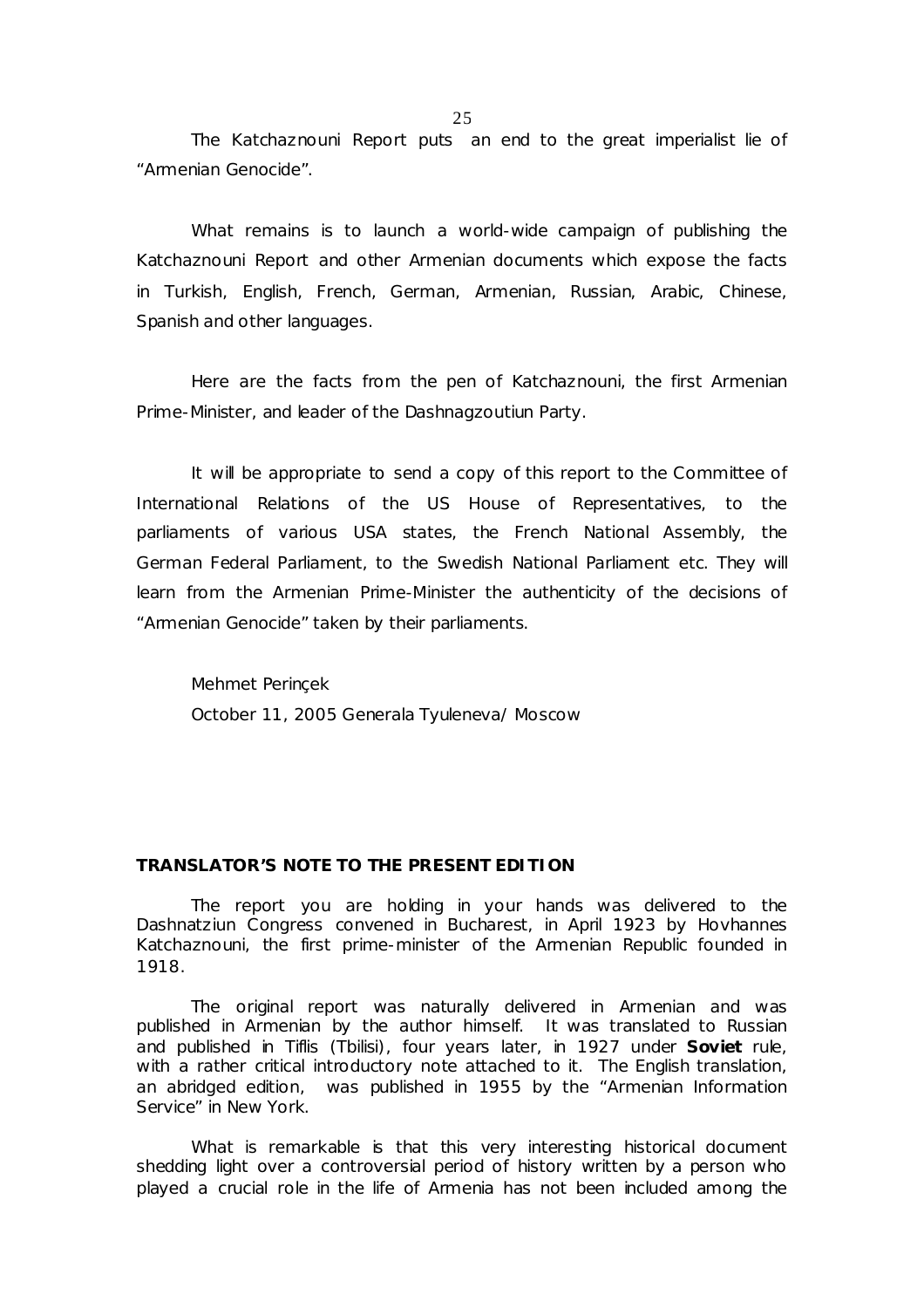documents flying about in the air in relation to the Armenian question. Its copies were removed from the libraries in Europe by the Dashnagziun members. A Russian copy in the Lenin Library in Moskow has very recently been translated into Turkish. This Turkish translation was compared with the 1955 abridged English edition and the parts left out in the English edition were supplemented from the Turkish 2005 edition and translated into English in order to arrive at the present English translation.

When I was suggested translating the omitted sections of the report into English so that it would be published as an unabridged edition, I, like most of my fellow citizens, was feeling amazed and frustrated at the turn the events were taking; amazed because of the immense and increasing pressure turning into an open threat by the "Western powers", ie, the EU and the USA concerning how "Turkey, as the successor of the Ottoman Empire should admit responsibility on the 'Armenian genocide'"; and frustrated because nobody has been willing to listen to what Turkey has to say and also because the present Turkish government has been apologetic and compromising in the face of these pressures. With these sentiments, I readily accepted the offer, and now I am glad that with this book, certain historical facts which have been pushed consciously aside by the powers that provoked an ethnic minority to rise against their own state almost a century ago when it was being pulled apart by the the same imperialist wolves of the world, will be coming into the open through the mouth of a person who was one of the leaders of the provoked people.

I believe that whether what happened in 1914-1923 was "genocide" or self defense of an empire which was being pulled apart is not what really interests the "Western powers" . It is the effect that this propaganda will produce on the world and Turkish public opinion that will open the way to increasing their control over Turkey, ie, over the Middle-East, the oil, gas and trade routes is what interests them. Unfortunately the western public opinion is under this influence because the propanganda is very powerful, for it is also backed up with financial power. This book, the first among a series which will supply historical evidence in Western languages, will be of help for those who are willing to find out what really happened.

The two main allegations upon which Taner Akcam<sup>44</sup> and others who claim that the Ittihat Terakki Party and mainly the head of government of the time, Talat Paşa was guilty of "genocide" base their claims is that the Ittihat Terakki Party, under the influence of a nationalistic urge, was actually trying to "purge" Anatolia of non-Turkish ethnicities and that Talat Paşa actually secretly gave the order to massacre Armenians as an ethnic group. This book will be an answer to the first allegation:" In the Fall of 1914 Armenian volunteer bands organized themselves and fought against the Turks because they could not refrain themselves from organizing and refrain themselves from fighting. This was an inevitable result of a psychology on which the Armenian people had nourished itself during an entire generation" says Katchaznouni and adds: "The Winter of 1914 and the Spring of 1915 were the periods of greatest enthusiasm and hope for all the Armenians in the Caucasus, including, of course, the Dashnagtzoutiun. We had no doubt that the war would end with the complete victory of the Allies; Turkey would be

 $\overline{a}$ 

<sup>44</sup> See "Soykırım Suçunda Kasıt Unsuru Konusunda Bazı Notlar", *Birikim*, sayı 199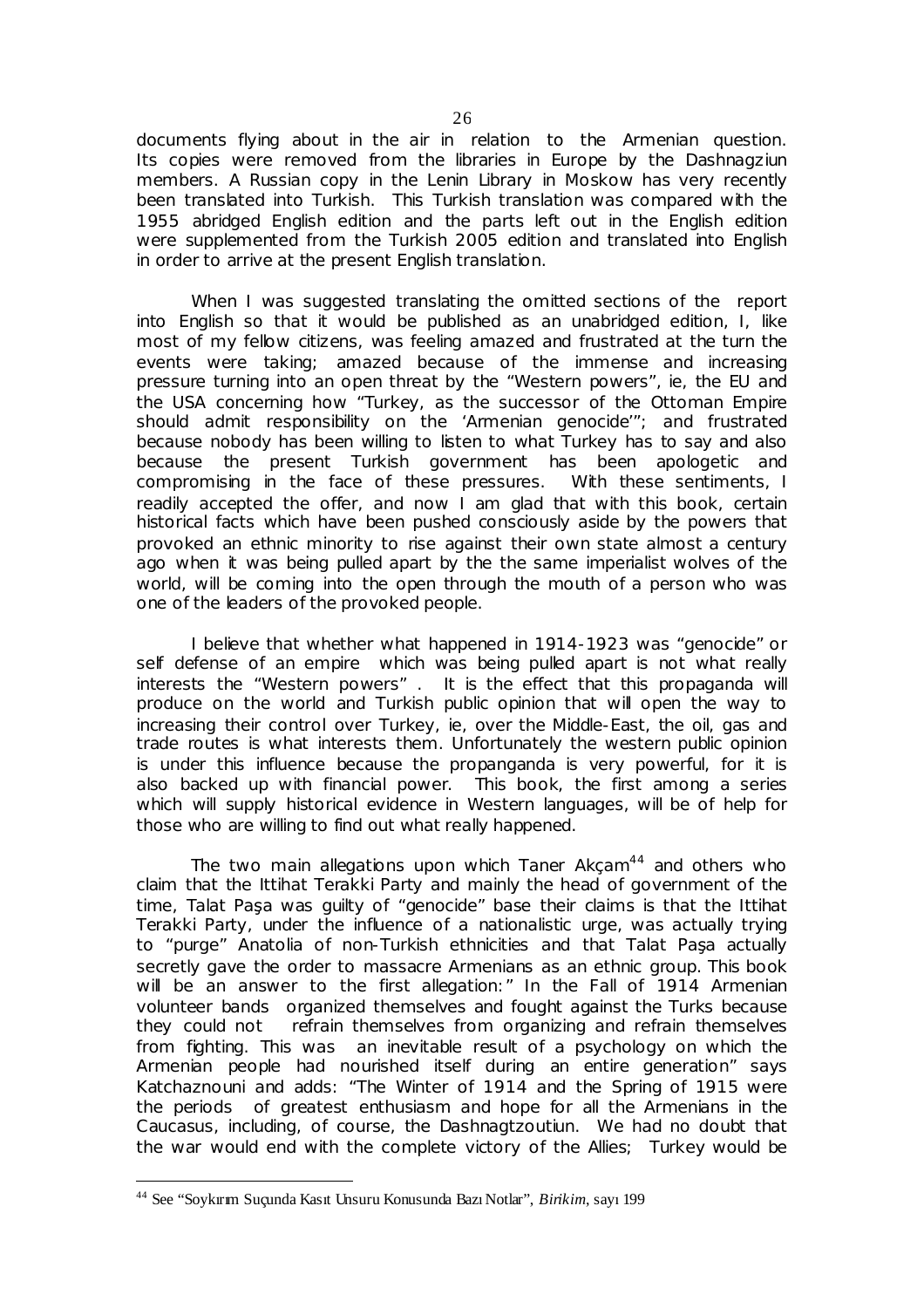defeated and dismembered, and its Armenian population would at last be liberated.

We had embraced Russia whole-heartedly without any compunction. Without any positive basis of fact we believed that the Tzarist government would grant us a more-or-less broad self-government in the Caucasus and in the Armenian vilayets liberated from Turkey as a reward for our loyalty, our efforts and assistance".

Here I cannot help but quote another Armenian source quoted by Mehmet Perinçek in his Foreword to the Turkish edition:

"As the glorious Russian Armies are fighting against Turkey who, with German support has dared to raise its hand against mighty Russia, on the lands in its own hegemony, in the snowy Armenian mountains and the vast Alashkert valley, the Armenians, taking the advice of their forefathers (…) have risen to sacrifice their lives and their assets to Great Russia and the magnificence of its throne."<sup>45</sup>

Katchaznouni evaluates the incidents of 1914-15 thus: "The deportations and mass exiles and massacres which took place during the Summer and Autumn of 1915 were mortal blows to the Armenian Cause. Half of historical Armenia -" the same half where the foundations of our independence would be laid according to the traditions inherited by European diplomacy -" that half was denuded of Armenians: the Armenian provinces of Turkey were without Armenians. The Turks knew what they were doing and have no reason to regret today. It was the most decisive method of extirpating the Armenian Question from Turkey"

Is this an example of Genocide which means 'a racial extermination based on no other reason but being a member of one race and not another' or a self-defence?

It should not be forgotten that while the Armenian bands, most of whom were Ottoman citizens were fighting the Ottoman State, the same State was fighting the British and the Greek on the Western front. The bloody Gallipoli Battles were fought in March-September 1915 against the multi national armies from the British colonies under the leadership of the British themselves. Was the Ottoman government, among all these bloody battles, suddenly seized by a racial fever and decided to exterminate the Armenians, or was the Empire fighting for survival on the eastem and western fronts?

This is what Katchaznouni has to say for a few years later when Turkey was still figting on several fronts: "The Armenian-Turkish war which broke our back began in the Fall of 1920. Would it have been possible to evade it? Probably not. The crushed Turkey of 1918 had recovered during the two years. There came forward patriotic, young officers who formed a new army in Asia Minor. They saw the necessity of attacking in the

**-**

<sup>45</sup> *Mşak*, No.271, 1914 cited in Prof. Dr TürkkayaAtaöv, *An Armenian Source: HovhannesKatchaznouni*, Second Printing, Ankara, March 1995, cited in M.Perinçek, *Taşnak Partisinin Yapacağı Bir şey Yok,*Kaynak Yayınları, İstanbul, 2005, p. 11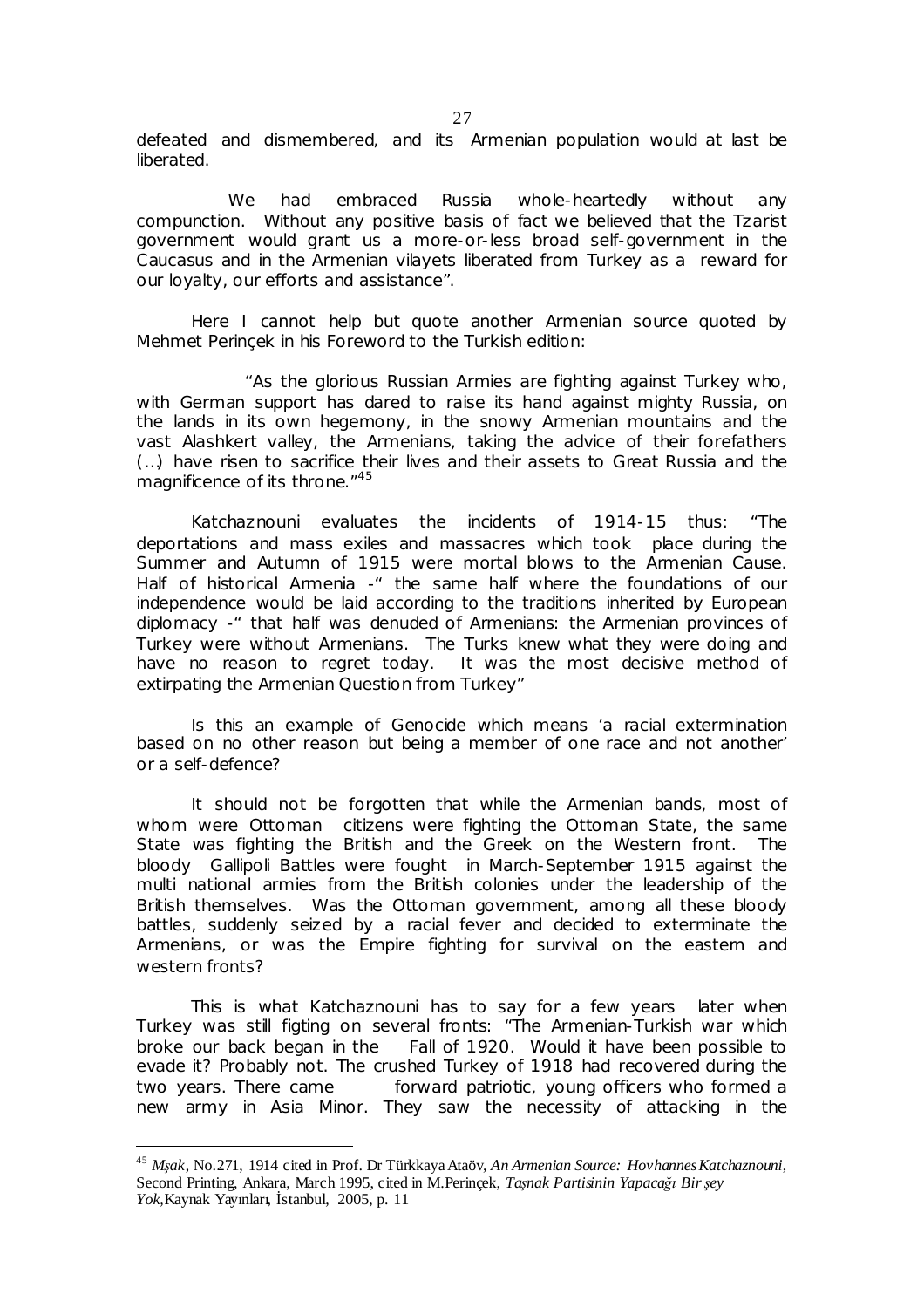Northeast, and also in the Southwest against the Greeks which they could not do without first crushing their flank on the Armenian front. One cannot say that the Turks really had such a plan, but it is possible that they did and it was also probable that the war with us was inevitable."

Once more I would like to quote another source, again quoted by Mehmet Perinçek: The Foreign Minister of the Dashnagzoutiun Government says, in 19 in a telegram sent to the representative in Tiflis (Tbilisi):

"The situation on the front is very grave. It is essential to see Luck and Corbeille and have them send telegrams to their governments informing them of how the Turkish troops are advancing and demand that they take all the necessary precautions(…) See the Greek representative too and demand that he too send a telegram to his government to inform them of the situation and to ask them if it is possible for the Greek forces to start an assault and break the strength of the Turkish forces<sup>"46</sup>

At this point I feel I have to stop and let Katchaznouni speak.

# **INTRODUCTION**

 **However the propagandist may try, historical truth cannot be subverted forever in a free country. However hard Dashnag propagandists may try to twist and bury the truth, and glorify the failure of their Independent Armenian Republic, truth must eventually prevail. Now, for the first time in English, is a deep and incisive self-study by a competent Dashnag observer.** 

**The author was a pillar of Dashnagtzoutiun. He was the first prime minister of the Republic. He knew every Party secret before, during and after the founding of the ill-fated Republic. Few were in a position to know more, nor to express themselves with greater clarity, logic and foresight than Hovhannes Katchaznouni.** 

**Unlike most Dashnag leaders who were revolutionists, and reared in the early Russian socialist-revolutionary schools, Katchaznouni was born in Akhaltzkha in the Caucasus, the son of a revered Armenian priest. He was graduated from the Architectural School of the University of Moscow. His notable works include the magnificent Cathedral at Baku, among many others.** 

**This booklet is a condensation of his parting words<sup>47</sup> to Dashnagtzoutiun, given in the form of an address to the Party congress in 1923 - words which proved remarkably prophetic, and currently are as true as when they were first spoken.** 

 $\overline{a}$ 

<sup>46</sup> D.S. Zavriev, K. Noveyşey, *İstorii Severo-Vostoçnıh Vilayetov Turtsii,* Tbilisi, 1947, s. 85. cited in M.Perinçek, *Taşnak Partisinin Yapacağı Bir şey Yok,*Kaynak Yayınları, İstanbul, 2005,p.16

<sup>&</sup>lt;sup>47</sup> As it is explained in the "Translator's Note" to the 2006 edition that you are reading now, the missing parts of this condensed booklet are supplied from the edition in Turkish which was translated from the Armenian original.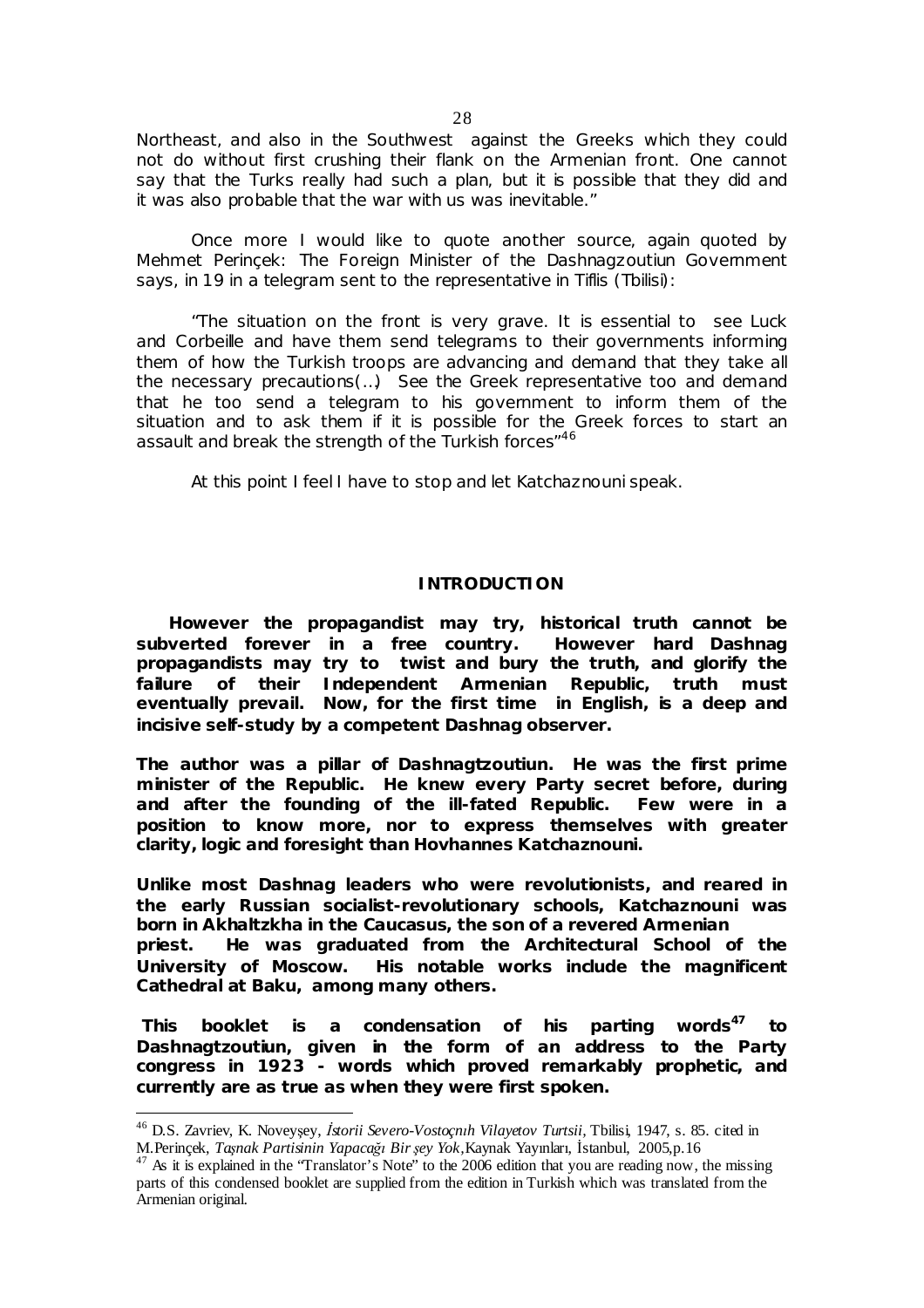**In reprinting Katchaznouni's address neither the translator nor the editor are assumed to agree or disagree with his views.** 

**Katchaznouni's work is published at this time as a refutation to the grandiose, exaggerated and even outrageously false claims of the Dashnag leadership today, mouthed by men who for the most part were mere party functionaries during the days of the Republic, but through the years have blown up themselves into intellectual giants, saviors of Armenia, etc.** 

**Katchaznouni's work is a basic source of Dashnag history, and the Armenian Information Service considers it a privilege to be able to present, for the first time, the writings of this Armenian patriot and prophet to an American audience.** 

 **JOHN ROY CARLSON August, 1955 (Arthur A. Derounian)** 

### **TO THE READER**

**This is a manifesto which I am preparing to the Convention of foreign branches of the Armenian Revolutionary Federation convened during this month of April, 1923.** 

**Deeply convinced that all the questions raised here will be subjected to the most serious consideration of not only the members of the Party but also of every single Armenian, I thought it was my duty to have this manifesto published and thereby make it public property.** 

**I am having it printed complete and without any alterations except the final three or four pages which contain concrete proposals that are reserved to the governing bodies of the Party.** 

**HOVHANNES KATCHAZNOUNI Bucharest, July, 1923** 

Comrades:

These matters have had my deliberate and serious consideration. I do not know whether you, too, have arrived at the same conclusions. Allow me to say more: I am afraid that my final conclusion - those very difficult words which I shall here state with all singleness of heart - will cause general embarrassment, perhaps resentment, in the Convention.

I am prepared for that.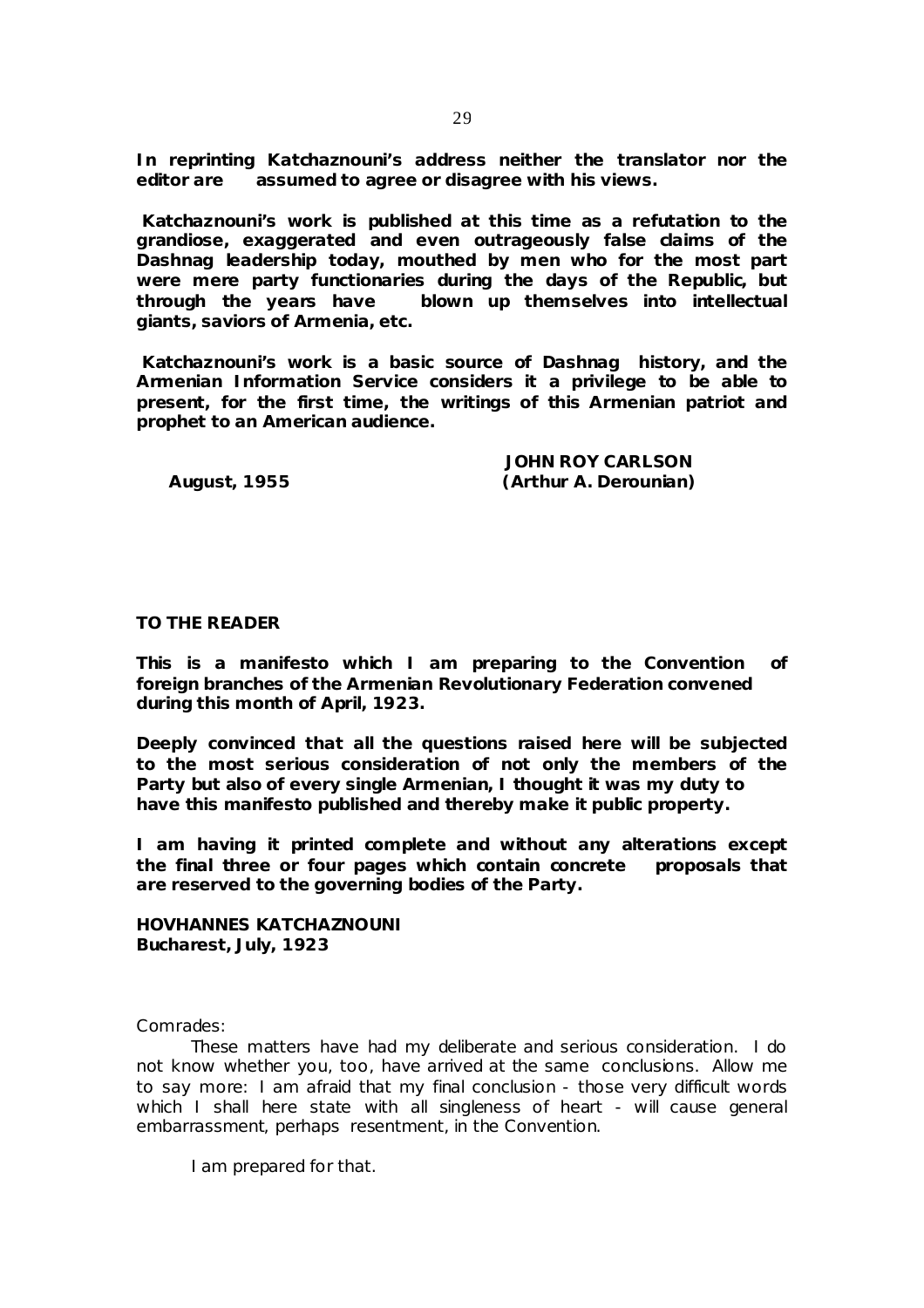I only ask that you believe: a) that it is more difficult for me to write and sign those words than for you to listen to them from my own lips; b) that those words are not the result of thoughtless or petty, transient dispositions or hasty resolve.They are the result of deep-rooted convictions and a clear awareness, for I am capable of thinking and understanding, considering and determining a stand point.

I beg of you, therefore, that you be patient and approach the matters with an open mind, unhampered - something which is not easy for men who have lived a Party life and have thought from a Party angle.

Let me now proceed with my subject.

In order to present my conclusions in proper sequence I feel it is necessary for me to refresh your memory with the various phases of the Armenian Cause - from the Great War to the Lausanne Conference<sup>48</sup>- and the role played by the Dashnagtzoutiun during that period. So that I may not abuse your attention, I shall curtail my speech and present to you a concise yet accurate commentary.

Following 1914, what stages did the Armenian question pass through, what development did the events show, how did they come about, what sequence did they follow and and where did they lead to and in the meantime, what did our party do and what will it have to do in the future?

When I recall the recent past, with these considerations in mind, and when I distinguish the important points from the secondary and the arbitrary ones, and arrange them in chronological order, this is the picture that arises:

At the beginning of the Fall of 1914 when Turkey had not yet entered the war but had already been making preparations, Armenian revolutionary bands began to be formed in Transcaucasia with great enthusiasm and, especially, with much uproar. Contrary to the decision taken during their general meeting at Erzurum only a few weeks before, the A.R.F. had active participation in the formation of the bands and their future military action against Turkey.

In an undertaking of such gravity, fraught with most serious consequences, individual agents of the Transcaucasian A.R.F. acted against the will of our superior authority, against the will of the General Meeting of the Party.

#### Why?

**-**

Because they were also suffering from the syndrome of following the masses, and were flowing in the direction that the current was taking them.

This example urges us to recall that the A.R.F. in Transcaucasia in the past had been a follower rather than an originator of movements that had

 $48$  In the Treaty of Lausanne, signed July 21, 1923 between the Allies and Turkey, reference was no longer made to Armenia or Armenians. Both had ceased to exist in the eyes of both Turkey and the Allies. Thus the "Armenian Question" and the question of the Armenians were buried in the grave of diplomatic silence.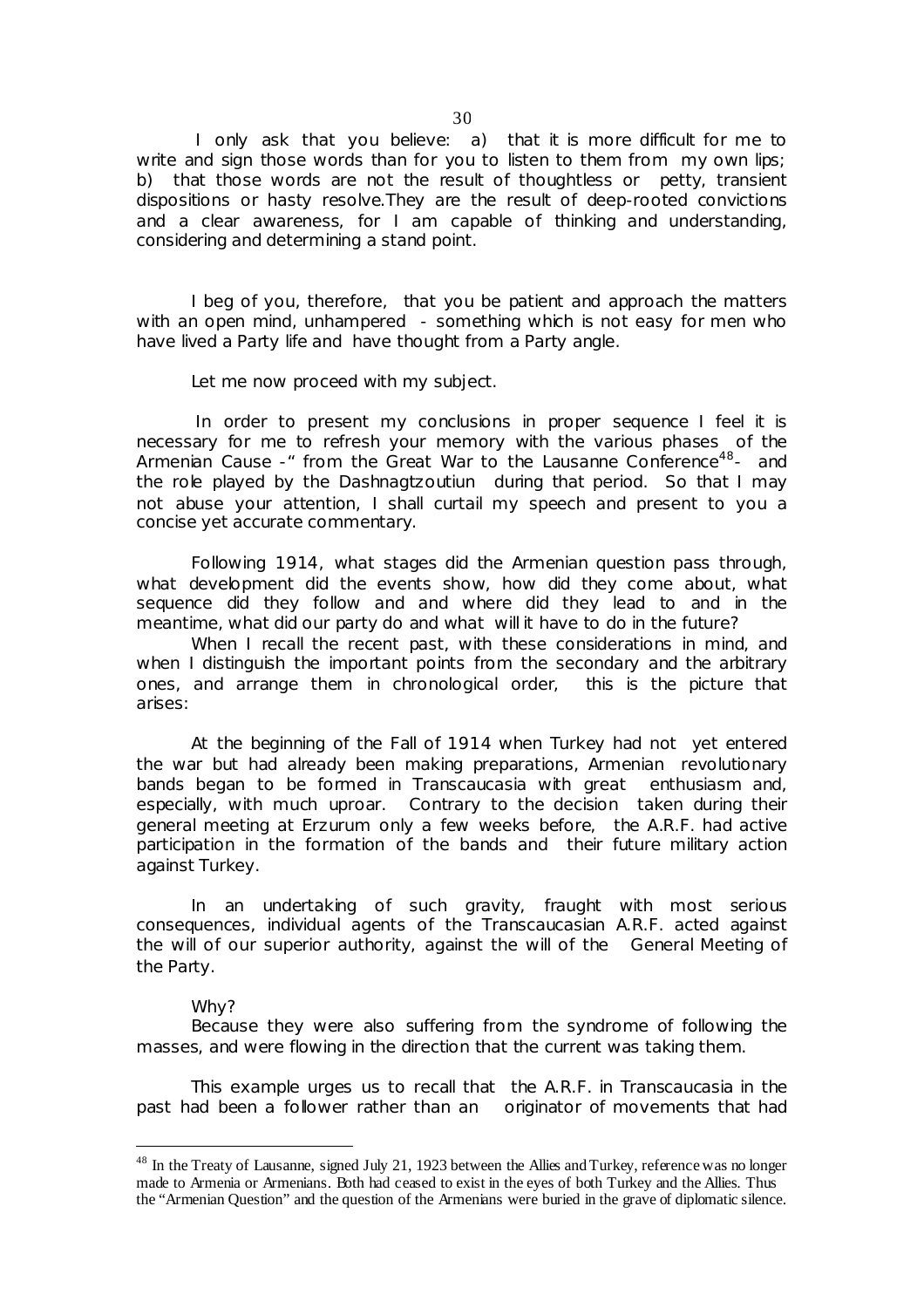their inception beyond their control. Thus it was in 1903 (rebellions and demonstrations on the occasion of the seizure of Church properties); thus it was in the year 1905-1906 (bloody encounters between Tatars and Armenians); and thus it was also during the first big movements of the laboring classes (1903-1906) when the A.R.F. was being led at Baku, Tiflis(Tblisi) and Batoum by the policies of foreign socialistic parties.

The same characteristic line of action appears, as we see a little later, in the conduct we pursued afterwards generally.

It would be useless to argue today whether our bands of volunteers should have entered the field or not. Historical events have their irrefutable logic. In the Fall of 1914 Armenian volunteer bands organized themselves and fought against the Turks because they could not refrain themselves from organizing and refrain themselves from fighting. This was an inevitable result of a psychology on which the Armenian people had nourished itself during an entire generation: that mentality should have found its expression, and did so.

And it was not the A.R.F. that would stop the movement even if it wished to do so. It was able to utilize the existing conditions, give effect and issue to the accumulated desires, hopes and frenzy, organize the ready forces - it had that much ability and authority. But to go against the current and push forward its own plan - it was unfit, especially unfit for one particular reason: the A.R.F. is a people's mass, strong in instinct but weak in comprehension.

It is also useless, today, to question who is responsible for the wrongs (if the issue of responsibily does ever come up). If it had not been Bishop Mesrop, A. Hatisov, Dr. Zhavriev, S. Arutniov, Dro and Andranic, there would have been others to do the same things in their place. If the formation of bands was wrong, the root of that error must be sought much further and more deeply. At the present time it is important to register only the evidence that we did participate in that volunteer movement to the largest extent and we did that contrary to the decision and the will of the General Meeting of the Party.

The Winter of 1914 and the Spring of 1915 were the periods of greatest enthusiasm and hope for all the Armenians in the Caucasus, including, of course, the Dashnagtzoutiun. We had no doubt that the war would end with the complete victory of the Allies; Turkey would be defeated and dismembered, and its Armenian population would at last be liberated.

We had embraced Russia whole-heartedly without any compunction. Without any positive basis of fact we believed that the Tzarist government would grant us a more-or-less broad self-government in the Caucasus and in the Armenian vilayets liberated from Turkey as a reward for our loyalty, our efforts and assistance.

We had created a dense atmosphere of illusion in our minds. We had implanted our own desires into the minds of others; we had lost our sense of reality and were carried away with our dreams. From mouth to mouth, from ear to ear passed mysterious words purported to have been spoken in the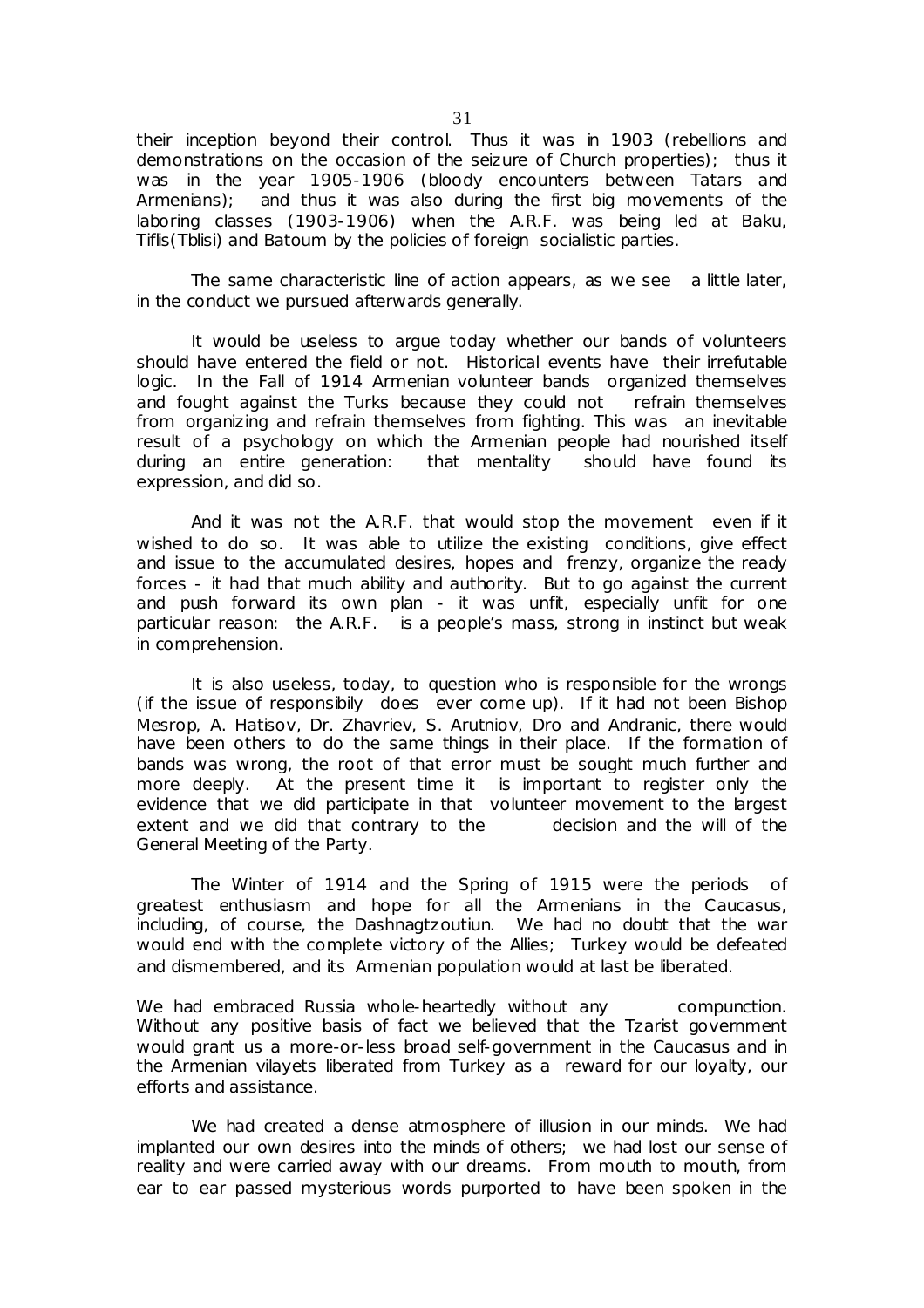palace of the Viceroy; attention was called to some kind of a letter by Vorontzov-Dashkov to the Catholicos as an important document in our hands to use in the presentation of our rights and claims -a cleverly composed letter with very indefinite sentences and generalities which might be interpreted in any manner, according to one's desire.

We overestimated the ability of the Armenian people, its political and military power, and overestimated the extent and importance of the services our people rendered to the Russians. And by overestimating our very modest worth and merit we were naturally exaggerating our hopes and expectations.

The deportations and mass exiles and massacres which took place during the Summer and Autumn of 1915 were mortal blows to the Armenian Cause. Half of historical Armenia -" the same half where the foundations of our independence would be laid according to the traditions inherited by European diplomacy -" that half was denuded of Armenians: the Armenian provinces of Turkey were without Armenians. The Turks knew what they were doing and have no reason to regret today. It was the most decisive method of extirpating the Armenian Question from Turkey.

 Again, it would be useless to ask today to what extent the participation of volunteers in the war was a contributory cause of the Armenian calamity. No one can claim that the savage persecutions would not have taken place if our behavior on this side of the frontier was different, as not one can claim the contrary, that the persecutions would have been the same even if we had not shown hostility to the Turks.

This is a matter about which it is possible to have many different opinions.

The proof is, however - and this is essential -" that the struggle began decades ago against which the Turkish government brought about the deportation or extermination of the Armenian people in Turkey and the desolation of Turkish Armenia.

This was the terrible fact!

Civilized humanity might very well be shaken with rage in the face of this unspeakable crime. Statesmen might utter menacing words against criminal Turkey. "Blue", "yellow", "orange" books and papers might be published condemning them. Divine punishment against the criminals might be invoked in churches by clergymen of all denominations. The press of all countries might be filled with horrible descriptions and details and the testimony of eye-witnesses. . . Let them say this or that, but the work was already done and words would not revive the corpses fallen in the Arabian deserts, rebuild the ruined hearths, repopulate the country now become desolate. The Turks knew what they ought to do and did it.

The second half of 1915 and the entire year of 1916 were periods of hopelessness, desperation and mourning for us. The refugees, all those who had survived the holocaust, were filling Russian provinces by tens and hundreds of thousands. They were famished, naked, sick, horrified and desperate floods of humanity, flooding our villages and cities. They had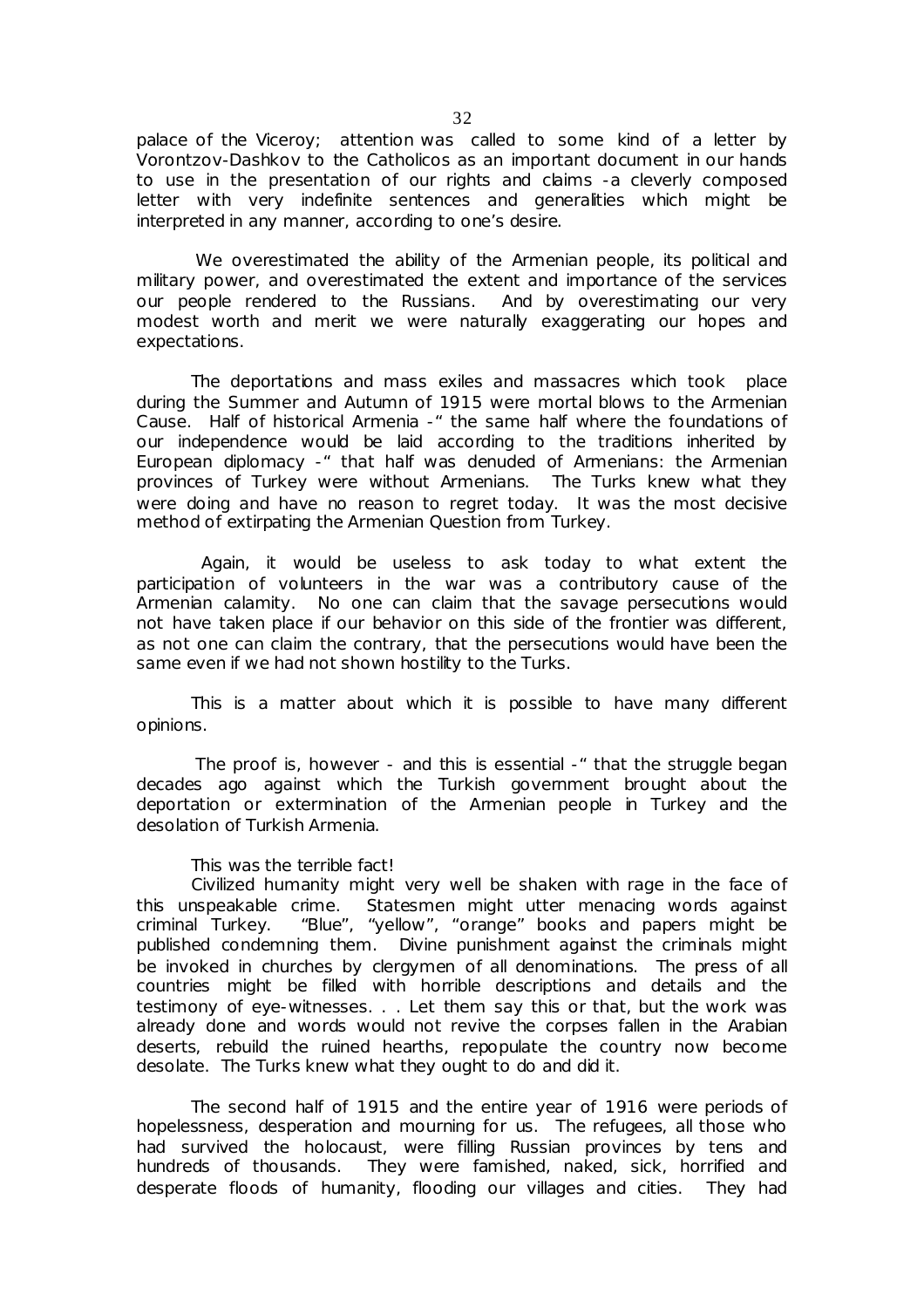come to a country which was itself ruined and famished. They piled upon each other, before our own eyes, on our threshold dying of famine and sickness. . .

And we were unable to save those precious lives. Angered and terrified, we sought the culprits and quickly found them: the deceitful politics of the Russian government. With the politically immature mind peculiar to inconsequential men, we fell from one extreme to another. Just as unfounded was our faith in the Russian government yesterday, our condemnation of them today was equally blind and groundless.

It was claimed that the Russians were intentionally slow to act, showed uncertainty and provided the grounds and the means for the Turks to slaughter the local Armenians. It was professed that the reason behind this attitude on the part of the Russians was to vacate Armenia and later settle the Kossacs there and that Count Lobanov-Rostovsky's widely known project "Armenia without Armenians" was in progress.

It was not only people, but our party and many of our citizens with common sense who also shared this idea.

We were reluctant to understand that there did not have to be such a project as "Armenia without Armenians" to explain the Russian stand and that the Russian plans did not necessarily have to involve such an item as unconditionally taking on the defence of the Turkish Armenians. Such a plan definitely did not exist. We were only projecting our own wishes on the Russian government and accusing them of disloyalty.

Our volunteer units were naturally trying to capture Van and Muş without any waste of time. They headed for these places to save the Armenians. However, Russians did not only consist of Armenians and they had other intentions. Their sluggishness and uncertainty to act which we evaluated as disloyalty is explainable by the customary ineffectiveness of the Russian command ( which was witnessed many times on other fronts as well) or other general military conditions unknown to us now.

This incident being very much original and interesting, demands to be taken up individually. By an extraordinary mental aberration, we, a political party, were forgetting that our Cause was an incidental and trivial phase for the Russians, so trivial that if necessary, they would trample on our corpses without a moment's hesitation.

I am not saying that we did not know the circumstances. Of course we knew and understood and so we started when it was necessary to explain the situation. Deep down in our hearts, however, we did not grasp the full meaning of that word-formula; we forgot what we already knew and we drew such conclusions as though our Cause was the center of gravity of the Great War, its cause, and its purpose. When the Russians were advancing, we used to say from the depths of our subconscious minds that they were coming to save us; and when they were withdrawing, we said they are retreating so that they allow us to be massacred. . .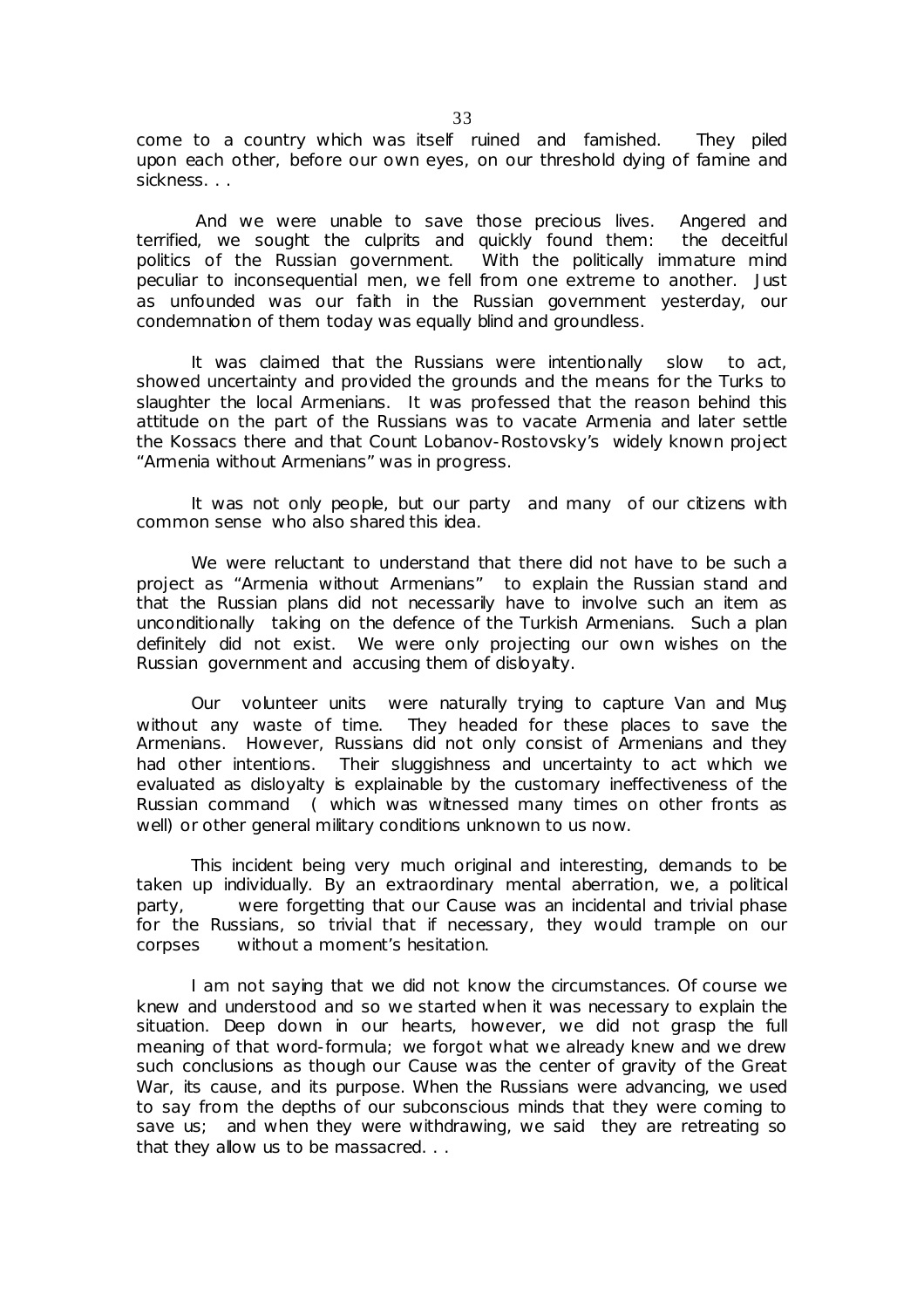In both cases we misinterpreted the consequence with the purpose and intention. We sought proofs of Russian treachery and of course we found them - exactly as we sought and found proofs of the same Russians- undeniable benevolence six months before. To complain bitterly about our bad luck and to seek external causes for our misfortune- that is one of the main aspects of our national psychology from which, of course, the Dashnagzoutiun is not free.

 One might think we found a spiritual consolation in the conviction that the Russians behaved villainously towards us (later it would be the turn of the French, the Americans, the British, the Georgians, Bolsheviks - the whole world -to be so blamed). One might think that, because we were so naive and so lacking in foresight, we placed ourselves in such a position and considered it a great virtue to let anyone who so desired to betray us, massacre us and let others massacre us.

In February 1917 the Russian Revolution broke out. New possibilities opened up before us unexpectedly.

A democratic order was under way in Russia. Extremely important social issues (such as appropriating the lands into public ownership) were waiting to be solved. We, the socialists, and democrats welcomed this new order with enthusiasm. Also, as a national political party, we concentrated on the issues of taking over the administrative power from the central authority and the autonomy of individual regions and peoples.

We set out on a hard work.

The old state mechanism needed to be changed and the local units of the new authority needed to be set up. The central government, which was going through the first phases of the Revolution, did not have the means to look into this question. The local cadres were wholly entrusted with this issue. Social institutions such as political parties, workers' unions, and national governments were authorized with dealing with the issue (or, rather they took it upon themselves to deal with it).

The issue of national participation in the government was a particularly complex and difficult question in Southern Caucasia. National councils among which were Armenian councils were established in important centers.

The Southern Caucasian Commissariat and Worker, Soldier and Peasant Soviets Southern Caucasian Center were established. These were two independent establishments of the central government and were assigned with governing the region until governmental institutions were set up.

"The Soviets Center" had lost its authority by the end of the year and it left the political scene. On the other hand, the Southern Caucasian Commissariat gained strength and turned into the governing power of the whole Southern Caucasia.

As it later proved to be in the Seym and in the Southern Caucasian government, the "Commissariat" was also a coalition.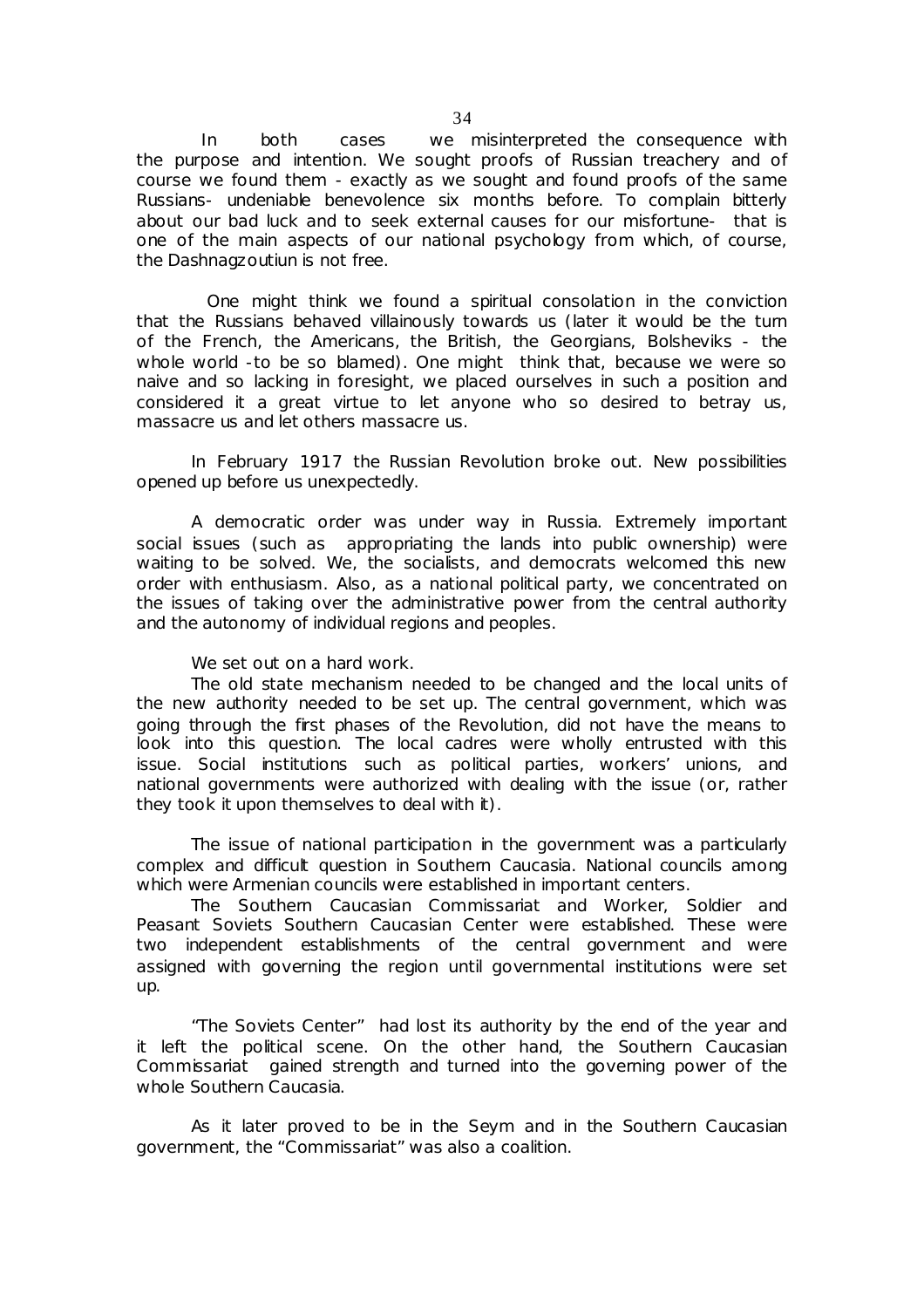This coalition represented the parties in name and form and the nations, in essence. The main parties were: The Menshevik Fraction, the Social Democrats, the Musavat, and the Armenian Revolutionary Federation Dashnagzoutiun. These parties in fact represented the three main nations of the region: the Georgians, the Azerbaijani Tatars,  $49$  and the Armenians.

The Georgian Mensheviks assumed the authoritative position, the leading role in the Commissariat and later both in the Seym and in the government.

What was the reason?

Here are some reasons:

**-**

Firstly, the Commissariat had taken over its authority from the Provisional Government, or rather the State Duma circles in Petrograd. The Georgian representatives, over a long period of time, had acquired important positions and influence and had established contacts, relying on a strong organization, which was the Russian Social Democratic Party. When a "Commissariat" was established in Southern Caucasia, the priority was naturally given to the Georgians and not to the Armenians and the Tatars who were not conspicuous in the Duma.

Secondly, there were people more or less experienced in state affairs, among the Georgians. These people had acquired some habits and experience due to active participation in the work done in the Duma. Neither we, nor those from the Musavat, however, had been through such a school and were not prepared. Musavat was new and Dashnagzoutiun was in fact only prepared for underground activity. Doubtlessly, the qualities of the party leaders were also important to a certain extent. The Georgians had bred a few capable people or social leaders; we had nobody to sit next to them and we used to sit behind them in the second or third rows.

Another point was that in the times of the old regime, the state affairs were in the hands of the Georgians. This fact continued after the Revolution, for more people were to be found among the Georgians, who were capable enough to conduct technical work. Experience in official service naturally formed a strong basis for the Georgians to gain further strength in administrative duties. So was the situation from the "Commissariat" to the affairs relating to the railways and the post and telegraph.

The most important was the following: The Georgians were the bestorganized people with the highest social consciousness in Southern Caucasia. On the other hand, there was no threat against the physical existence of the Georgian people. For these reasons, the Georgians were stronger than the other peoples.

The geographical location of the Georgian people and the fact that they inhabited the same area together, that they suffered fewer losses in the War and also that they bred no mutual antagonism (serious enough to be a threat to their national existence) against their neighbors made them

<sup>&</sup>lt;sup>49</sup> Tatars: The author here refers to the Azerbaijani Turks. Katchznouni sometimes prefers the word,

<sup>&</sup>quot;Tatar" is it was sometimes used by the Tsar regime but occasionally usesthe word "Azerbaijanis" to refer to the same people. (LA)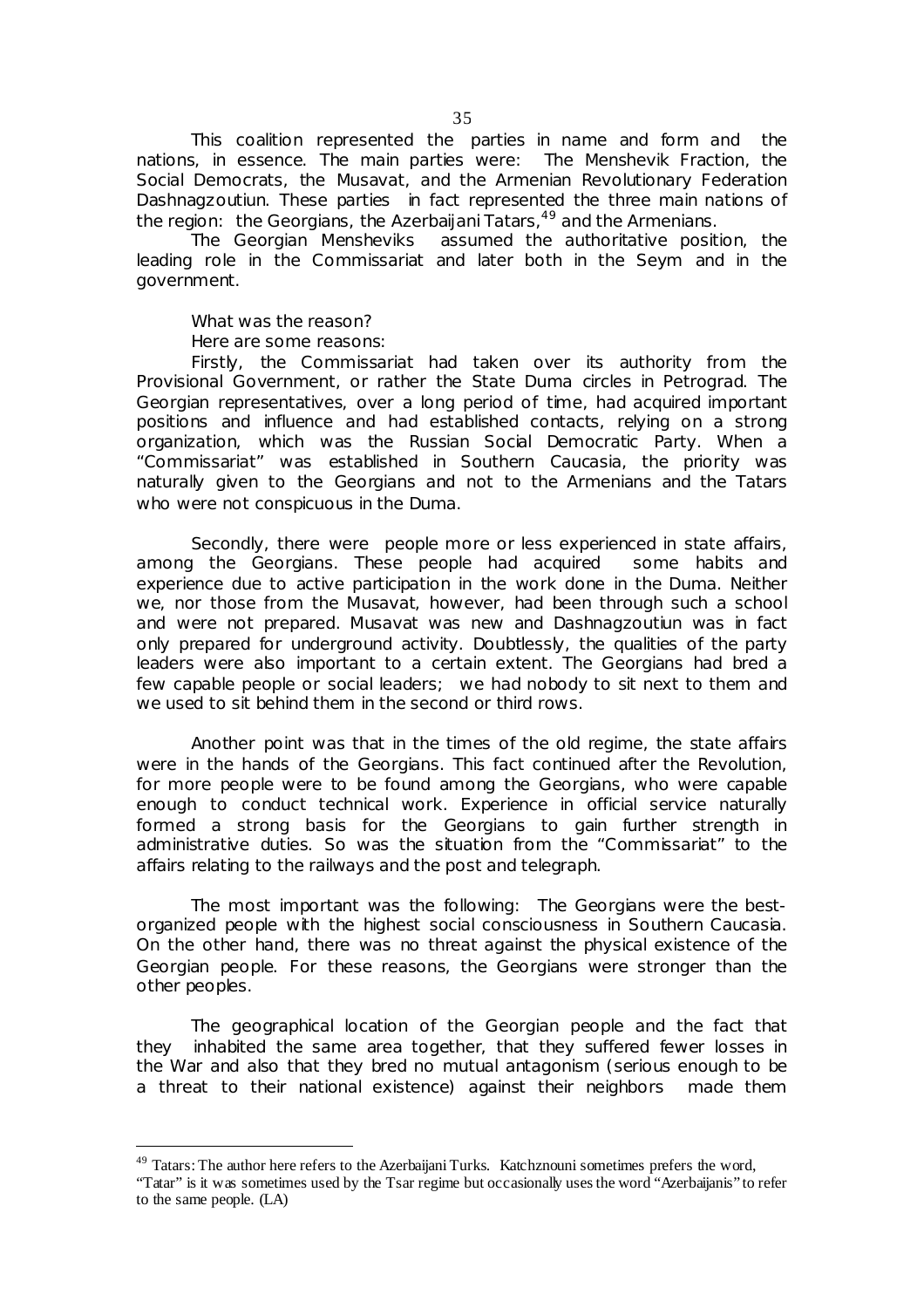luckier in being able to be heard, in comparison to the Armenians and the Azerbaijanis.

No matter what, the Georgians could be on better terms with Turkey and Azerbaijan, compared to the Armenians. What was more, a Georgian population outside the borders of Georgia, whose lives were under threat did not exist. However, Armenians had kins living in Azerbaijan and so did Azerbaijanis, living in Armenia.

The Georgians were living in peace and quiet on their own land; although they did have certain border problems with their neighbors, these arose from imperialist claims and could easily be increased or completely solved without putting the present or the future of Georgia under threat.

On the other hand, the relations between Armenians and Turks and Armenians and Tatars were different. Between them there had been problems going on for centuries and it was impossible to solve them without major conflicts. Turkey, unconditionally defeated on the west, was trying to open up a future for itself and consolidate it on the northeast. And here the Armenians interjected between Erzurum and Baku and blocked their way.

Insolvable land problems stood between Armenians and Azerbaijanis . The problem was not occupying one or two towns but having the national population inhabit an unbroken, continuous geography. This wish was fostered both by the Armenians and the Azerbaijanis. Armenia could not survive without Şarur-Nakhichevan and the importance of Nakhichevan for Armenia was different from the significance of Zagatala, Akhalkalaki, and Lori for Georgia. This was why both Armenia and Azerbaijan were unlucky.

It was perhaps possible for politically mature peoples to find peaceful solutions. However neither we nor the Azerbaijanis were mature enough; for this reason, the conflict between the two peoples had mutually become a source of antagonism and distrust.

The Georgians used the Armenian-Turkish and Armenian-Tatar conflicts cleverly (in other, stronger words, opportunistically), in order to consolidate their privileged situation. Relying on Turks and Tatars and threatening us with moving the borders in this or that way, they complicated matters for us and forced us to accept their conditions. Whenever they needed to ally with us, they started threatening the Azerbaijanis. This kind of behavior was politically an absolute blackmail and it provided a superiority for the Georgians over their neighbors and established their hegemony over others.

I have digressed a little but in order to make the political situation clear in that period in Southern Caucasia, it was necessary.

Our party must understand and keep in mind that the party was under the hegemony of the Georgian Social Democratic Party in the most difficult days, and it acted abominably.

In September 1917, the Armenian Convention met in Tiflis (Tbilisi). A national board was established as its executive organ and was named the Central National Council. This National Council later acted on behalf of the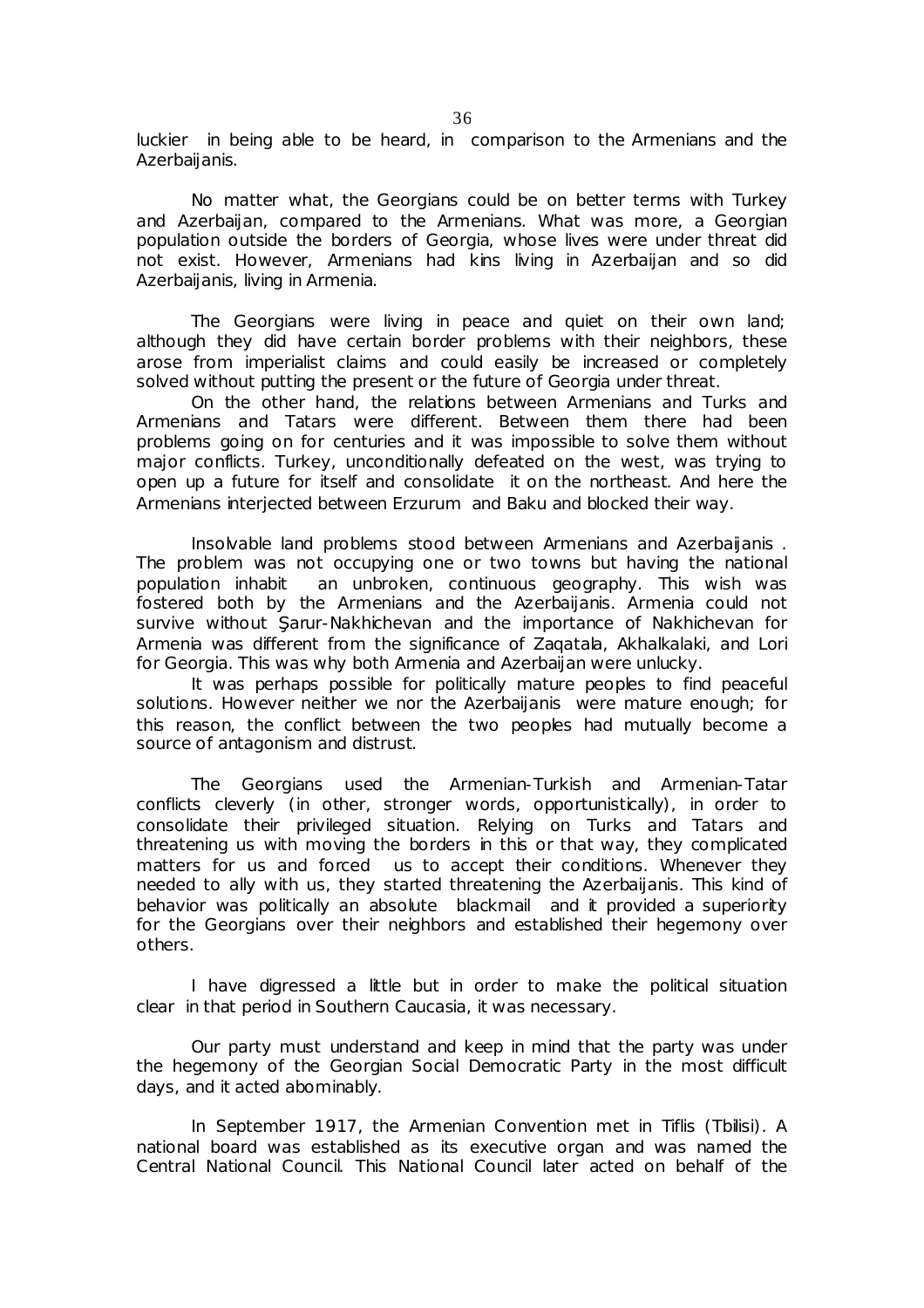Armenian people of Southern Caucasia and became the fully authorized representative of the nation.

Dashnagzoutiun played the leading role both at the Convention and on the board and the council.

Towards the end of the same year, elections were held in Southern Caucasia for the members of All Russia Provisional Assembly.

Out of the parties, which participated in the election campaigns, the Menshevik Social Democrats won 12, the Musavat won 10, and the Dashnagzoutiun won 9 seats. The number of seats won by the other parties was negligible.

These three parties represented three great peoples who could be listed, according to their political weight, as the Georgians, the Tatars, and the Armenians. These elections showed that the strongest, or rather the only organized party was Dashnagzoutiun.

The All Russia Provisional Assembly. could not meet. The Bolshevik Revolution broke out in October and was triumphant in Moscow and Petrograd. The Soviet order was proclaimed and the meeting of the All Russia Provisional Assembly was not permitted, as this assembly was considered to have bourgeois tendencies.

Southern Caucasia, loyal to the February Revolution did not recognize the Soviet sovereignty and system

#### Why?

Because in this corner region the dominant parties preferred a democratic platform based on a broad mass membership and for this reason would not accept especially a party dictatorship. On the other hand, they thought that the country was not mature enough for a fully socialist, let alone a communist regime (besides, the Musavat Party possessed nothing in the name of socialism). The socialism of the Armenian Revolutionary Federation Dashnagzoutiun was only on the surface and had no deep roots among the masses of people within the party. Among the Georgian Mensheviks, on the other hand, the nationalistic anti-Russian trend was strong.

Secondly, the Georgian Mensheviks, which determined the atmosphere in the political life of Southern Caucasia, had broken away from the Bolsheviks and were openly opposing them.

The Mensheviks who were loyal to their party regulations and the general political line of their party, were pursuing here, exactly the same policy their Russian comrades were pursuing in Russia. The Musavat, which had enthusiastic desires about capturing Baku and had Panturkist ideals, wanted an immediate separation from Russia.

The Armenian Revolutionary Federation Dashnagzoutiun had formed close relations with the local Bolsheviks and was assisting them, in case the Tatars would capture Baku. In Tiflis (Tbilisi), on the other hand, they could not close their eyes to the reality of the Georgians and Tatars and so could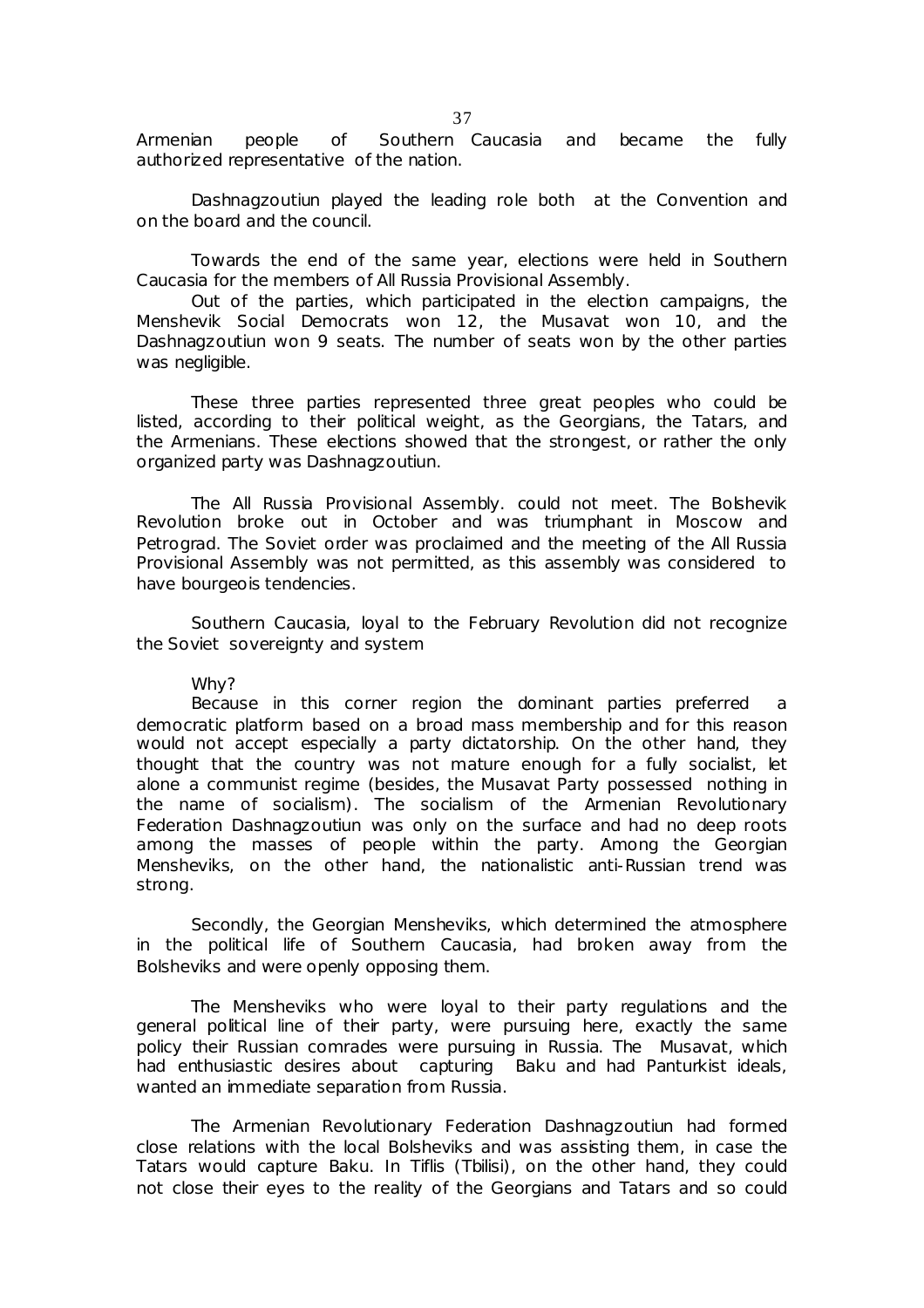not put in practice Bolshevik policies. They would not have been able to do so even if they had wanted. Anyway, they had no desire to do so, because the Bolshevik ideology and tactics did not appeal to them.

Our Party stood in the anti-Bolshevik camp partly due to certain convictions within the Party and partly because of being under the pressure of outside factors.

I have to remind you here of the neutral and reluctant stand our comrades took in Baku. Baku, the industrial city, which bore a proletariat of tens of thousands and strong workers' organizations, offered very favorable conditions for the development of Bolshevism. That city had been the only region where the Bolsheviks could find a reliable sanctuary and a sound support in the whole Southern Caucasia since the first days of the Revolution. Baku did not refuse, in form, the sovereignty of the Southern Caucasian Commissariat even after the October Revolution. In reality, however, the power was in the hands of two local organs: the Social Organizations Soviet and the Workers' Representatives Soviet.

In the first one, anti-Bolshevik groups, and in the second one the Bolsheviks dominated.

Our Party was represented on both the organs. Inside these organs, which were independent of each other and were of different nature, an open struggle for domination was going on.

In the first period, the Social Organizations Soviet was stronger (here, the mild socialists and the liberal bourgeoisie had formed a silent alliance against the Bolsheviks). The Workers' Representatives Soviet was gradually gaining strength and by January 1918 it had gained control over the entire situation.

This Soviet was led by the Bolsheviks. Bolsheviks were not an important force then; their accomplishments were essentially due to the insecurity prevailing in the other camp.

Only two parties, Dashnagzoutiun and Musavat could demonstrate any strength against the Bolsheviks. However, though these two parties needed to act in alliance if they wanted to accomplish anything in the struggle against Bolshevism, this was unimaginable, for there was no mutual trust. Dashnagzoutiun was aware that its support for Musavat was required only because of the Bolshevik threat. Musavat had to erase Dashnagzoutiun from the political scene, after having eliminated the Bolsheviks. No doubt, the Bolsheviks would do the same to Dashnagzoutiun after having destroyed the Musavat with the help of armed Dashnag troops. For the Armenian community, the Bolshevik dictatorship was more acceptable in comparison to the Musavat dictatorship.

The fact that our people got more and more involved in the Bolshevik movement in Baku and that they provided a kind of sustenance to them is explainable only with this.

Just as we unintentionally came under the domination of the Georgian Mensheviks in Tiflis (Tbilisi), we were under the influence of the Bolsheviks in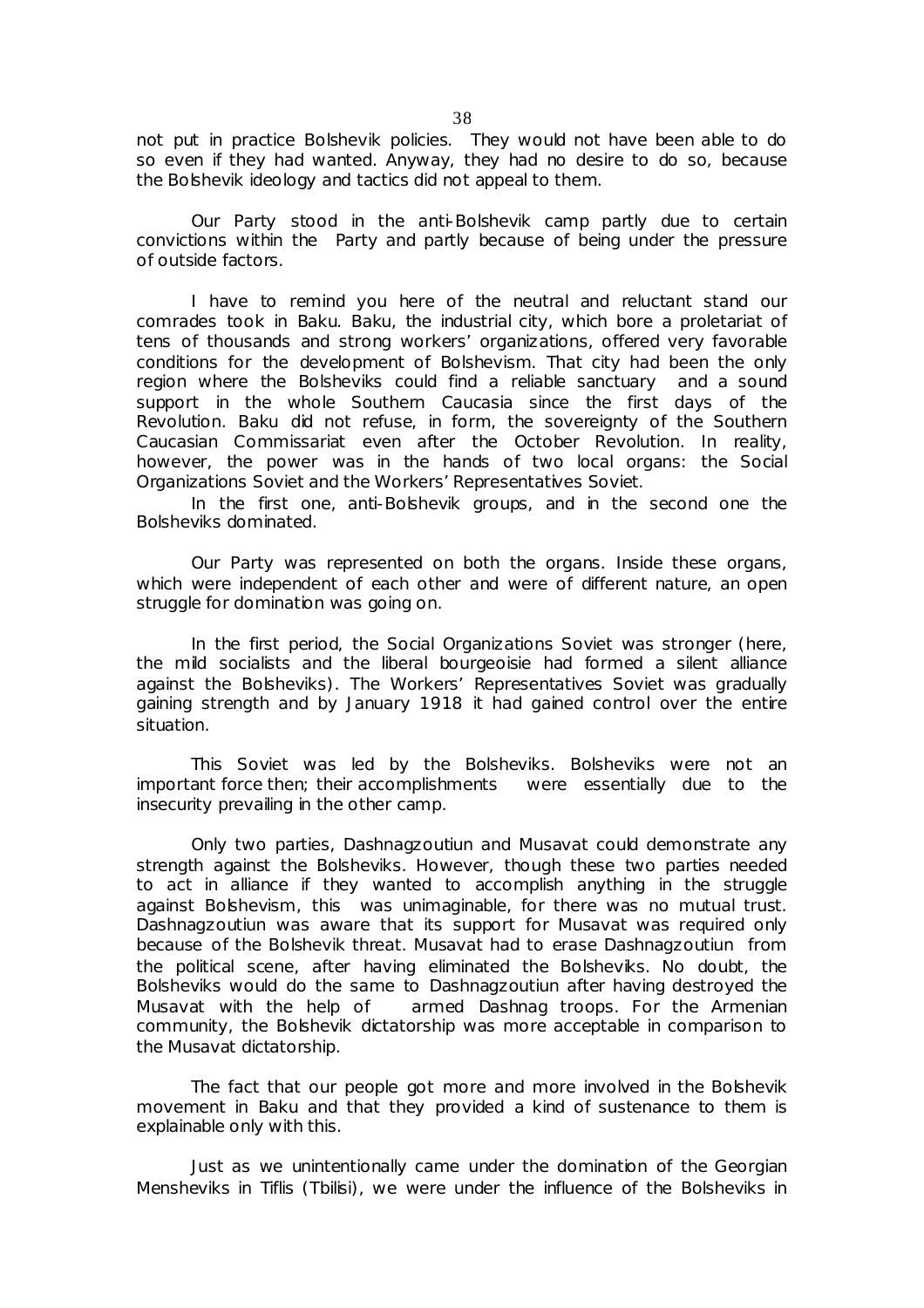Baku. In both cases the motivating force was the Turkish-Tatar threat. Bolsheviks wiped out Musavat in Baku with our support (March 1918); we, on the other hand were able to protect Baku against the Turkish-Tatar assault with the help of the Russian elements among the Bolsheviks.

Later, again with our initiative, British forces were invited over from Iran. This happened in the last moments when the Bolsheviks were getting ready to escape to Russia and had got on the ships.

If the British had been able to settle down firmly in Baku, the outcome of the events would probably have been different. However, the few numbers of the British troops did not promote trust among the people and they got on their ships and went back to Iran.

We were left alone; we did nothing else besides following the British to Iran.

The Azerbaijani government based in Gäncä so far, entered Baku with the Turkish armed forces and the armed people. The Armenian people were started to be cruelly massacred; just as the Muslim people were massacred (on a smaller scale) in March during the Bolshevik-Musavat conflict.

These incidents were happening outside Armenia, in one of the Tatar regions; nevertheless they were reflected on our political scene and confused the situation and made it more difficult.

The Tatars continually provoked the Turks against us and speeded up their assault, in order to be able to enter Baku. With this intention, they were very cunningly speculating about the March incidents and were putting the blame of the incidents entirely on the Armenians. The Georgians were displeased with our association with the Bolsheviks; they had doubts about us, thinking we were seeking for an opportunity to open the doors of Southern Caucasia to the Russian Bolsheviks. Apart from this, they interpreted having the British forces over in Baku when the Germans which they were flirting with, were in Tiflis (Tbilisi) as a betrayal of the Georgian-German-Turkish-Tatar policies.

As a result of the policies we practiced in Baku, our neighbors started to regard us as independent allies. Our comrades in Baku, on the other hand, thought that they would be able to protect the rest of Armenia against Turkish assaults by consolidating their existence in Baku and attracting the Turkish-Tatar forces to the city. They developed their policies in this direction.

I am going back to the chronological sequence of events.

At the end of November 1917 the Russian Army started to get demoralized and the soldiers started to abandon their troops on the Caucasian front. The front was being destroyed in astonishing speed.

At the end of January, there was no longer an army. Negligible Armenian troops, with some soldiers left over from the army, were charged with defending the Erzurum line.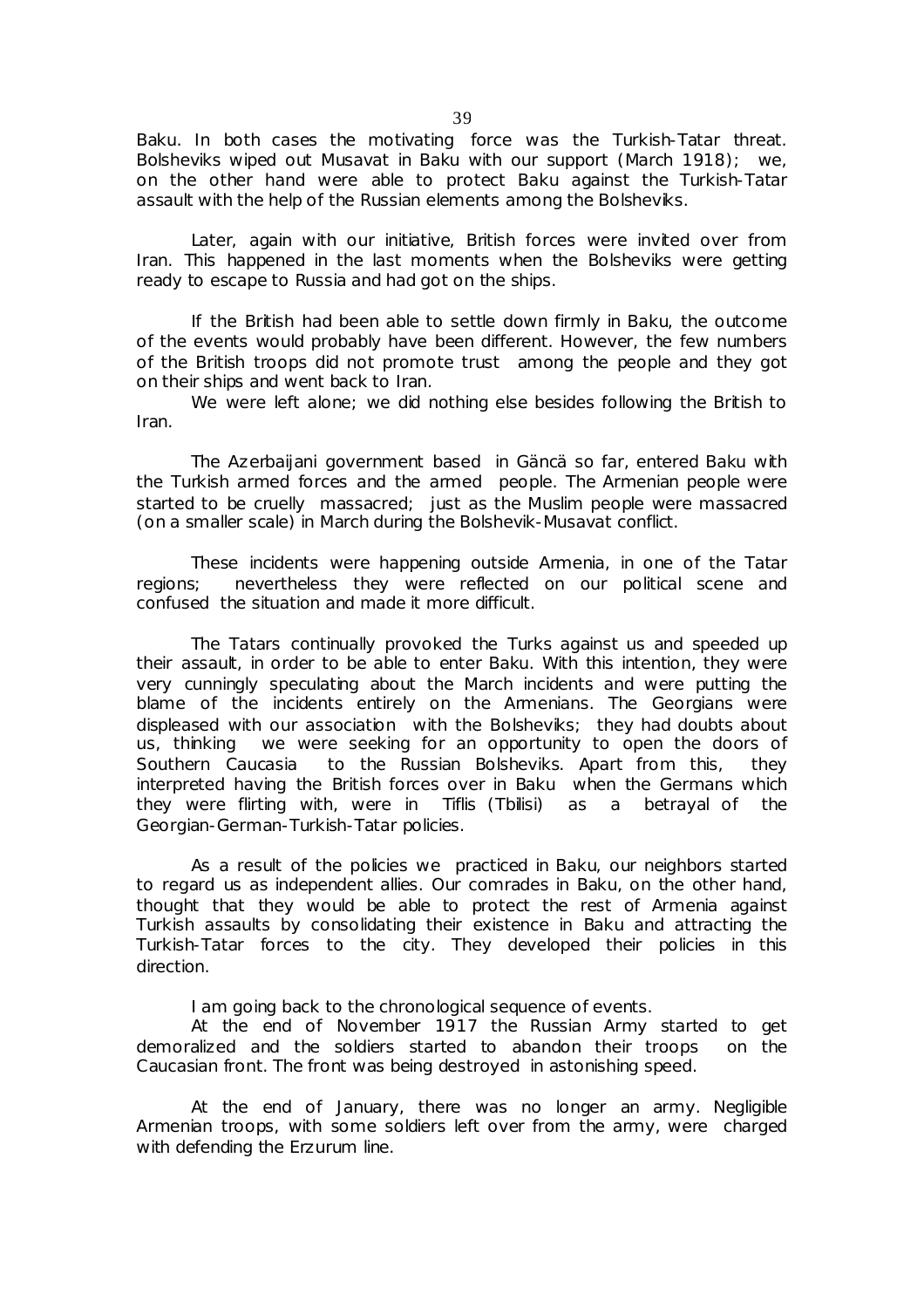The situation in Southern Caucasia was getting more and more dangerous.

The Bolshevik Revolution and the civil war spreading wider and wider every day, had definitely torn away the outer regions from Russia.

The Commissariat, which acted in the name of the Provisional Government led by Kerensky, lost the ground under their feet after the Government was turned out of office. There was a need to establish a new power, authorized in the eyes of the public and capable of conducting governmental affairs independently and with greater authority. Such a power was established with the Southern Caucasian Seym and its Government.

The Seym was formed out of the Southern Caucasian members of the All Russia Provisional Assembly (by multiplying this number with three). Thus the Mensheviks (Georgia) had 36, the Musavat (Azerbaijan) 30 and the Dashnagzoutiun (Armenia) had 27 seats in the Seym.

The Seym met in Tiflis (Tbilisi), the natural and indisputable capital of Southern Caucasia.

At the first general congress on  $10^{th}$  February 1918, the executive committee report was read and the resignation of the Commissariat was accepted. Later, the Seym taking into consideration the fact that the relations between our region and Russia had been actually broken and that it was uncertain as to when they would be reestablished, announced the independence of the Southern Caucasian Democratic Republic and that it was the only institution which held the executive power in its hands. Within this context, Y. Gegechkory (Georgian Menshevik) was assigned the task of forming a provisional government (a cabinet) responsible to the Seym .

This did not mean a separation from Russia; it only reflected the actual situation and was temporary. Internationally, Southern Caucasia was considered to be an inseparable part of Russia.

Encouraged by the increasing corruption of the Russian army, Turkish military troops hastily got organized, got themselves in order and started to capture one after the other, the regions they had lost. In the meantime, the Turkish Command (Vehip Paşa) started to initiate a cease-fire and the continuation of the peace talks.

The Seym took a decision to stop the war and sat down for a settlement with the Turks.

The first talks were conducted in Trabzon in March 1918. The Dashnagzoutiun fraction was able to add among other Seym demands the demand for self-determination of the Armenians in Turkey within Ottoman borders, as a separate individual point (there were four separate demands).

However, this demand ( which was very badly formulated and was open to negotiation) was immediately answered officially and was stated that the self-determination of the Turkish Armenians was an internal matter of Turkey and nobody had the right to interfere with the internal affairs of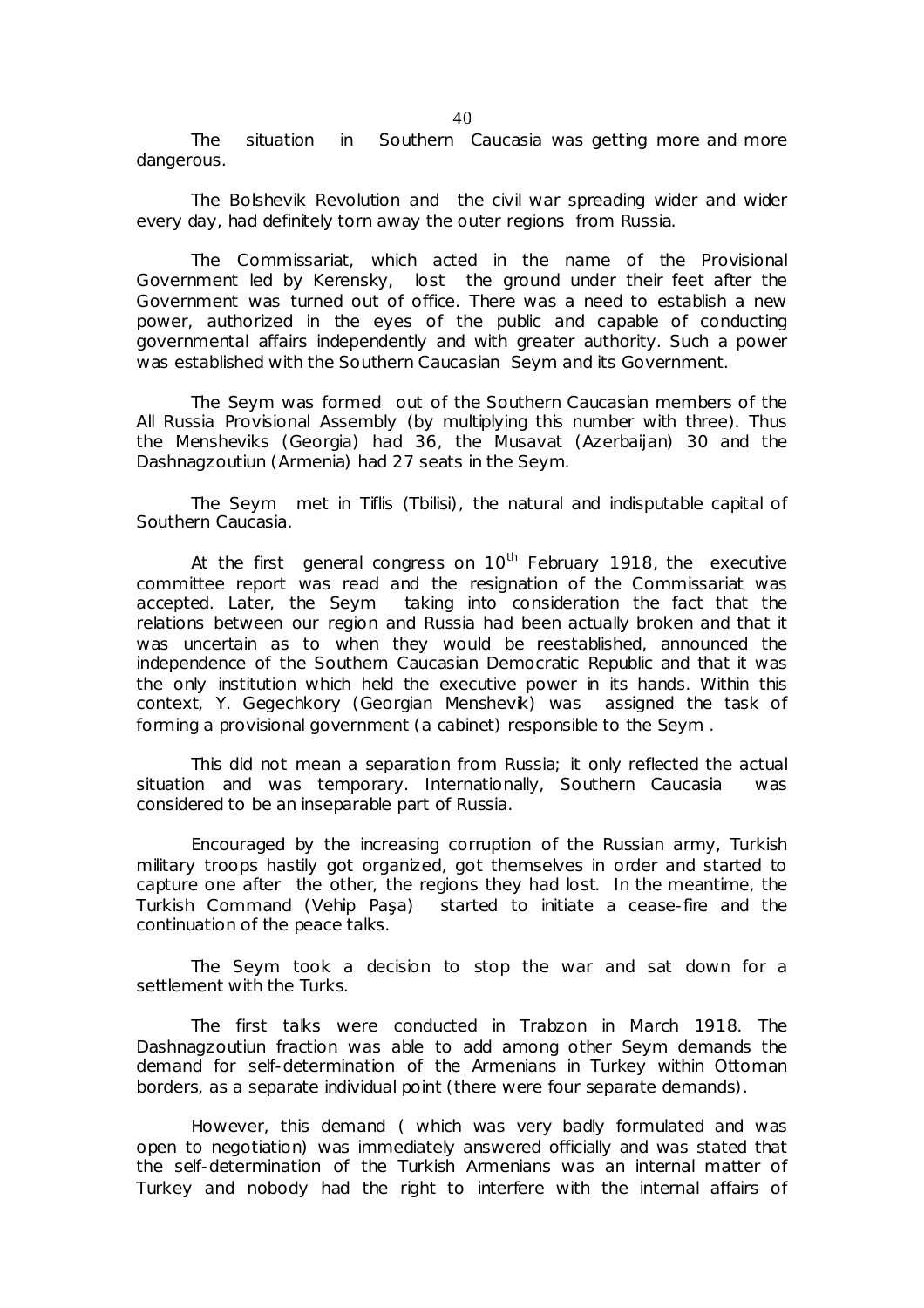Turkey. Thus, they gave us the message that if we ever brought up the issue of the Turkish Armenians, they would cut off any talks. The Southern Caucasians did not bring up the issue any more. The reason why they had brought it up was clear; the Seam's decision was only a gesture of good will towards the Armenians, and the Seym never had the intention of insisting on this demand. The Georgians were not inclined to get into needless trouble (they did not feel the need to); for the Azerbaijanis, on the other hand, the Turkish interests were more important than the future of the Armenians and even the Southern Caucasian Republic. The Armenian members of the delegation, were certainly not able to make the Tatars and the Georgians accept their demands. To be just, it must be pointed out that even if our allies at that time (the Georgians and the Tatars) had been able to defend the Armenian demands most sincerely, they would not have been successful. The balance of power was in Turkey's favor and therefore there was no reason why Turkey should give any concessions. This point was clear to us –the Armenian members of the delegation.

The issue of borders became a hot subject of discussion.

The Turks were convinced that the border between Southern Caucasia and Turkey had been determined with the Brest Agreement signed by the Bolsheviks. In the same manner, they stated they had come to Trabzon not to open this agreement to question but to establish friendly relations with their neighbor, the Southern Caucasian Republic. Southern Caucasia on the other hand, did not recognize the Brest Agreement and thought it was the Southern Caucasian peoples who were authorized to decide about land concessions to Turkey. In other words, the Southern Caucasian delegation did not want to accept that the Soviet government was legally authorized (on the grounds that this government was not recognized within Russia itself and on the other hand that according to the slogan of self determination voiced during the period of the Great War, the real owners of Southern Caucasia was not the Russian Government, no matter how legitimate it might be, but the peoples of the region themselves).

It was very difficult to defend this stand not only because it was new and controversial in international law, but also because the Turkish Army was growing stronger every day and the Southern Caucasian Army was on the verge of breaking down. In international affairs it is no secret that the powerful party proves to be right.

Another reason why it was difficult to defend this attitude was because the delegation was not in unity within itself.

Because the Georgians were primarily concerned with the issues of Batoum and Ajaria , in order to be able to secure all this region, they were inclined to leave Kars and Ardahan to Turks.

However, Armenians needed Kars. We were ready to give Ajaria big concessions in order to get Kars in return. The Azerbaijanis, on the other hand, as the fourth (or if Dagestan is taken into consideration, the fifth) republic of the Southern Caucasian Federation, wanted a Southwestern Muslim Republic to be established in Ajaria. If not, they thought, Ajaria ought to be attached to Turkey. They did not want it to be attached to Georgia.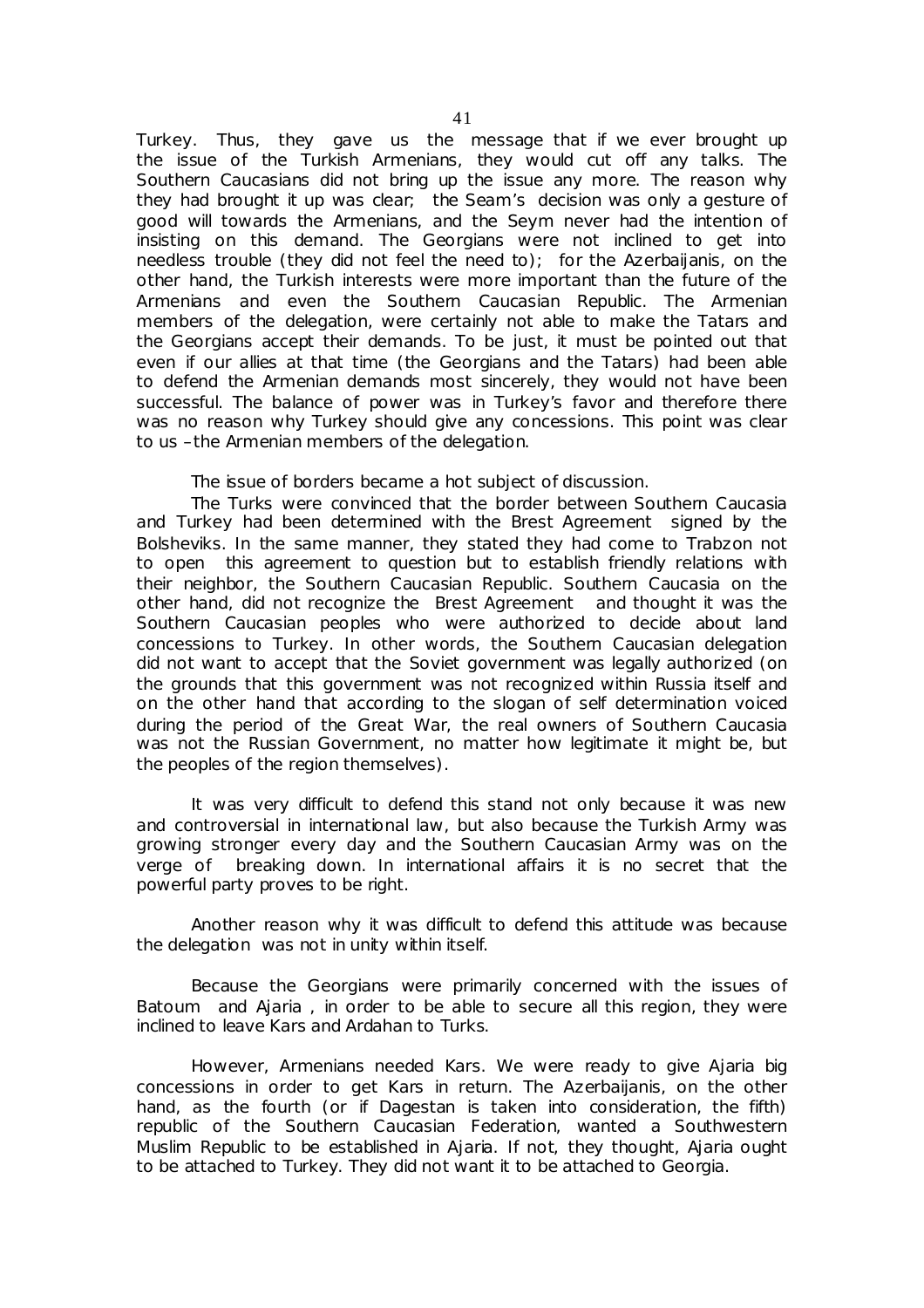The Azerbaijanis defended completely the same view with the Turks concerning Kars and Ardahan. They considered Kars and Ardahan Turkish territory and therefore regarded it quite natural that they should be attached to Turkey.

Turks were very closely informed about our inner conflicts and therefore insisted on their views.

There was another issue which invoked a big discussion: Turks wanted Southern Caucasia to be declared independent of Russia and thought that an agreement with us would only then be possible.

The Southern Caucasian delegates insistently stated that Southern Caucasia was physically separated from Russia and was in fact independent. Turks, on the other hand, quite rightly declared that in order for an international agreement to be signed, a de facto situation was not sufficient and that a legal foundation was needed and that to bring this about, certain formalities had to be carried out.

These unproductive talks went on for about a month. It was to Turks' advantage that the talks went on for so long (otherwise, they would have ended them any moment). Time was passing, our military force and defense potential was continuously getting weaker whereas those of the Turks were getting stronger. While we were busy with holding meetings and with correspondence in Trabzon, the Turkish Army was advancing without meeting any obstruction. They captured Erzurum at the end of March and Batoum at the beginning of April.

Nevertheless, the Seym would not admit defeat.

When it was clear that Turks would not make any compromises on anything that was included in the Brest Agreement, the Seym withdrew its delegation and the Trabzon talks broke up (this was called "a break").

Internal discord within the Seym and inside the government of the Federation, which had been going on since the first days, was more clearly prominent now.

Turkish success encouraged the Azerbaijanis; their delegation had a better chance to sit down with the Turks and talk in Trabzon (and they certainly did use it). In the Seym the Azerbaijanis did not hide that they sided with the Turks. Defending and developing the Turkish view, they demanded that Southern Caucasia be speedily separated from Russia, Turkey be given considerable concessions and also the war be ended, having come to an agreement with Turkey; for they stated that as Muslim democrats, their religious sentiments prevented them from getting actively involved in a fight with the Turks.

These words, expressed by a Musavat speaker in the Seym should have been understood as a possibility that the Southern Caucasian Tatars would fight against us, let alone fighting on our side, (they had never actually been on our ranks and had never fought on the Turkish front) if the war with Turkey was continued.

The Georgians hesitated, as if they were the Menshevik fraction of the Seym.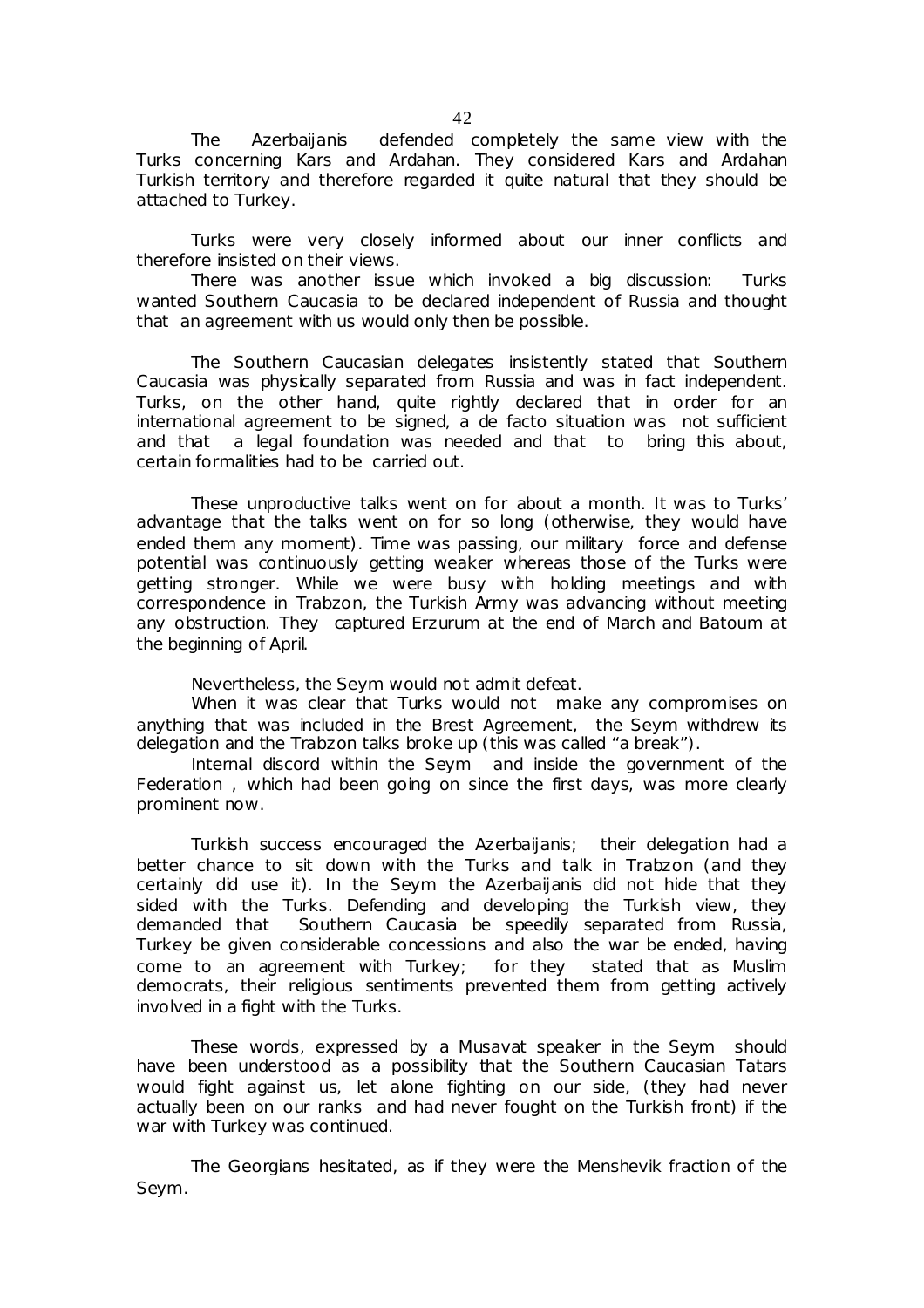They harbored two trends, two different tendencies (the Russian tendency and the German-Turkish tendency). Those that were inclined towards Russia did not definitely want a separation from Russia, but because they evaluated the Brest Agreement as unacceptable, thought that instead of a peace with such conditions, a war was more acceptable. The representatives of the second trend were against Russia; They thought the Russian threat against Georgia was more important than the Turkish threat. Therefore, they were ready to give very big concessions to Turkey, to be able to compromise (to speak openly, they were trying to give concessions in the name of Armenia, to be able to save at least Batoum and the harbor there, if not the whole Ajaria).

The Armenians (Dashnagzoutiun fraction in the Seym) did not want to separate from Russia nor did they have positive expectations from Turkey. The Armenians would rather stop Turkish attacks with armed force, because they believed that it was going to be them, rather than anybody else (or perhaps only them) who would suffer losses and they still hoped they were capable of future military victories.

The Armenian National Assembly met in Alexandropol (Guru) in April and took up this issue. Despite the presentation made there, by the author of these lines, it was agreed that the Brest Agreement should be refused and the war should be continued. However, this decision could never be put into practice, because we were not in a position to assert our ideas, we could not even determine our own fate.

The indecision of the Georgians did not last long. The German-Turkish trend was victorious in the Seym and as a result of this victory, the Seym announced boisterously on April 22 that Southern Caucasia parted from Russia. On this occasion, the Georgian and the Tatar leaders made very emotional speeches at the Seym meeting. The Dashnag fraction supported the proposal of separation but did not make any speeches.

It was not easy for us to accept this separation, but there was no other way. If we had opposed, the Southern Caucasian Federation would have broken down; the Georgians and the Tatars would have agreed to reconcile with the Turks and we would have been left alone; and we would have been standing against the Turkish Army. Russia (neither the Bolshevik one nor the anti-Bolshevik one) could not have helped us even if they had wanted to. We were not only alone, but behind our lines it was also not secure; for it was clear that the Azerbaijanis and (perhaps the Georgians too in order to capture Akhalkalaki(Ahılkelek), Lori and Pembek) would come against us. We needed the Southern Caucasian Confederation more than anybody else and did not want it to break down. This was why we acted in the same direction as our neighbors did.

On April 25, Kars fell; and with almost no fighting, for directives were received from Tiflis (Tbilisi) to surrender the fortress to the Turks. This treacherous directive had been sent without our knowledge and it aroused great reaction among our people. That day the fate of the Federation looked very critical.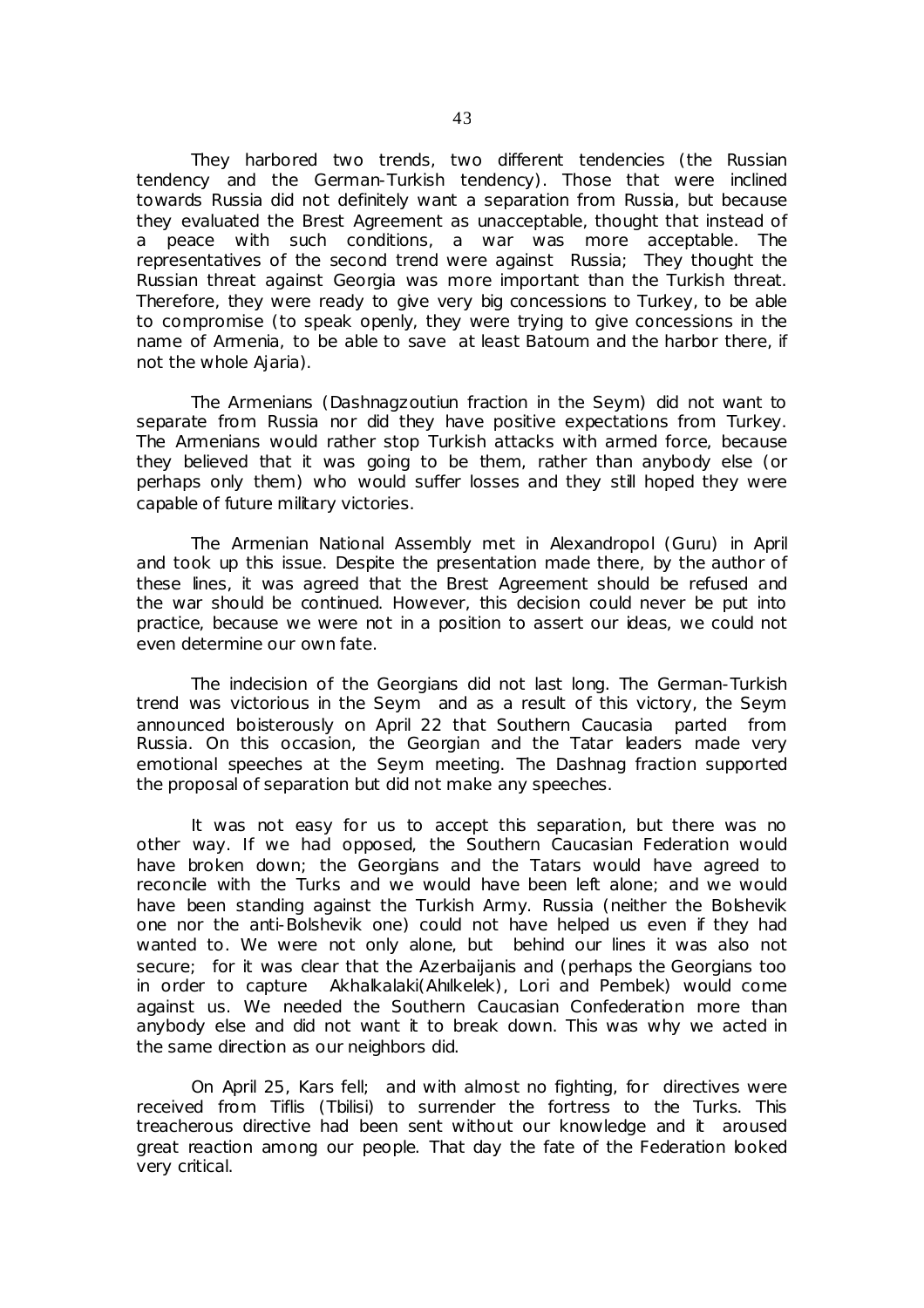However, what was done was done. The Kars fortress which was our most strategic area was now in the hands of the Turks; there was no room for hesitation and neglect. The Seym accepted the Brest Agreement as the reference and decided to continue the talks which broke up in Trabzon.

The new phase of the talks started in Batoum on the first days of May (where the Turks had quite comfortably settled for some time). This time the Turks had a different approach. The Brest Agreement was no longer satisfactory for them. They were saying that following the Trabzon talks there was more bloodshed and that this had to be compensated. They mainly demanded more land compensations from Armenia. Long and useless talks started again. The Brest Agreement which we did not want to hear about a few months ago in Trabzon, became our sole wish now. However, it was impossible to persuade the Turks. They had gripped our throat tightly and did not want to let go.

On May 15, the Turkish troops crossed Arpaçay (Arpatchai) which was the border according to the Brest agreement, and invaded Alexandropol (Guru ) in a few hours and moved towards Karakilise.

The situation was unacceptable.

Tiflis (Tbilisi), which was the capital of Georgia and Southern Caucasia, was also under threat. No further advance was made in the talks going on in Batoum.

The discord in the Seym could not be settled with any compromise. An explosion was inevitable.

The Georgians were able to see that we were a useless burden on their shoulders and they could very easily solve their own problems without us. The Azerbaijanis, on the other hand, had one wish: Joining the Turks to invade Baku right away. Following the Turkish victory, the Azerbaijanis had no longer any need for the Southern Caucasian Federation. They did not need the Georgians and they saw the Armenians as their enemy.

The moment of breaking down had come.

On May 26, the Seym abolished itself and abandoned its rights, taking into consideration that there were fundamental disagreements concerning war and peace issues

On the same day and in the same building, Georgian National Council bombastically declared the sovereignty of Georgia.

One day later Armenia took the same step.

Now it was Armenia's turn.

Was it right to declare our sovereignty; did we have the means to establish our own state and maintain it?

These questions were absurdly unnecessary. We had neither the place nor the time to organize elections. History had brought us to a certain point. We had to gather courage and solve this problem, for we did not want to disappear. We had to own our country, otherwise, we were going to lose it forever. A small hesitation and neglect would create a situation of *res nullius*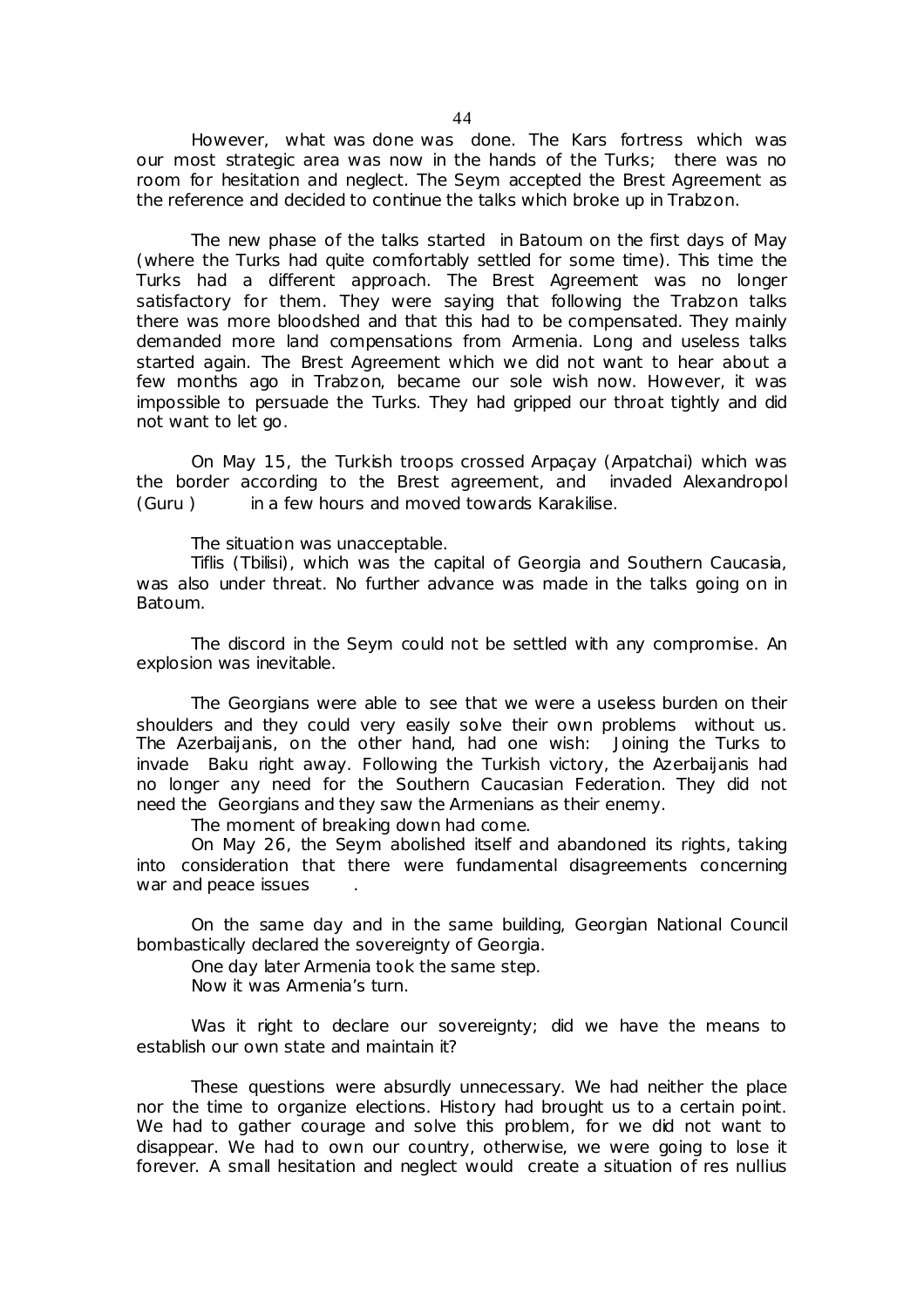(nobody's property) and in such a situation we would become a war booty for our neighbors, the Turks, the Georgians and the Tatars.

On May 28, late at night, the Central National Council declared Armenia a sovereign state and itself the highest sovereign organ of this state.

The Council had not received any such authority from the National Board, but nevertheless they did not hesitate in the face of such a formal obstacle and in the following years nobody thought of accusing the Council of transgressing their authority. Everybody was aware that there was no other way.

On May 22-26 the battle of Serdarabat and on May 25-28 the battle of Karakilise were fought.

The Armenian people had gathered all their strength to defend their existence. No doubt these fierce battles, the brave resistance that the people (there was no longer an army) showed (especially around Karakilise) significantly raised our standing in the eyes of the Turks and provided the opportunity for a settlement.

The Armenian delegates who were now acting on behalf of the Armenian Republic and who had been authorized by the National Council returned to Batoum and a treaty was signed on June 4.

It was a new phase in the life of the Armenian people; a phase of the revival of a state organization, which had, been lost long ago.

On August 1, The Armenian Parliament began to work in Yerevan (Erivan) and the first government was formed.

The parliament had been formed by tripling the present number of the National Council members. 6 Muslims, 1 Russian and 1 Yezid member was added to the other members. The majority belonged to the Armenian Revolutionary Federation Dashnagzoutiun. Because our fraction held 18 votes out of the 47 and because we could not form a bloc with any other fraction, the Parliament had no stable center and a definite political identity.

The government was not stable either. The cabinet changed four times during the first 10 months, but the head of the government was always the same person.

The first governments that were formed were all coalitions (the Dashnags, the Cadets and an independent war Minister). The coalition government was not founded on a sound basis, because it did not have a safe majority in the parliament (the Cadets often took a different course from the Dashnags). What was more important was that there was no common agreement among the parties forming the government, on the basis of the program. The attitude our party had towards the government was also an obstacle in this context.

Now I would like to take up a mistake, which I find very important and explain it, below.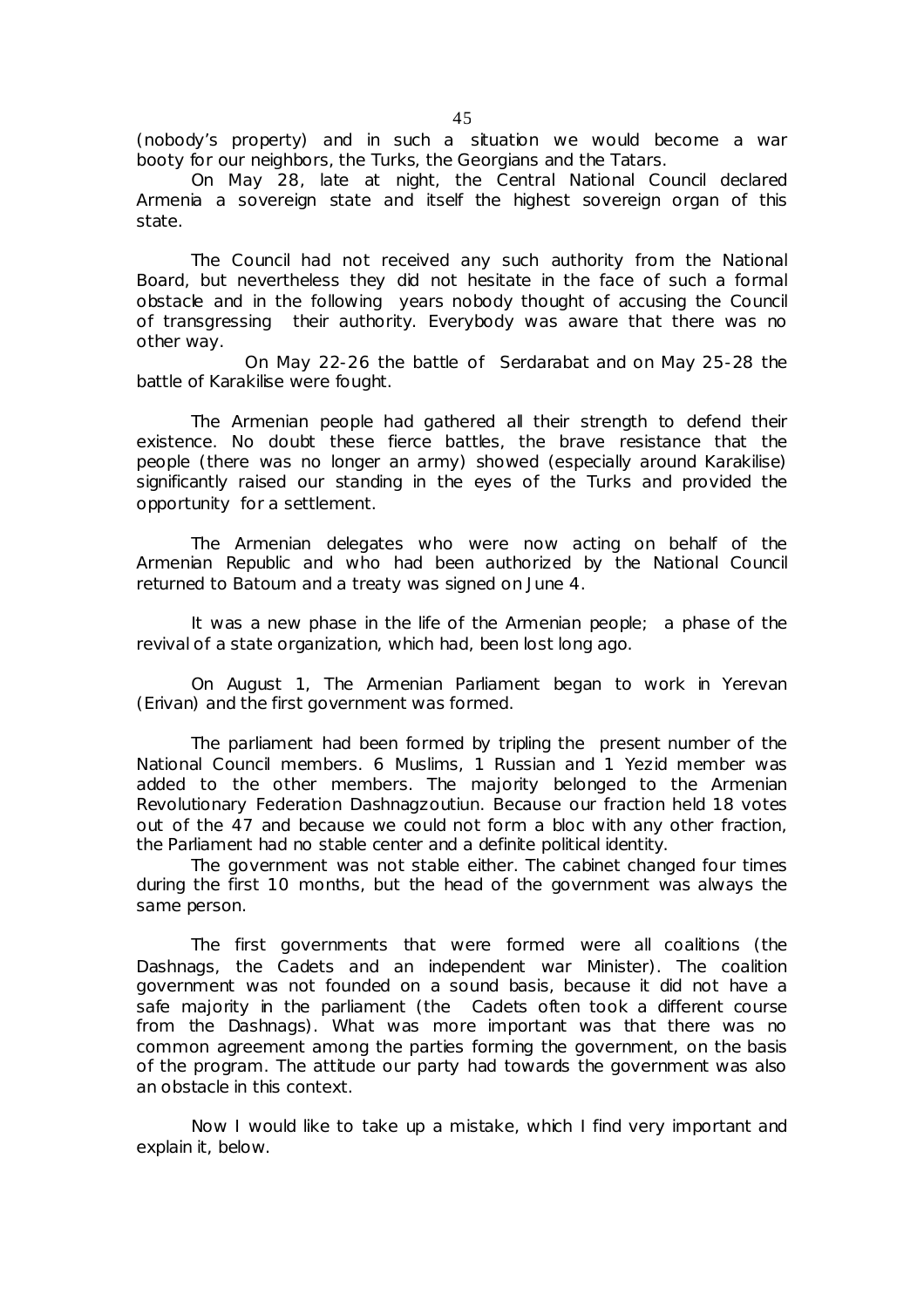Armenia was a Democratic Republic. It had the proper organs of a democratic-parliamentarian government: a legislative body composed of the people's representatives and a responsible administration. The Parliament was composed of representatives from the four existing Parties and minorities with the widest true democratic principles. The government received its authority from the legislative body and was responsible to it. This was the form. But the reality was otherwise. In practice our Party tended to subject to itself, to control, the legislative body and the government. We did not have the courage, nor the ability to declare an open dictatorship, but did not wish to remain within parliamentarian limits either and tried to establish in Armenia the "Ittihad"<sup>50</sup> system -a party dictatorship disguised as a democracy. An intolerable dualism resulted from it - on the surface the Parliament and the government; behind the scenes, invisible, the Party and its organs.

Naturally, these two types of authority, which were practiced officially and unofficially, were only obstructing one another. The official rules prevented the party from acting freely and fast and exposing its own will; the manipulations of the party also prevented the government from acting with its own initiative. This factor made it extremely difficult to form coalitions. Actually, the foreign elements of the coalition government had to practice the policies, which had been decided outside the government, in party offices, which did not belong to them, and they had no control over.

Last summer, I prepared a report on this sensitive issue and presented it to the Party Congress, as I was instructed by the related party organ. My report was read at the regional meeting, which met in Constantinople's.

Here I will suffice with a few lines on this issue.

 $\overline{a}$ 

In November a general peace was declared. Germany and its allies lost the war.

The German troops left Georgia in haste. Turks also receded back into their old territory.

Towards the end of the month, British troops –the troops of our allyentered Batoum. We started to entertain new hopes. It appeared as if our situation in Southern Caucasia would radically change, for the victorious and those which replaced the German troops in Tiflis (Tbilisi) were our allies. We had fought against a common enemy. We certainly would attain the privilege of special friendship of the British, compared to the Georgians who had flirted with the Germans and to the Azerbaijanis who had openly went over to the Turkish side.

We were once more wrong. The British saw no difference among us. They acted as if either they did not know that we had been their ally or had forgotten this. The generosity they showed towards the Georgians and the Azerbaijanis was unexpected and incomprehensible. We certainly did not like

<sup>&</sup>lt;sup>50</sup> The Ittihad (The Committee of Union and Progress) represented the resurgence of the Young Turk movement in 1909 against the oppressions of Sultan Hamid. It started as a revolutionary movement friendly to the Dashnags and Dashnag aspirations, but it soon followed the established pattern of massacre, bloodshed and rabid Turkish fanaticism.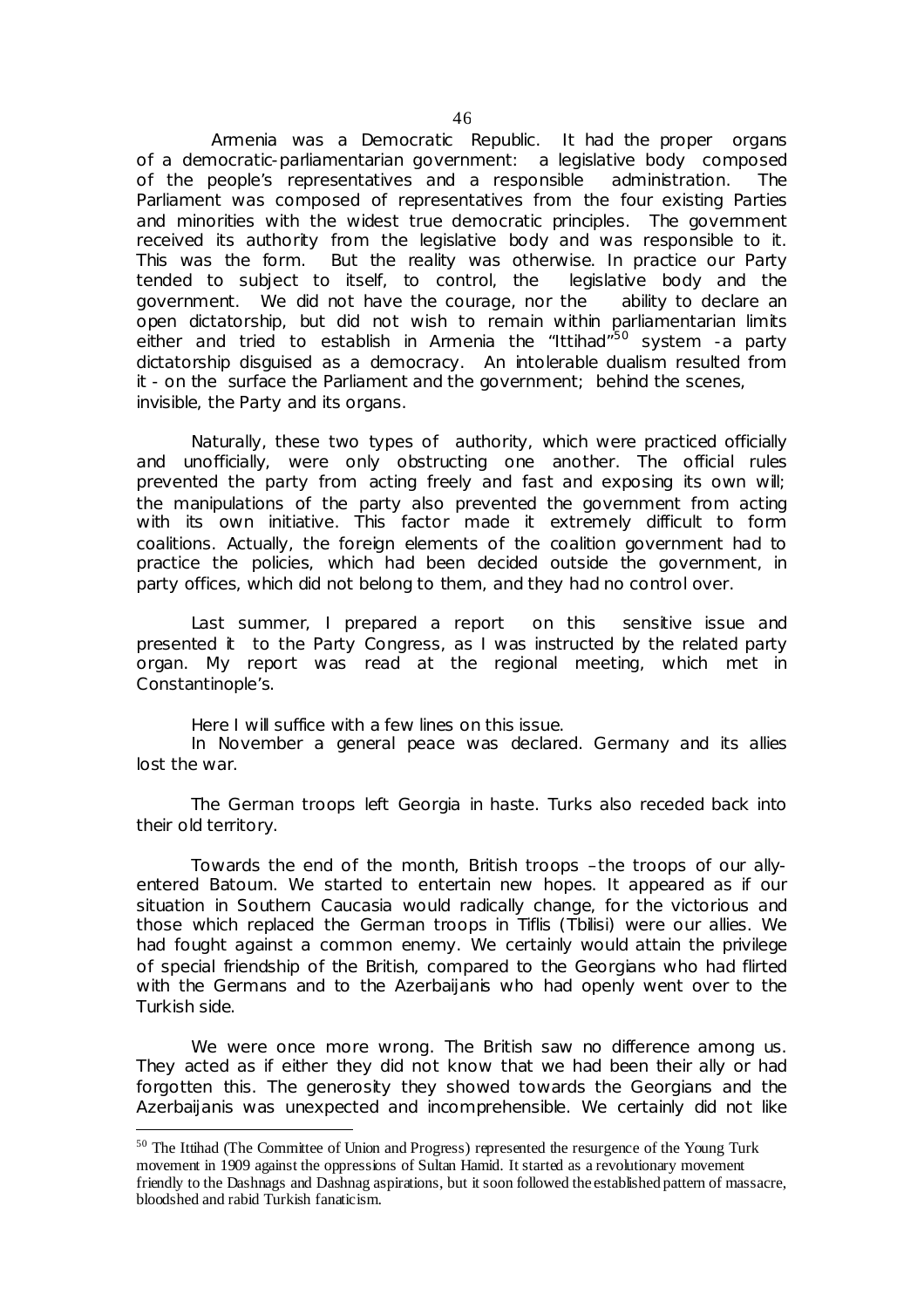this attitude of the British and thought they were disloyal. This was the easiest way of explaining to ourselves an incomprehensible situation. We contented that they were unfaithful and we were relieved. We did not examine the reasons for this unfaithfulness.

At the beginning of December, a war between Georgia and Turkey broke out but did not last long. When the Turks moved from Alexandropol (Guru) to Pembek and captured Karakilise, the Georgians took the opportunity and sent troops to the Lori region of Armenia. Nevertheless, even when Turks receded, the Georgians did not want to vacate Lori. On the contrary, they took every opportunity to secure their presence there.

They ruthlessly suppressed the resistance of the people of the region. Lori became a matter of dispute and the gravest border question between Armenians and Georgians.

Georgia broke us off the rest of the world, in order to be able to apply pressure on us they imprisoned us inside our borders. Even the wheat which was imported into our country in order to feed our immigrants, was obstructed in Georgia and could not properly reach its destination.

Georgia invaded Lori and closed the railway. We were surrounded. This was actually a reason to declare war on Georgia. The revolt of some Armenian villages in Lori and the severe measures taken by the Georgian government was a direct reason for declaring war. It was as if the Georgian government was looking for reasons to massacre Armenians.

Probably the provocations of the Russian officers serving in our army also played a part. The government in Georgia was trying to diminish the Russian factor (which was quite strong in Tiflis-Tbilisi), curb its influence, and nationalize the state apparatus. For this reason they were dismissing the Russian officials and officers and were expelling them from Georgia in big groups.

A significant number of Russian officers were serving in our army and these officers had connections in Tiflis (Tbilisi) (and perhaps also in the volunteer units of the Dennikin Army). It was probably the same people who provoked our military circles in order to create the hostile atmosphere needed to start a military operation.

The war lasted only three weeks. On December 31, the British interfered and a settlement was made. Lori was temporarily declared a neutral zone and a common Armenian-Georgian authority was established there, under the supervision of the British commissar.

In this way, the war had concluded favorably for us. We had partially achieved our aim (the railway connection was reestablished with the help of the British). Nevertheless, the war made us think over many issues. We were a very young state with a history of only 4-5 months and this country which was in need of many things had fought a war. We had been fighting with a neighbor with whom we had to have the closest relations, for we could only establish connections with the rest of the world over Georgia.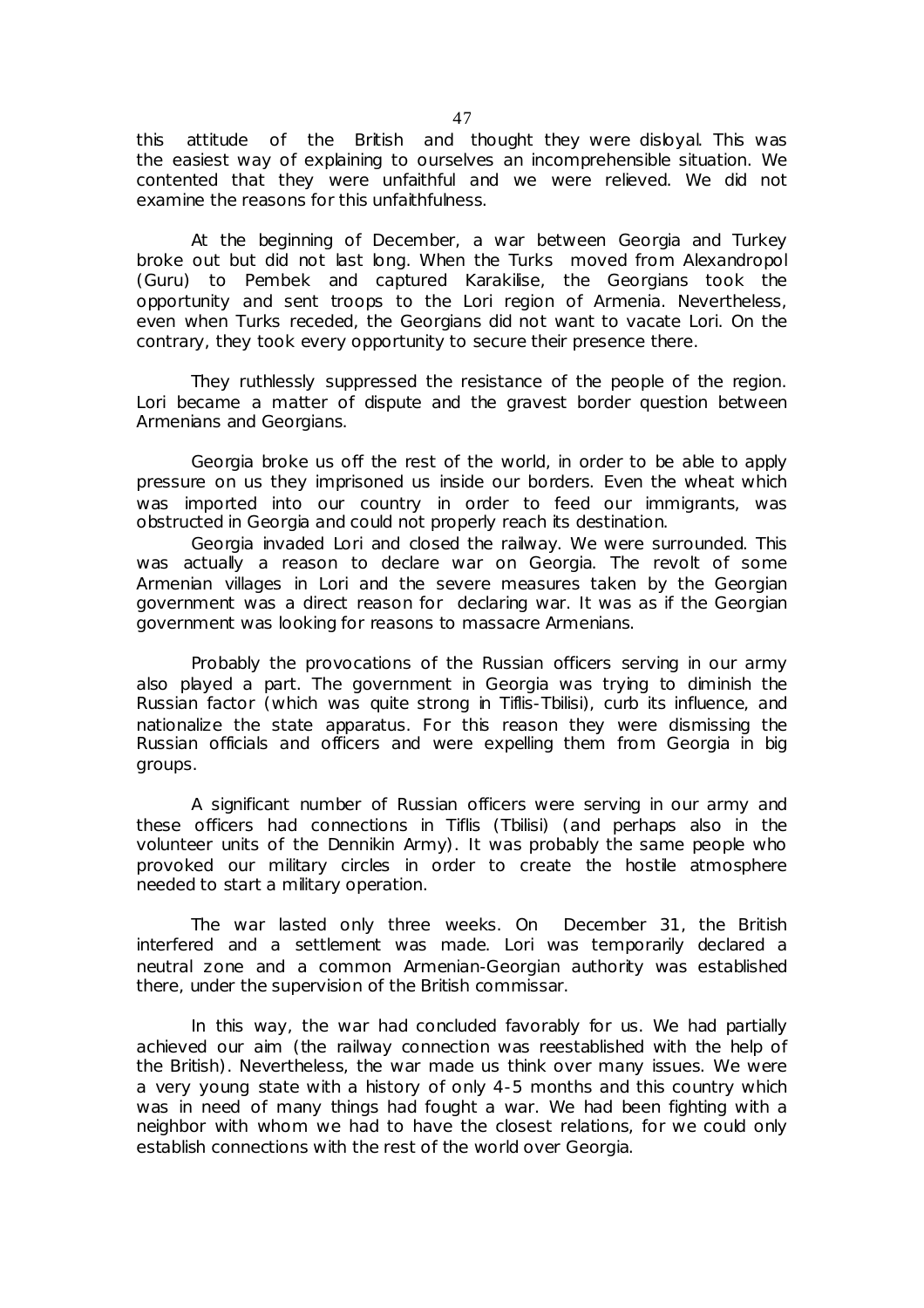We were aware of that and sincerely wished to have friendly relations with the Georgians, but we were not able to accomplish that. The reasons were both the attitude the Georgians took towards us and our own weakness, political inadequacy and our inaptitude to use the state apparatus.

Here, I also have to call attention to the continuous fights going on within and outside our national borders.

We were officially at war with Azerbaijan, because we were actually fighting with them in Karabagh (Karabağ). There were often clashes in Qazax(Kazak) too. Inside the country, at certain places like Agapapa (Akbaba), Zot (Zod), Zanki-Bazar(Zengibasar), Vedi-Bazar (Vedibasar), Sharur-Nakhichevan, (Şarur-Nahçıvan) Zangezour (Zengezur) etc. many bloody battles were fought with the native Muslim inhabitants.

And also there is no doubt that the attitude of Azerbaijan in this matter was hostile. Also it is indisputable that the native Muslim inhabitants had been acting against the Armenian state because they were encouraged by Turkey and Azerbaijan. What is important is that we had not been able to take the precautions either within our country or outside it, to secure our stand. We could not establish an acceptable *modus vivendi* with Azerbaijan. We were not able to establish order by means of administrative methods, in the Muslim regions; we were obliged to use arms, send troops, demolish and massacre. We were not successful even in these; so much so that this failure shook the prestige of the central authority. In important points such as Vedibasar and Şarur-Nakhichevan we were not able to establish our authority even with arms; we lost and receded.

On May 28, 1919 on the anniversary of our independence, the Parliament declared Armenia "united": in other words, declared that we included the land which would possibly be saved from Turkish sovereignty into the present Armenian territory. This step was considered by some Turkish Armenians as usurping their rights, because they found it extremely dangerous from the point of view of the Armenian question. They made a great fuss, they protested and the Armenian problem in Turkey was once more brought very heavily against the Armenian question in Russia. The liberal bourgeoisie inside and outside the country called this an irresponsible behavior on the part of Dashnagzoutiun and started acting furiously towards the party.

These objections and worries were all ungrounded. The Dashnagzoutiun had no intention of usurping their rights or doing any plotting, besides, it was later understood that this step would not harm the Armenian question in Turkey. The May Declaration had no effect whatsoever on the Armenian question in Turkey and nobody ever even became aware of it.

It was later seen that the hopes the people who prepared this declaration cherished to increase the political significance of Armenia and to facilitate the diplomatic work done in Europe were in vain. No change had been brought about in the situation, in the eyes of the European diplomacy. A single declaration of our parliament, this meager record which had not been supported with the necessary activities could not have changed the effect of realities. It could have been expected that our national delegation in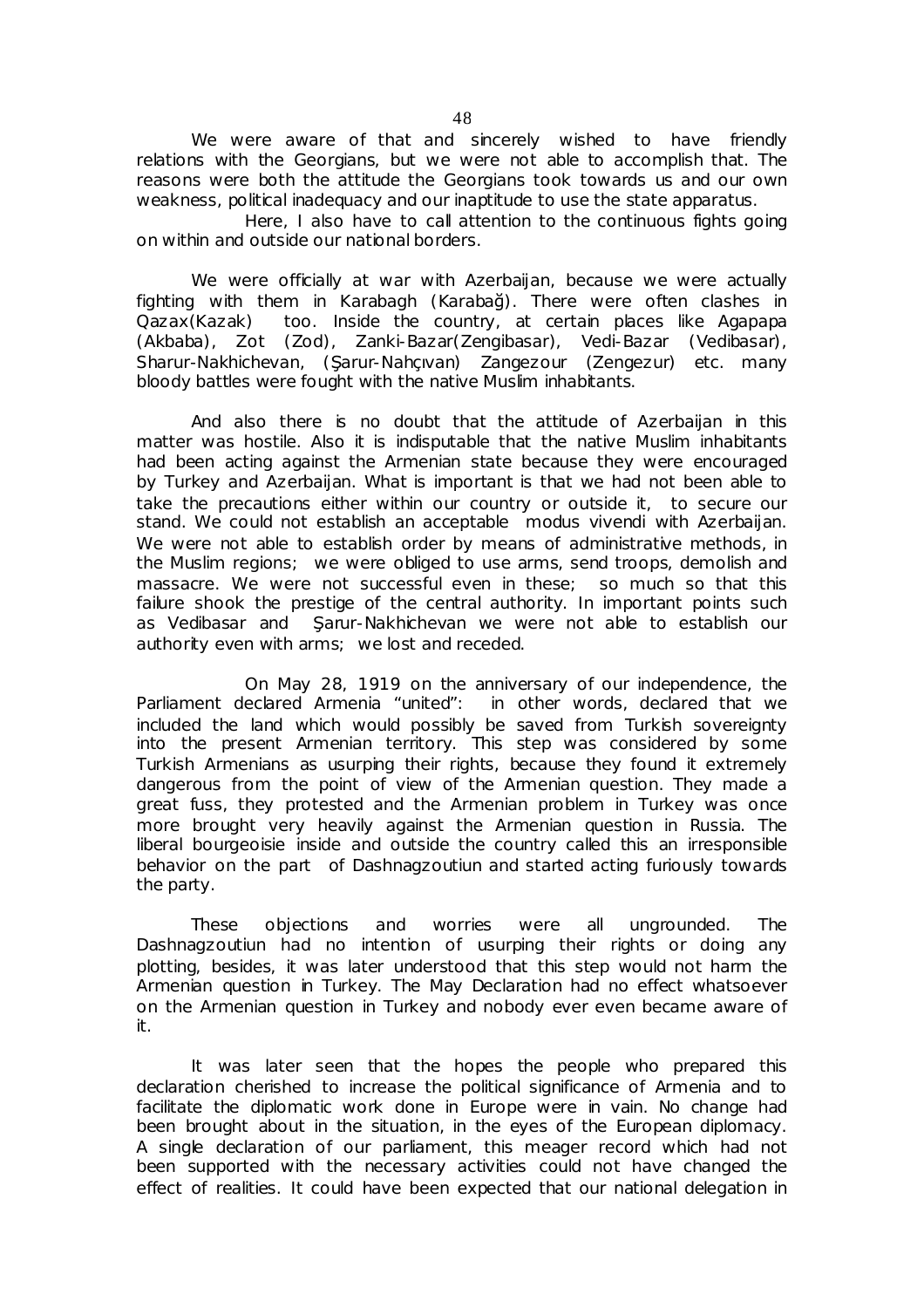Paris would be abolished, but it was not. Even following May 28, two diplomatic missions in Europe (The Delegation of the Republic and the National Delegation) continued to function side by side ; they were assigned to advocate the same issues in the same places to the same people. However, it proved difficult to compromise the activities of these two organs who were competing for authority. In this way, our undivided front in Europe was divided. In Armenia, on the other hand, it became difficult to find an opportunity to have a coalition with liberal elements and for this reason our party was more isolated.

The psychological demands which led us to announce the Federal Armenia Declaration are explicable.

The political considerations which led us and which justified the declaration are also understandable. However, it is a fact that this declaration did not lead to any favorable results; its unfavorable results (domestic strife and conflicts) are, on the other hand, very clear.

The Armenian Parliament opened on August 1, 1919. The elections took place in accordance with the democratic procedure - general, equal, direct and secret balloting - but it was strange and disheartening that 72 out of 80 members were Dashnaks, with only four members from the other parties. There was no opposition party to act as a check. We Dashnaks seemed to be victorious but did not understand that it was not a Parliament but the caricature of a Parliament.

We could not understand that elections proved that our people were not yet ready for an independent political life. We were not aware that our parliamentary victory was not actually a victory but a defeat and that by sending 72 members into the parliament we had lost the ground we trod on, the democratic foundation.

We did not understand that as we assumed authority, at the same time, we were also assuming all the responsibility. We lacked the necessary provisions and elements. We could not understand that a strong opposition was needed simply to discipline us and to prevent us from transgressing the present law and order. We also did not understand that by carrying our party meetings into the parliament we were actually bringing the existence of our party to an end.

There was no Parliament; it was an empty form without content. The problems of state were being discussed and solved behind closed doors, in the rooms of the Dashnag faction, and then declared from the rostrum of the Parliament.

 In reality, there was not even a parliamentary faction, because this latter was under the very strict supervision of the Dashnag Bureau, and was obliged to carry out its orders. There was not a government either. This, also, was subject to the Bureau; it was a kind of executive body for the Bureau in the state. This was the Bolshevistic system. But what the Bolsheviks were doing openly and consistently, we were attempting to veil under democratic forms.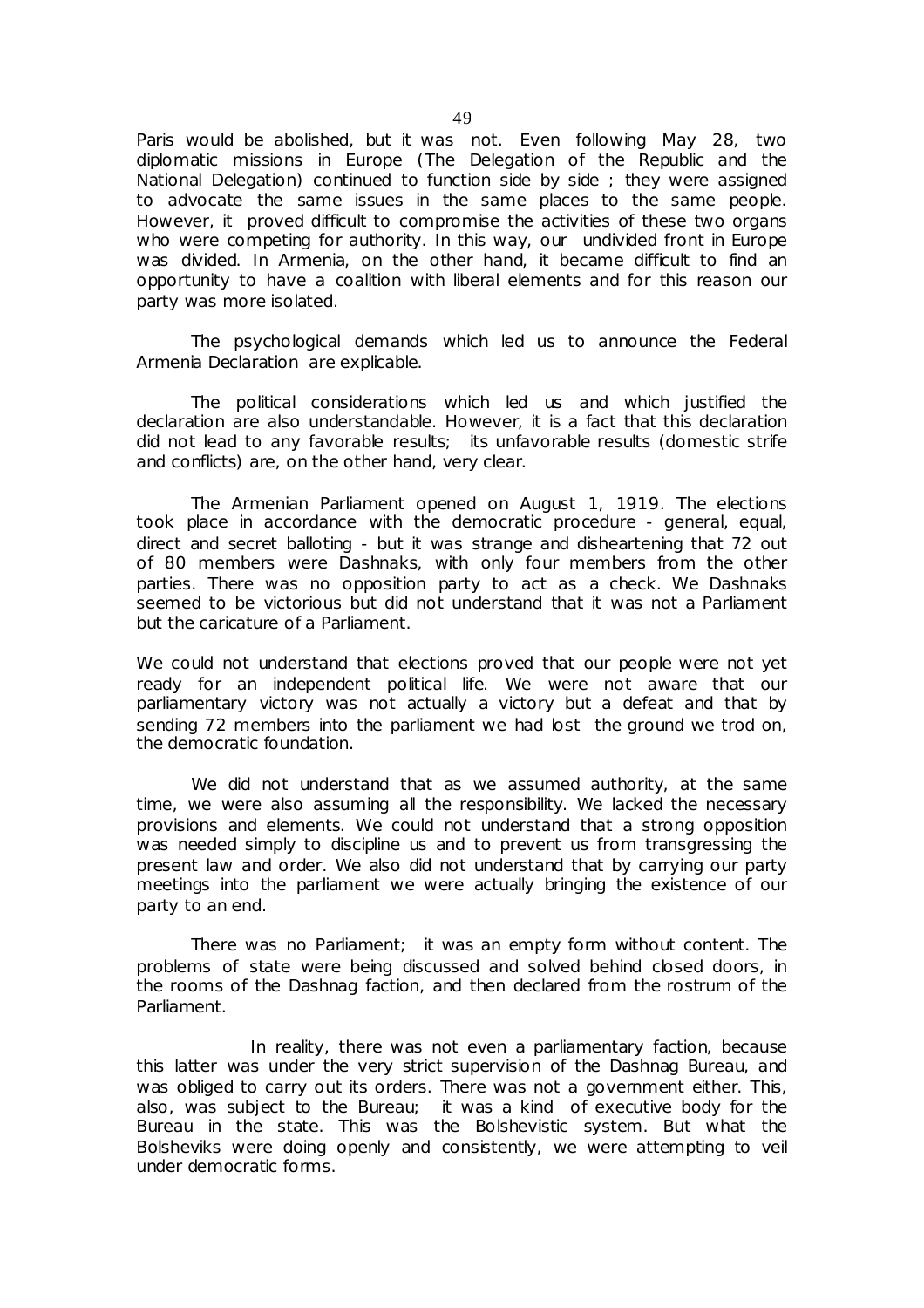On the first days of May 1920 there were Bolshevik demonstrations and attempts at uprising. These were suppressed without much effort, because they had no basis; Bolshevism was strange to us. There was also no outside support.

Nevertheless, there was also an interesting situation. A group of young Bolsheviks (even in Yerevan (Erivan) in front of the eyes of the government) were making noisy demonstrations and propaganda among the military troops, occupying the train station in Guru and capturing an armored train

This proves that the government was irresponsible, weak and ignorant.

Following the Bolshevik rebellious efforts of May 1920, there was a "coup d'etat" and the A.R.F. Bureau (the so-called "Bureau Government") replaced the Parliament with its own dictatorial rule. By order of the Bureau the resignation of Prime Minister A. Khadissian was accepted on May 5, and by order of the Bureau Dr. H. Ohanchanian was ordered to form a new cabinet; the latter presented the already-prepared list of ministers in the same meeting in which he was ordered to form a new cabinet. That was the Bureau itself. Parliament was ordered indefinitely recessed. The Armenian Parliament had given a dictatorial government to the Dashnagzoutiun - to the Bureau.

This was against the decision of the 9th General Meeting of the A.R.F. and had many disadvantages, but it also had the advantage of coming out in the open in its true form and color.

 The Armenian-Turkish war, which broke our back, began in the Fall of 1920. Would it have been possible to evade it? Probably not. The crushed Turkey of 1918 had recovered during the two years. There came forward patriotic, young officers who formed a new army in Asia Minor. They saw the necessity of attacking in the Northeast, and also in the Southwest against the Greeks which they could not do without first crushing their flank on the Armenian front. One cannot say that the Turks really had such a plan, but it is possible that they did and it was also probable that the war with us was inevitable.

Despite these hypotheses there remains an irrefutable fact. That we had not done all that was necessary for us to have done to evade war. We ought to have used peaceful language with the Turks whether we succeeded or not, and we did not do it. We did not do it for the simple reason -no less culpable - that we had no information about the real strength of the Turks and relied on ours. This was the fundamental error. We were not afraid of war because we thought we would win. With the carelessness of inexperienced and ignorant men we did not know what forces Turkey had mustered on our frontiers. When the skirmishes had started the Turks proposed that we meet and confer. We did not do so and defied them.

I should point out that in the autumn of 1920 we were not a *quantitie negligible* in the eyes of Turks. The terrible incidents of the past years were forgotten. Our people were well rested and our army was well armed with British arms. We had sufficient ammunition. We were holding a very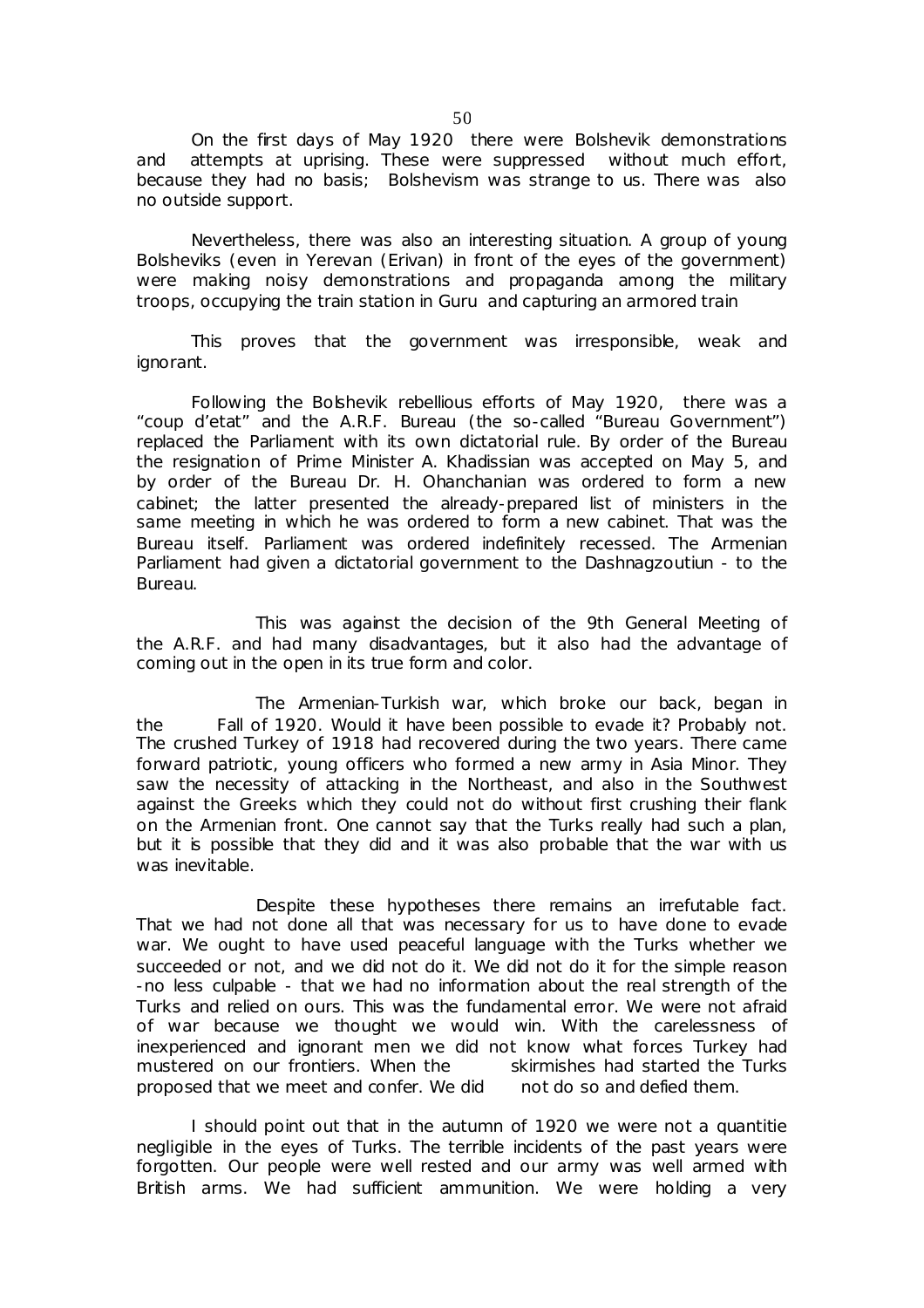important fortress called Kars in our hands. Finally there was the Sévres Treaty and it was not simply a piece of paper in those days, it was an important gain against Turks. We were not in a similar position to what we were in May 1918 in Batoum. We could easily believe we could be heard, because Turks were considered the defeated party.

We did not make an attempt.

If we had accepted their offer what would they have proposed to us? They would probably have started from where we had left at Batoum and Brest and then they would have given further concessions and receded behind the 1814 borderlines. They could possibly have withdrawn further and could have handed over Beyazıt and Eleşkirt too.

Turks would never have given any further concessions than these in September 1920 and in return, they were going to demand from the Armenian government that they give up the rights advanced by the Sévres Treaty.

How would the Armenian government have reacted to this?

They would certainly have refused the offer. The government would never have agreed to these conditions; they would have preferred fighting.

Not only the Dashnag Bureau-Government but also any Armenian government would have acted in the same way. I am calling attention to this fact. And this quite significantly alleviates the crime committed by our party. The government could never have accepted these conditions; because all the political parties and groups, all our diplomats, all the appointed and voluntary patriots… all would have revolted, rejected the government and accused it of treason. The Sévres Treaty had blinded everyone's eyes.

We now see that if we had agreed on a settlement with the Turks directly (in spite of the Sévres Treaty) we might have gained a lot. But we could not see this at that point.

All these are possibilities, but they are also the reflections of our thoughts then.

War, on the other hand, was a reality.

It is also a reality, an unforgivable reality that we did not do anything to avoid war but did just the opposite; we created excuses for it. What is unforgivable is that we had no idea about the military power of Turkey and neither did we know our own army.

The war resulted in our indisputable defeat. Our army was well fed, well armed, and dressed but it did not fight. The troops were constantly retreating and deserting their positions; they threw away their arms and dispersed in the villages.

 Our army was demoralized during the period of internal strife, the inane destructions, and the pillages that went without punishment. It was demoralized and tired. The system of roving bands, which was especially encouraged by the Bureau government, was destroying the unity of the military organization. The instruction of the army, its military spirit, its organization and discipline, and therefore its power for defense had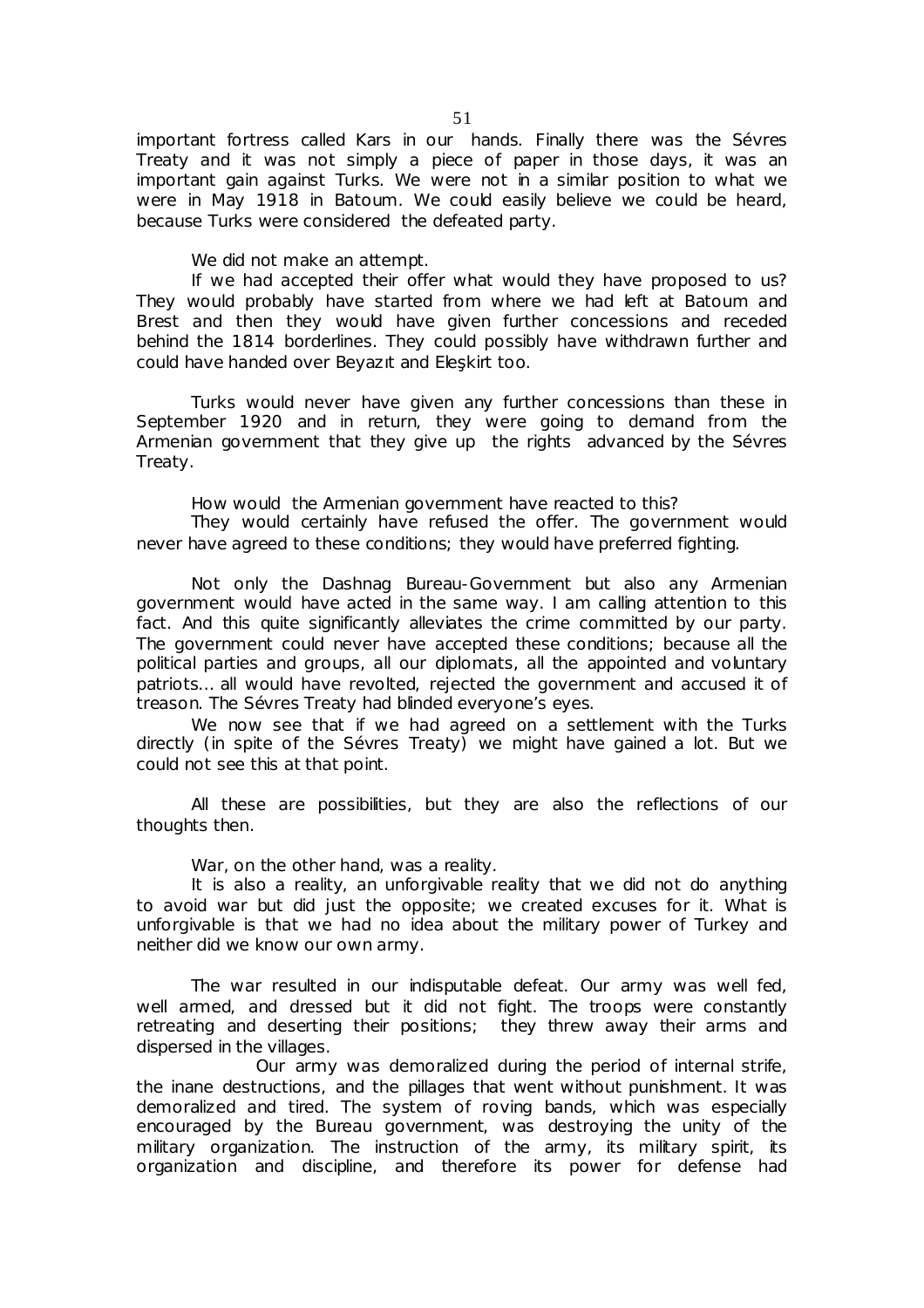deteriorated to the last degree, and that was a surprise to the government: the government and the ministers of war did not know their own army.

 And then the government made a fatal mistake. Intending to increase the number of troops, it called under arms additional men who were past middle age and tired, overburdened with family and financial burdens. They were made to put on the military uniforms in a great hurry; rifles were put into their hands and instantly sent to the front. These were ready-made deserters, which caused additional defections and demoralization in the ranks of the army.

 When on November 2 [1920] the victorious armies of Karabekir had reached Alexandropol (Guru), the Bureau-government presented its resignation. It could not stay in power any longer; it was beaten, and on account of its defeat it had been discredited.

 Then it became necessary to begin negotiations with the Turks and it became necessary that those who negotiated should be new faces. After a short indecision, the government of Simon Vratzian was formed, composed of Dashnags and social revolutionaries. Dashnag ministers belonged to the "Left" wing of the Party, while he, the prime minister [Vratzian] was known to be a man of the Russian orientation, and the socialist revolutionaries had personal ties in the Armenian Bolshevik circles. There was a remote hope that in the event the Bolsheviks came to power (a fact we were beginning to understand was inescapable) a government with such a composition would be able to find a common language with the new comers.

 The Turks had already occupied Alexandropol. In the meantime the Armenian Bolsheviks at the head of the Red troops entered Itchevan and Dilijan. Was there an understanding between the Bolsheviks and the Turks? In our ranks that conviction was widespread. I think, however, that it was wrong; in all events there was no positive proof. It is probable that the Bolshevik agents (or individuals with Bolshevik leanings) were trying to destroy our Army from the inside, but for that it was not necessary to have an agreement with the Turks.

 The plot of the Bolsheviks was not the reason for our defeat, nor the power of the Turks (which was not important at that time) but our own ineptness! Of course the Bolsheviks benefited from our defeat and that was very natural, but it was not essential that they should have come to an understanding with the Turks for that purpose**.** 

The reason for our defeat was not the treachery of the Bolsheviks or the strength of the Turks but our weakness. The Bolsheviks certainly made use of our defeat, this was only natural. They did not need to arrive at a preliminary understanding with the Turks.

It was not difficult to see that the Bolsheviks who had been victorious in Russia and had settled in Azerbaijan, were obliged to enter Georgia and Armenia too. It was only a matter of time. They needed to choose a favorable time so that they would not have to spend too much effort. It was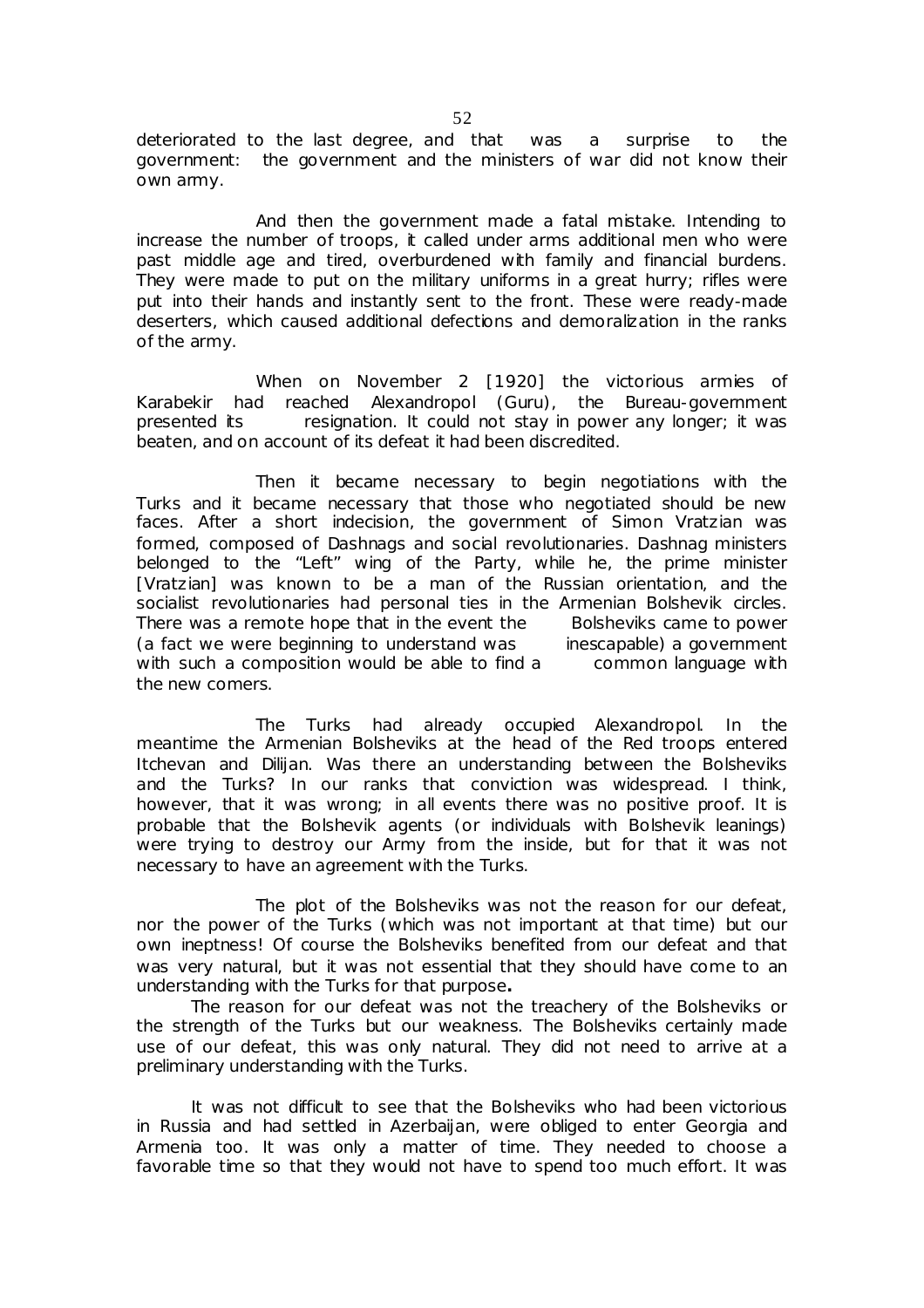Armenia's turn now and the Bolsheviks did in December what they had not been able to do in May.

On December 1 (or November 30) our delegates signed an agreement with the Turks in Alexandropol, which was not much different from the cruel treaty of Batoum. On December 1 that same Vratzian government resigned and relinquished its power to the Bolsheviks.

 The Bolsheviks entered Armenia without meeting any resistance. This was the decision of our Party. There were two reasons for acting this way; first, we could not resist it even if we wanted to -we were defeated; second, we hoped that the Soviet authorities, backed by Russia, would be able to introduce some order in the state - a thing which we, all alone, had failed to do, and it was very plain already that we would not be able to do.

It was our desire to let the Bolsheviks rule the country without any obstruction, to remain loyal to the new government, to cooperate with their useful work. This decision was not unanimous. There were irreconcilables who did not expect anything good from the Bolsheviks; they demanded opposition and fighting, even though the defeat was inevitable. Small was their number; when the proposal was refused those most in opposition left the country and fled.

 There was also another minority, opposed to the first one: this one wanted to approach the Bolsheviks as a party matter and form a political block with them. These were segregated and came to be known as Leftist Dashnags, and made declarations in Bolshevik spirit. They did not succeed. The Bolsheviks with reason distrusted them, and discarded them.

In the two and a half months until the Februarian revolt, the Bolsheviks governed the country. The hopes of the optimists did not come true. The political and financial expectations from Russia were not realized. A regime, which could be defined in no other way than "autocracy and infinite pressure", was established.

Every type of dictatorship essentially means pressure and the reverse is not possible. All revolutions need to take decisive and extraordinary measures in their struggle, when they come to power; this is an essential need and is due to the nature of things. However what the Bolsheviks did in Armenia had one characteristic: they were aimless and arbitrary.

If the Bolsheviks had applied sufficient political tactics in the first phases (which they later did), they would have guaranteed their presence in Armenia, for there were no opposing forces in the country. However, the Bolsheviks did not understand this, started looking for counterrevolutionaries in absurd places, and provoked the people against them.

The Februarian revolt is solely their own doing; it was the result of their pressures, their autocratic behavior and their endless confiscations which used up the last remains of the economy and deprived the people who already had nothing to eat, of their last morsels.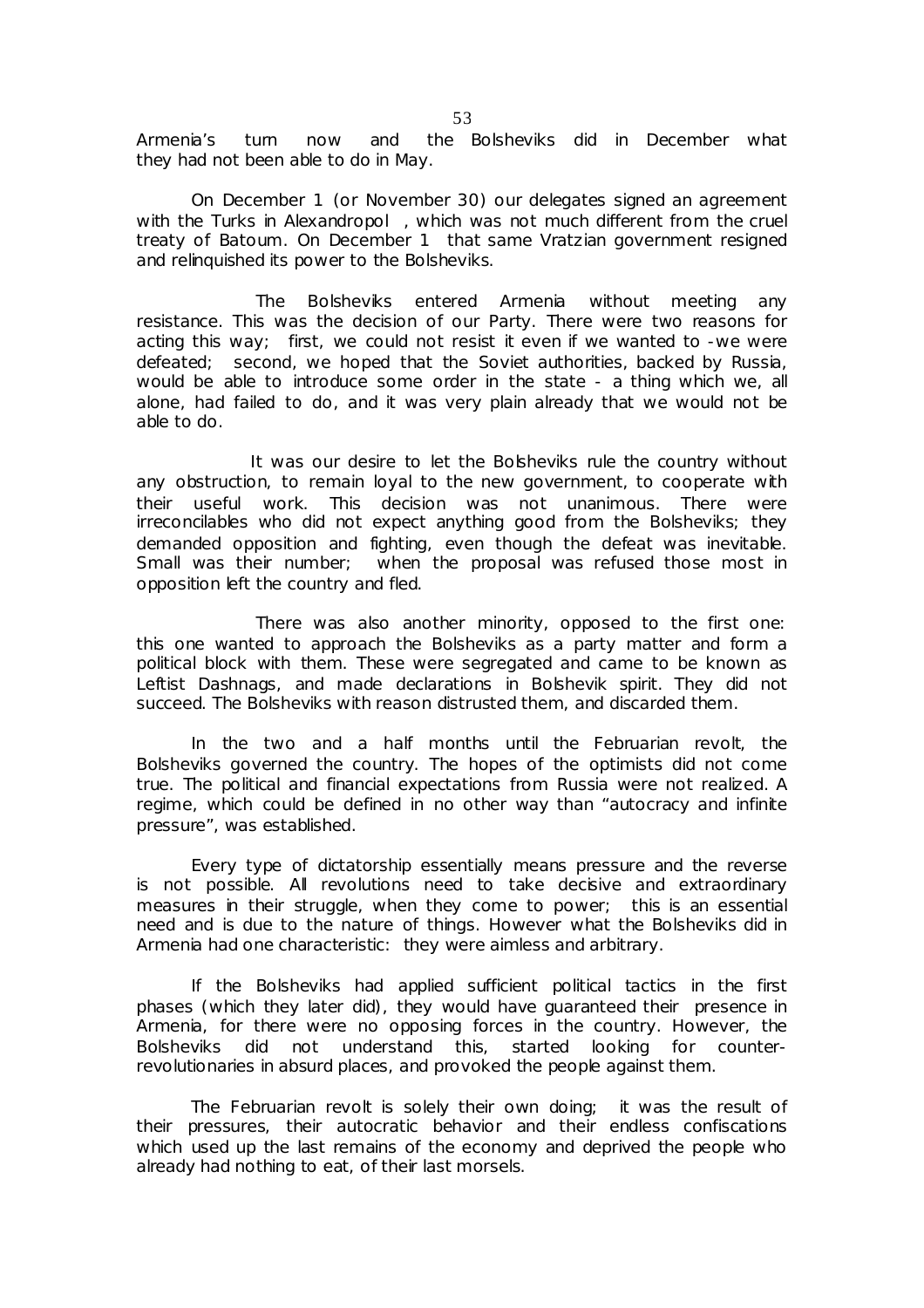Dashnagzoutiun not only did not take part in the organization of this revolt, it was also opposed to it.

I know that some Dashnags somehow had some connections with the preparations in some villages, before the actual revolt. However, it was not the doing of our party but of individual members. However, after the revolt broke out, our party became active; it followed the masses and then led an action, which it had no part in the preparations of.

At the end of the revolt, the Bolsheviks were pushed out of central Armenia towards the peripheral regions (Sharur and Qazax regions). An "Armenian Salvation Committee" was immediately founded, came to power, and led the struggle.

The civil war lasted for 1,5 months.

In our circles, the tendency to explain the defeat of the revolting people by the supremacy of the Bolshevik forces is commonplace. However, I do not share this view. Some people really struggled well and were really courageous; but those were not our people but the Bolsheviks. If our people had fought well, they could have suppressed the enemy on the Gemerli and Yelenov fronts (anti-Bolshevik Georgia was still resisting and the Bolsheviks were not able to get any outside help and their own forces were not numerous). The reason for this bad fighting on our part was not due to reluctance (if it were, we would not have rebelled and shown the enthusiasm witnessed in Yerevan in the first days of the revolt); we did not have faith in our own strength and did not believe in success.

The revolt was a spontaneous and casual action. It broke out at an unexpected moment, flared, and soon died down. I am not trying to say that if the insurgents had fought well, the Soviet government could have been brought down; no, defeat was inevitable (especially after the fall of Georgia). We could have slain all the Bolsheviks in Armenia (it would not have been difficult if the revolt had been more organized), but behind them was Russia with its Red Army. The Armenian peasants or the Dashnagzoutiun Party was not going to resist that. However, what I would like to point out is that the revolt was destined to be defeated, because it cherished no faith in victory.

When the Bolsheviks reached Kanakir and occupied Yerevan (Erivan), we left Yerevan(Erivan) for Dereleğez through Baş-Garni.

A large mass of people who did not know where and why they were going, were also on the move, along with the insurgents and the party members.

The inevitable defeat was brought about. In the following two or three months, what happened in Dereleğez and Zengezour was no longer a fight but death throes.

After the fall of Yerevan, it was time to sovietize the mountainous part of Armenia. Our presence there might even have speeded up the flow of events.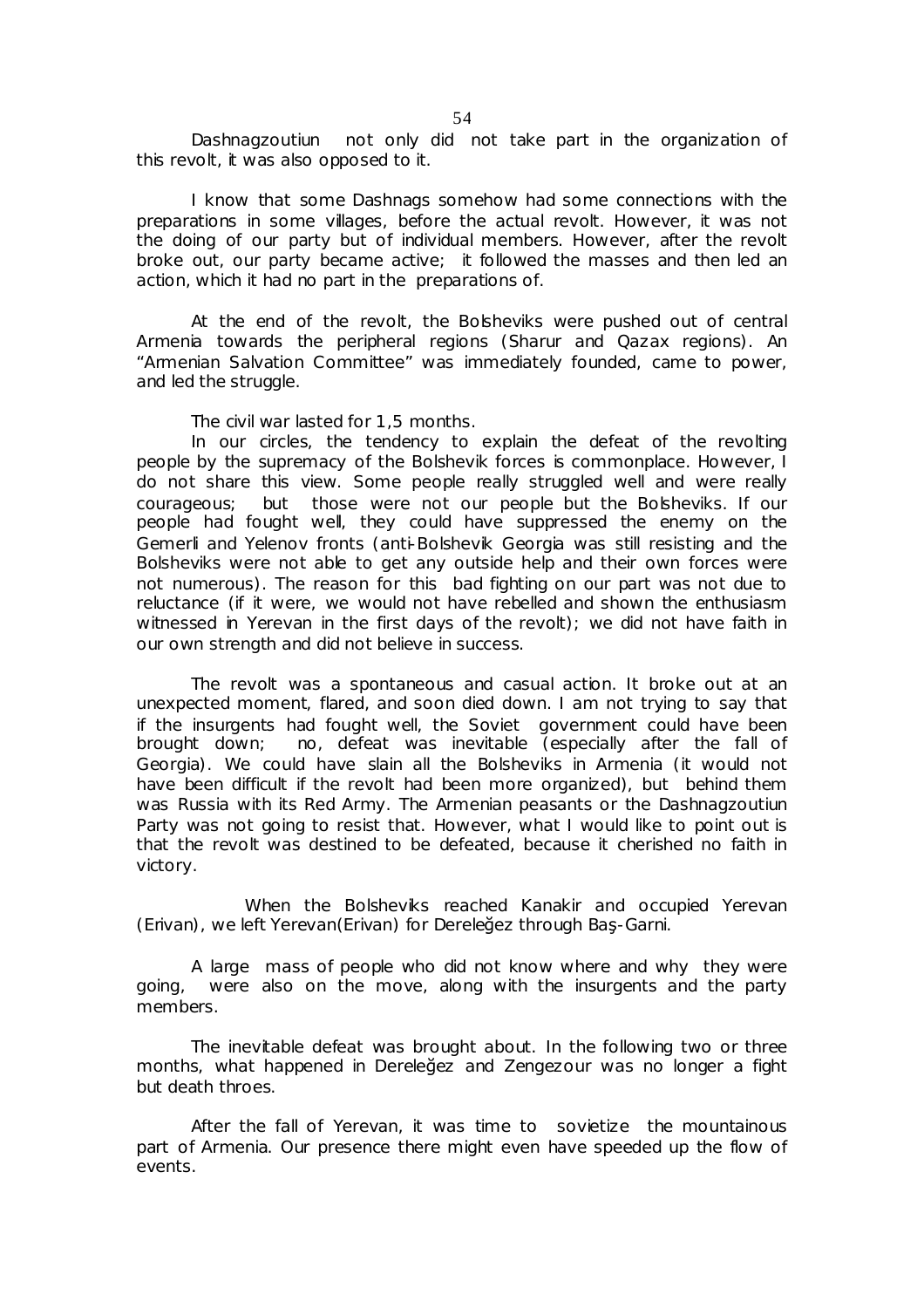We had thought that by moving into the mountainous Armenia, we would add to the strength of the native people and increase their capacity to resist. We had not taken into consideration that a defeated militia who were on retreat could increase the demoralization and helplessness of frightened masses of people. The native people did not favor and welcome us. We would rather not be seen by them. On top of everything, we had to share their last bits of food. We had, unintentionally, invited confusion to their lives. A firm contradiction arose between the native and outside Armenian authorities.

The military forces were dissolving day by day. Some of the soldiers who had accompanied us and who did not like the way they were treated by the native people, were now thinking about going back home. The groups who consisted of the Turkish Armenians (both armed and unarmed ones) were trying to reach Aras (Araxe) and then pass to Iran. The native people now saw that the army was breaking up and there was disorganization. They started to doubt their own strength.

At the end of the summer, Zangezour, which was the last headquarters of the Democratic Republic, was wiped out.

Armenia was completely sovietized.

In the meanwhile, what had been our diplomatic activity with the outer world during our liberty as an independent nation -Constantinople, Europe and America - and what were the results? In the Spring of 1919, the Paris Delegation of our Republic presented a Memorandum of our demands to the Peace Conference in Paris jointly with the National Delegation of the Armenians in Turkey. According to that Memorandum the frontiers of the Armenian State would include:

 A. The Caucasian Republic with enlarged territory (the entire district of Yerevan, the districts of Kars without the northern part of Ardahan, the southern section of the Tiflis territory, the south-western part of Kantzag);

 B. The seven vilayets of Turkish Armenia (Van, Bitlis, Diyarbakır, Harput, Sivas, Erzurum and Trabzon, excluding only the southern section of Diyarbakır and the western section of Sivas);

 C. The four sanjaks of Cilicia (Maraş, Sis, Djebel-Bereket and Adana with Alexandretta).

 A vast state was being organized and demanded - a great Armenia from the Black Sea to the Mediterranean, from the mountains of Karabagh to the Arabian Desert. Where did that imperial, amazing demand emanate from? Neither the government of Armenia nor the Dashnagzoutiun had envisaged such a childish and foolish plan. On the contrary, our Delegation had carried with it from Yerevan very moderate demands, commensurate with our very modest ability.

 How did it happen that our Delegation signed the "From Sea to Sea" demand? It was told that if they did not demand those fascinating frontiers, the Turkish-Armenians (through their National Delegation) would sever their Cause from that of the "Republic of Ararat" and will apply to the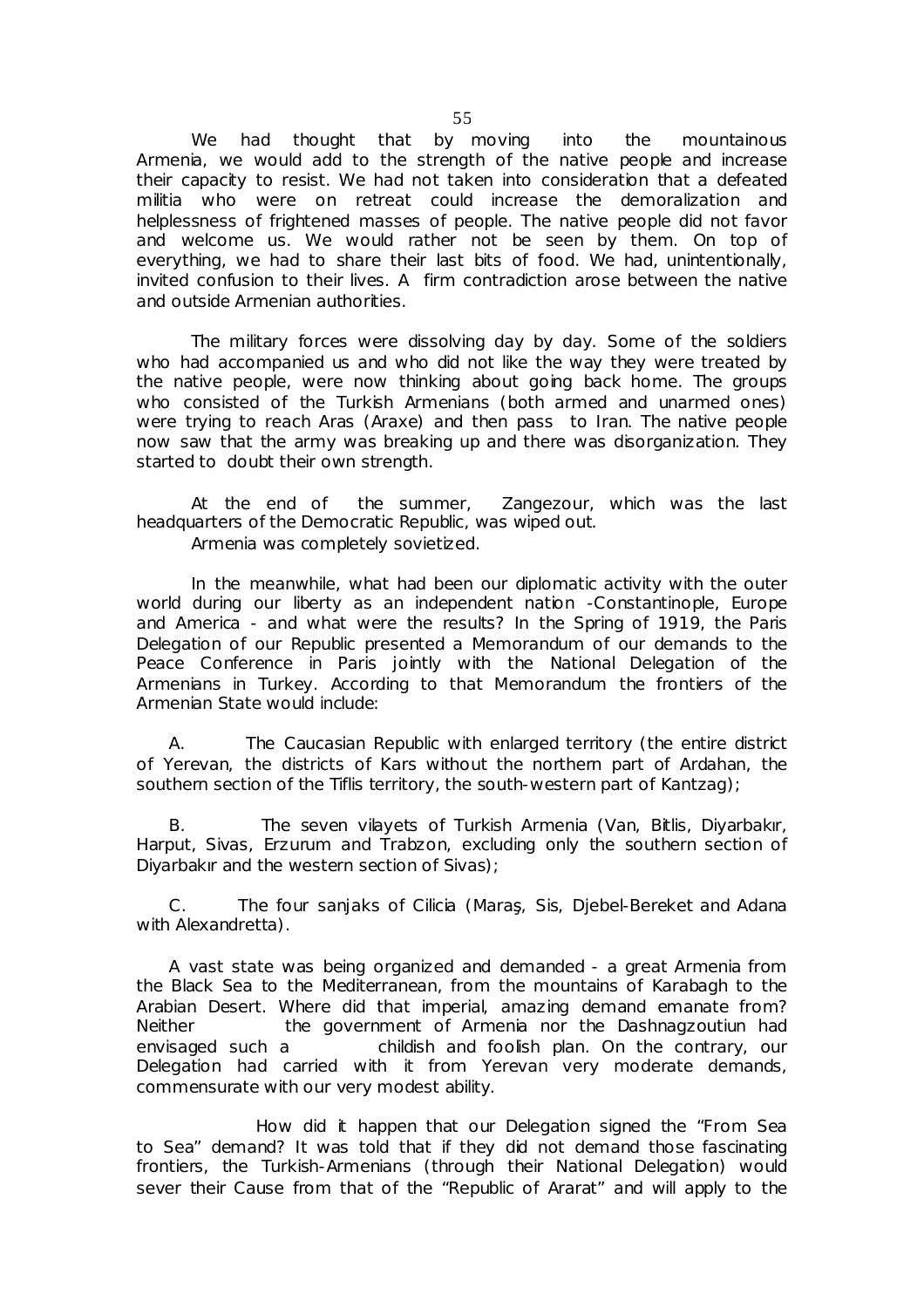Powers accordingly. Our Delegation was also told that America would not accept a mandate over a small Armenia but would accept one over a "From Sea to Sea" Armenia. Because it would have been dangerous to proceed with the defense of our Cause with two separate bodies, each with a contradictory demand, and because the American mandate was what we wanted, our delegates signed the Memorandum and presented it to the Powers.

 I wish [therefore] to prove once more that our Party has not managed national affairs, has not had a strong will, has not followed our own program, but it has been led by others and has allowed the others to lead our Party.

 The Paris Memorandum of course thrilled us. A kind of mentality was created according to which the drawing of frontiers on paper actually gave us those territories. To doubt it was a treachery. Of course there followed the rude awakening - the Treaty of Sévres<sup>51</sup>. the refusal of the Senate of the United States to accept the mandate; even the frontiers drawn by President Wilson did not satisfy us. We thought he could have demanded a larger territory . . . There were the usual complaints that the powers were unfair, did not appreciate us and did not compensate us according to what we deserved.

. However, these narrow borders were an inaccessible and alluring "blue bird" for us.

Turks accepted neither the Wilson solution, nor our objections, nor the Sévres Treaty. Instead of vacating Armenian lands, they were heavily arming and consolidating their positions. The allies on the other hand, showed no intention of forcing the rebel Ankara to submit. It was the reverse; they had started to flirt with them. It was as if they did not see that we were unsatisfied and they were busy straightening their own affairs.

(I often use the words "we" and "our" and do not clarify these pronouns. In many cases, I do not put any distinction between the party and the masses of people. Here is another instance of the same psychology, the same narrow scope, the same political short-sightedness)

 The agony of the Armenian Cause began in 1922. At the London Conference<sup>52</sup> was heard for the first time the word "Home". The Treaty of Sévres was entirely forgotten. There was no question of an independent Armenian State. Only a doubtful "Home" in someone else's home. This was the blow dealt us in March. Things got worse at Lausanne toward the end of the year. No "Home" was demanded for us. The Turks politely refused everything. The Great Allies, in a desperate gesture, confessed and bewailed that they had done everything possible to help the Armenians but could not do anything.

 Then, here came comrade Tchicherin and offered in the name of Soviet Russia to locate the Armenians of Turkey in Crimea, on the shores

 $\overline{a}$ 

<sup>&</sup>lt;sup>51</sup> 8-93, Section VI of this treaty signed between the Allies and Turkey on August 10, 1920 Armenia was formally recognized by Turkey and the Allies as a "free and independent" state - a state more of the mind than of fact -" which was promptly deserted by the Allies, rescinded by the Turks, abused and misgoverned by the Dashnags, and finally put to rout by the waiting Soviets.

 $52$  s a result, Italy entered the war on the Allied side, May 23, 1915.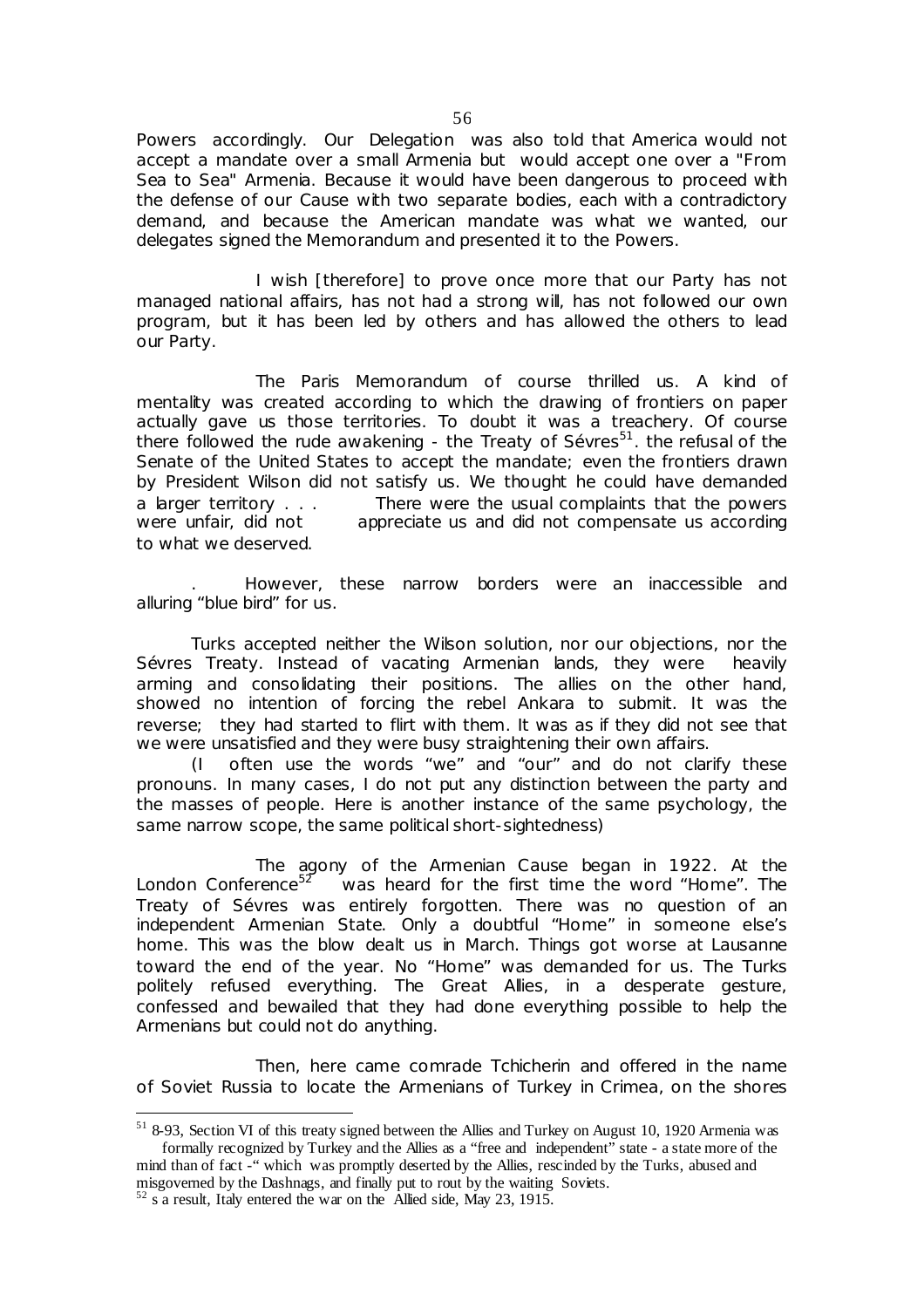of Volga, in Siberia. Thus, the "State" was reduced to a "Home", and the "Home" was converted into colonies in Siberia. The mountain did not even give birth to a mouse. . . This was the past.

 If we are to evaluate the work we did and the results we obtained, we must confess that we have nothing to boast about from the time we declared the independence of our Republic. We must admit that our burden to organize a State and lead it was far beyond our strength.

We have always miscalculated and have always encountered with unpredictable situations because we have been unable to foresee them. And it is evident, to me at least, that it was on account of our ineptness, individually, that prevented us from conducting affairs of state properly. We had been unable to distinguish the State from the Party and have introduced party mentality into matters of state. We have not been statesmen.

 Let no one take offense from these words, which are not spoken with any malice but are a mere self-estimation. Is it not true that I myself have been among the incompetents on the front line, your collaborator, equally responsible in our defeat?

I mentioned "responsibility"...I have had no courage so far to add that we were, most of the time,not aware of the responsibility we had taken upon us; and also we were not always sufficiently honest in connection with our duties. I do not have the courage, because I have worries about whether I can be sufficiently just. Yet, some people know about it and some day, perhaps some person who is more just than I am will come up talk about it more justly.

#### What is the present?

We have a small Republic today between the River Aras(Araxes) and Lake Sevan, nominally free, but in reality one of the fringe countries of the re-established sovereign Russian Empire. There is no Turkish-Armenia, neither State nor Home, not even an international political Question any more, killed and buried at Lausanne. Generally speaking, the Armenians in the Dispersion are not a political element for Armenia today.

I can say more: There are no longer any Armenians in the Turkish Armenia and it is out of the question that one day they will come back. Turks have firmly closed the doors and a force, which will make them open the doors, is nowhere to be seen.

Nearly one million Armenians are living outside the borders of the Republic; in Georgia, Azerbaijan, Northern Caucasia, Iran, Syria, Constantinople's, and Balkans and even in all the countries of the world.

Only a very small number of Armenians in the Dispersion were able to find themselves a sanctuary in Armenia. Leaving out the temporary difficulties, the too-narrow borders of the Republic do not permit massive migration (the issue here is the possibility of migration of the peasants in Armenian vilayets to Armenia). On the other hand, the social identity of the Armenians living outside Southern Caucasia (the petty bourgeoisie who have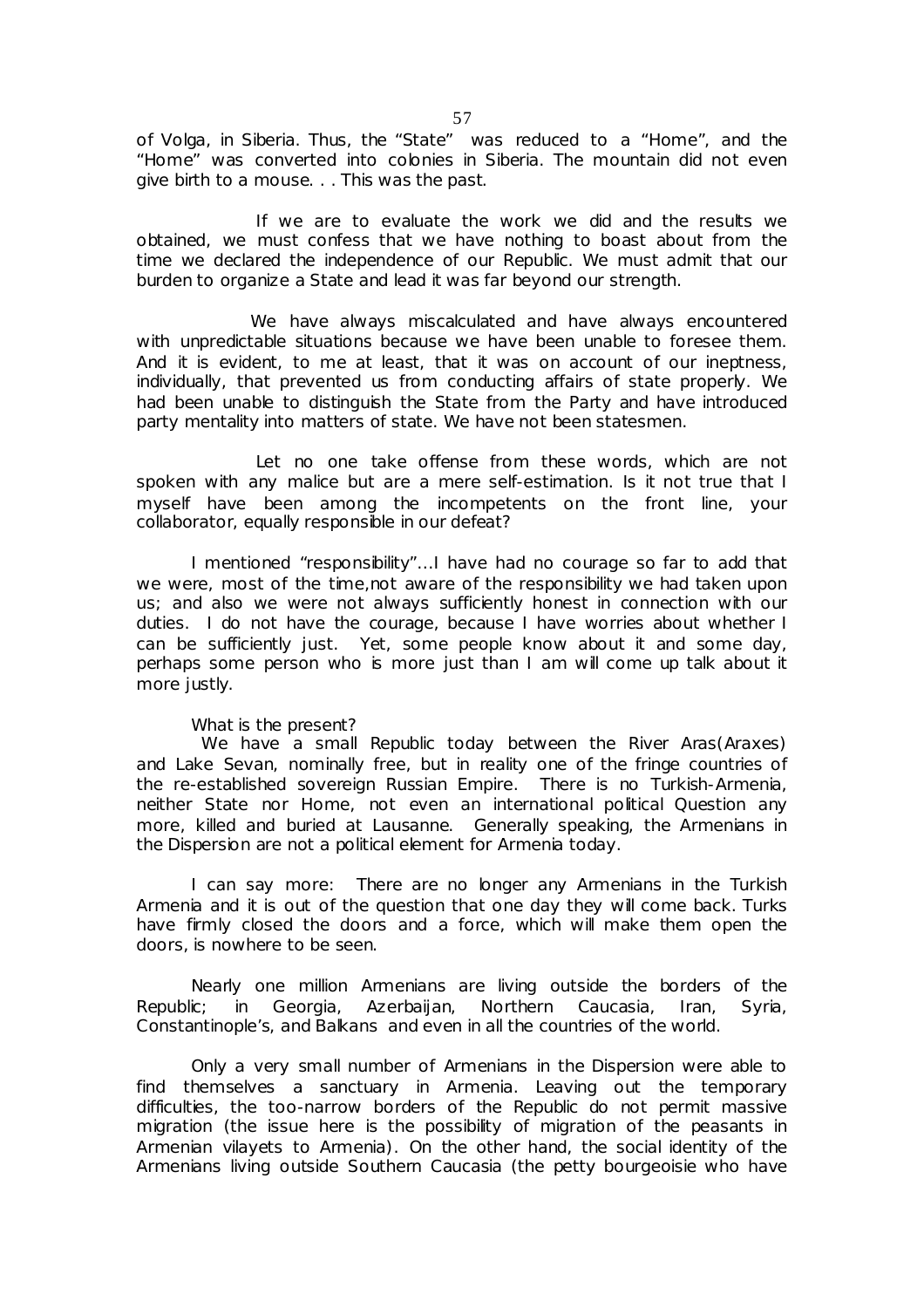not had the chance to make a living in their plundered agricultural country which is dependent on commercial centers) is no less a problem.

The Armenians in the Dispersion are not considered to be one of the elements , which are the founders of the Armenian State. And the longer this process takes, the more alienated they will feel.

The Armenians in the colonies will perhaps be of some value for some time as an element of the *nation* (and this situation is associated with how we maintain our national ties and raise our national consciousness). Yet, only the part of the Armenian nation, which remained in Armenia and the big pieces living in the neighboring republics of Georgia and Azerbaijan, are only meaningful in connection with being a state-founding element.

The Armenian state must depend on them and must consolidate on this basis.

The Armenians in the colonies, at best, can be considered a kind of reserve and assisting force(on a very modest scale) for an unknown future.

The immediate subject of solicitude for the Armenian political mind must be the existing Republic, Armenians who live in and around it. I underscore this sentence vigorously and call it to your special attention, for that will be the starting point of our future action.

What should the attitude of our Party be, towards this Republic, its regime, and Government?

This Republic is not independent; it is a part of Southern Caucasian Federation or even of Russia. Armenia is actually an autonomous state under the supervision and control of Moscow.

Can this satisfy our Party? Is this our political ideal? It certainly is not.

I mentioned earlier that Armenian Revolutionary Federation Dashnagzoutiun had involuntarily voted for the separation of Armenia from Russia in the spring of 1918; We were afraid of separation then, we wanted to stay attached to Russia. Nevertheless, this does not mean that we disliked independence and that our ideal is being a satellite state.

I definitely believe that Armenian Revolutionary Federation Dashnagzoutiun, consciously or unconsciously, has always struggled for the political liberation of the Armenian people.

The meaning and essence, the historical mission, the power and value of our Party is concerned with this point. Whatever his tendencies might be, there is not one single genuine Party member who has not been inspired by the idea of independence or rather, by the aspiration of independence. Within this context, the scope of our Party is extremely broad and the number of members is many times more than what has been recorded in the Party books.

I already explained my views quite broadly in *Chakatmart* last year, so I do not believe I have the right to repeat them here now. However, I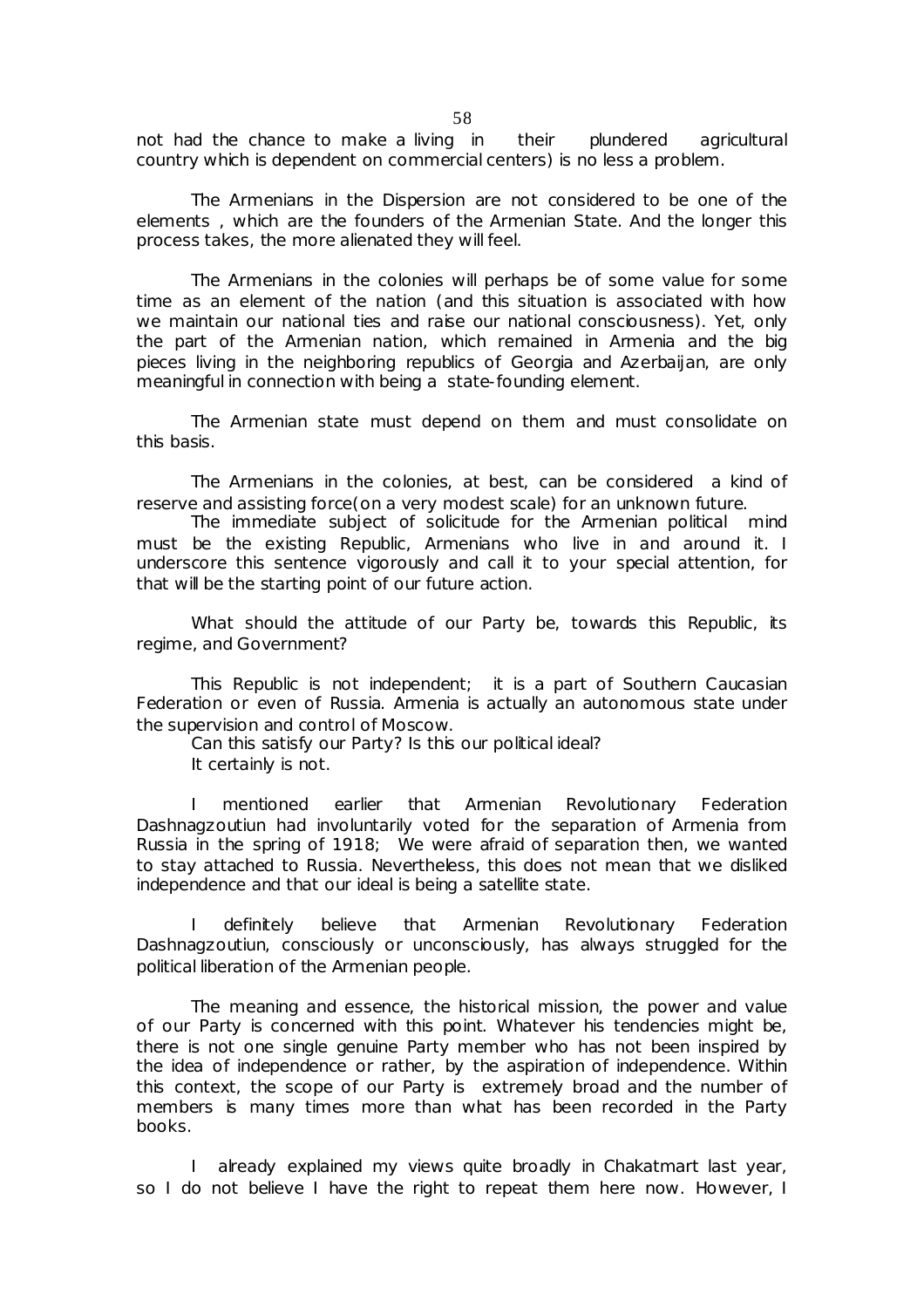want to add now, that the present fate of Armenia cannot be the ideal Dashnagzoutiun has cherished.

We were the frantic advocates of the idea of federation (we still are) and we know that Armenia, small as it is, cannot survive in any other way. However, we are for a federation where the states are federated with their own volition and with equal rights. The present Russian Federation has not been structured on these grounds.

The Armenian Republic is a Soviet Republic. The Soviet system theoretically envisages a class dictatorship. However, what is seen in Armenia now is the dictatorship of the Communist Party.

Can this type of authority satisfy us?

It certainly cannot.

It is true that we have made an unsuccessful attempt at founding our own dictatorship, but dictatorship (whether of party or class ) is not a religion for us. We, who were poisoned with political power and inexperienced about governing a country, could not resist the attraction, but we stumbled. However, we eventually became aware of our mistake and started looking for ways out; if we had been late, we would have fallen, for not only the "religion" but also the structure of our party was not also suitable for a dictatorship. Armenia does not possess any class or stratum, party or group, which can establish a dictatorship relying only on its own force. Only an outside power can establish a dictatorship in our country. It is as if our country has been created for democracy; what we are deficient in is only political wisdom and the habits of governing a state.

While this great deficiency makes it difficult to establish genuine democratic values, at the same time it eliminates the grounds for a dictatorship fostered on interior dynamics.

The socioeconomic life in the Soviet Union, and in Armenia for that matter, have been built on communist principles (or tried to be built).

Do we find such a policy necessary and useful for Armenia? No, we do not.

All this is not related with how conscious we are about socialism, which is our Party's banner, and how much we have absorbed it. Neither does it depend on how compatible it is with our party's structure and its collective ideology.

I am using this negative statement unconditionally but as an old and incorrigible communist I know from my own world outlook that not only simple communistic principles but also even a socialist order is not suitable for the present day Armenia.

Armenia is not mature enough for socialism and does not possess the minimum reasons, which would call for an attempt in this direction. All the attempts made in this direction are doomed to fail and especially is a crime committed against Armenian laborers.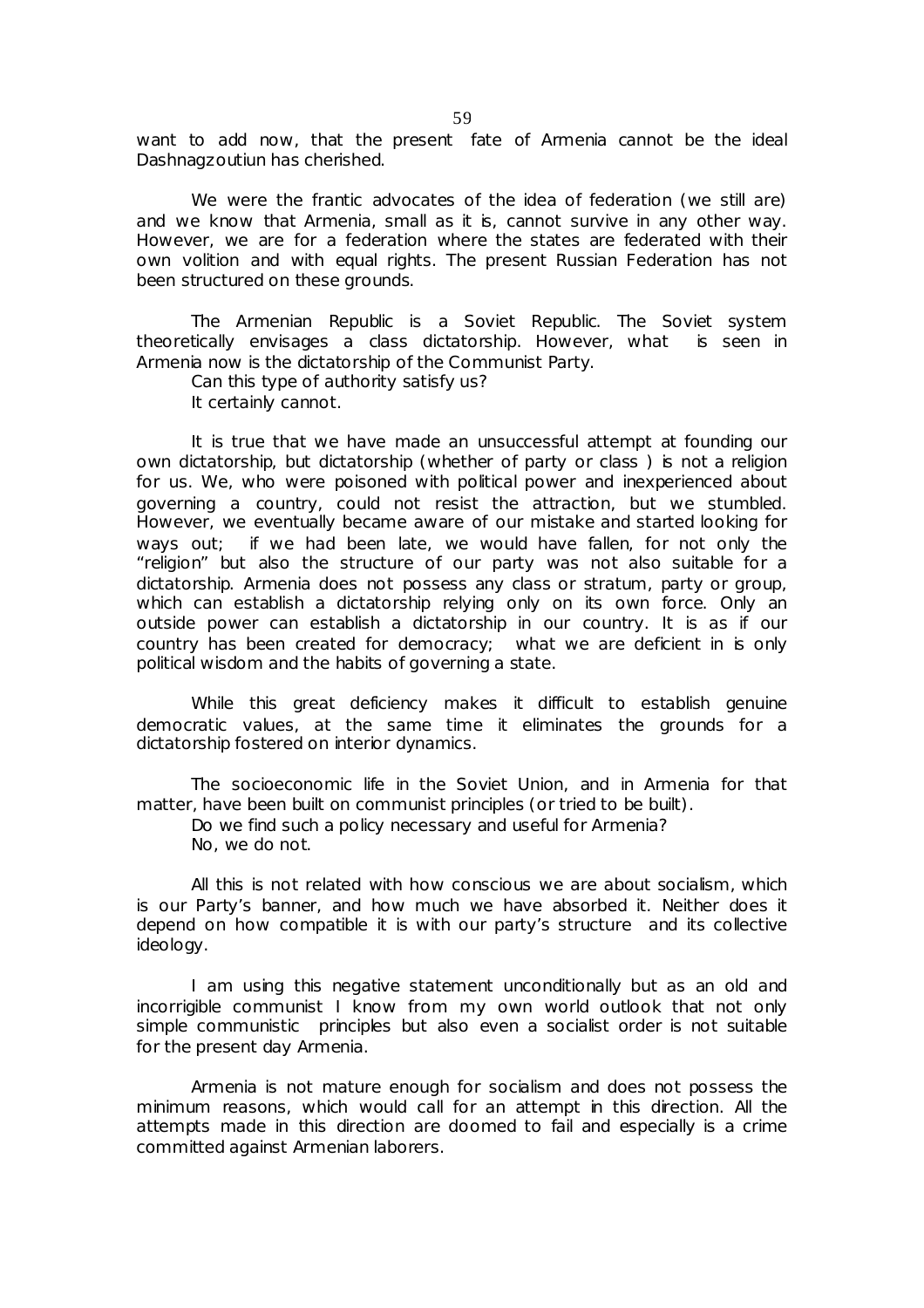I also took up this issue quite broadly in the Chakatmart journal. Since I do not see any disagreement on this among us, I suffice with these lines.

+++++++++++++++++++++++

As I have described above, neither the political situation in Armenia nor its political system, its domestic socio-economic policies can satisfy us. We want not the present republic but another one.

Consequently, what should our stand be towards this republic, its regime and government?

The simple and short answer is: We must struggle against it.

However, when complicated issues and affairs are in question, simple and short answers might be wrong.

Political parties are not institutions where abstract topics are taken up and solved on a theoretical basis; the *raison d'etre* of political parties is not developing theories (it is a secondary work) but *action* and action performed *in the existing concrete conditions*.

When we think in these terms, (which we must, otherwise, we will make grave mistakes) the answer will be different.

A struggle requires a definite aim and concrete and useful means to reach that aim.

What means do we possess and what use can they bring us?

If the Soviet system allowed for civil liberties, as the opposition, we would express ourselves in the press and in public meetings openly; we would criticize the erroneous policies of the Soviets; we would gather supporters on our side; we would organize the discontented and resisting elements.

If the Soviet system allowed for political equality, we would participate in the election campaigns, try to find ourselves posts in the Soviets and try to cause certain alterations in the laws and regulations.

However, the Soviet authority wishes to accept neither civil liberties nor political equality.

This authority is a party dictatorship (let us call it a class dictatorship). It is certainly possible to deplore it, to complain or get angry about it but it will change nothing and the reality will stay the same: we have no place as the opposition in Armenia.

I am talking about Armenia itself, because I do not think an opposition outside Armenia will be of any use to us.

It is possible for us to talk and write about any issue we want in the colonies. What we need is only some paper, a printing-house and some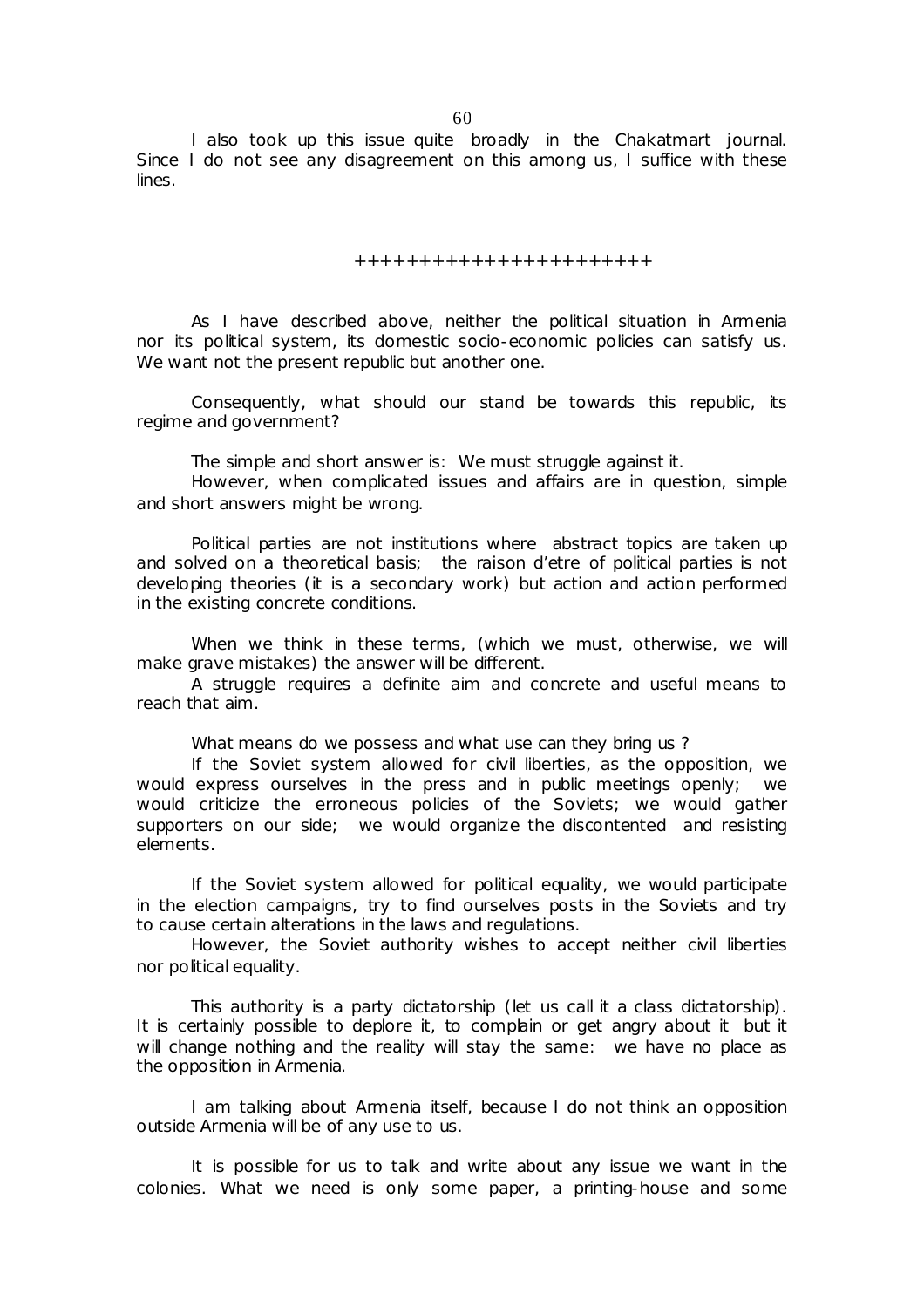money, and nothing more. However, what can the public opinion in the Armenian colonies in Romania, or in Egypt (accepting that such a public opinion can be created) mean for the Soviet Armenia?

Our voice in the press might be taken secretly to Armenia. In the past, in the Tsarist regime, we used to take the Droshak and other publications secretly to the country, and at present, if I am not mistaken, the EsErs are secretly taking the publications they have published abroad, to Russia. I have no idea about what they might be hoping for and how successful they will be in this secret propaganda. However, I am asking this: Taking into consideration our realities and conditions, could these declarations published secretly and to be read only by a few hundred people have any significance in the face of numerous publications the Bolsheviks have been supplying throughout the country?

The most important thing we do not possess and will not possess is slogans, which are understandable for the people and which might excite the masses of people.

Let us take this up later.

Is it possible to make a settlement with the Bolsheviks?

It seems incredible but in the past, we thought this naïve attitude possible and attempted at organizational cooperation with the Bolsheviks. Yes, it certainly is incredible because such a suggestion is misunderstanding the essence of Bolshevism. Bolshevism is monarchic. Those who do not support it (or those who are not absolutely neutral politically) are against it. It should not be forgotten that according to the Bolsheviks, we are a party of the petty bourgeoisie which, for me, is not a mistake (if we take into account not only the party program and the individual standpoints of the individual party leaders, but the actual structure of the party and its collective ideology, this definition is not at all unrealistic). If the Bolsheviks are intolerant towards the Marxists, the Mensheviks and the socialist revolutionaries, they cannot naturally tolerate the Armenian Revolutionary Federation Dashnagzoutiun as well.

Why should the Bolsheviks cooperate with us?

We have always liked to point out and persuade ourselves and others that if the Bolsheviks do not cooperate with us, they will not be able to govern Armenia.

What is the basis for these threats of ours? Why should the Bolsheviks believe that we are essential for them?

We have been expelled from Armenia or have been stifled inside the country for two years. Have the Bolsheviks encountered any obstacle, which may threaten their existence, should we not come to their aid? I know nothing of these obstacles and tend to think that such obstacles do not exist.

We certainly are worthy people as simple citizens, but which party or government abandons its political line or cooperates with its adversaries in order to attract a few hundred people to its side?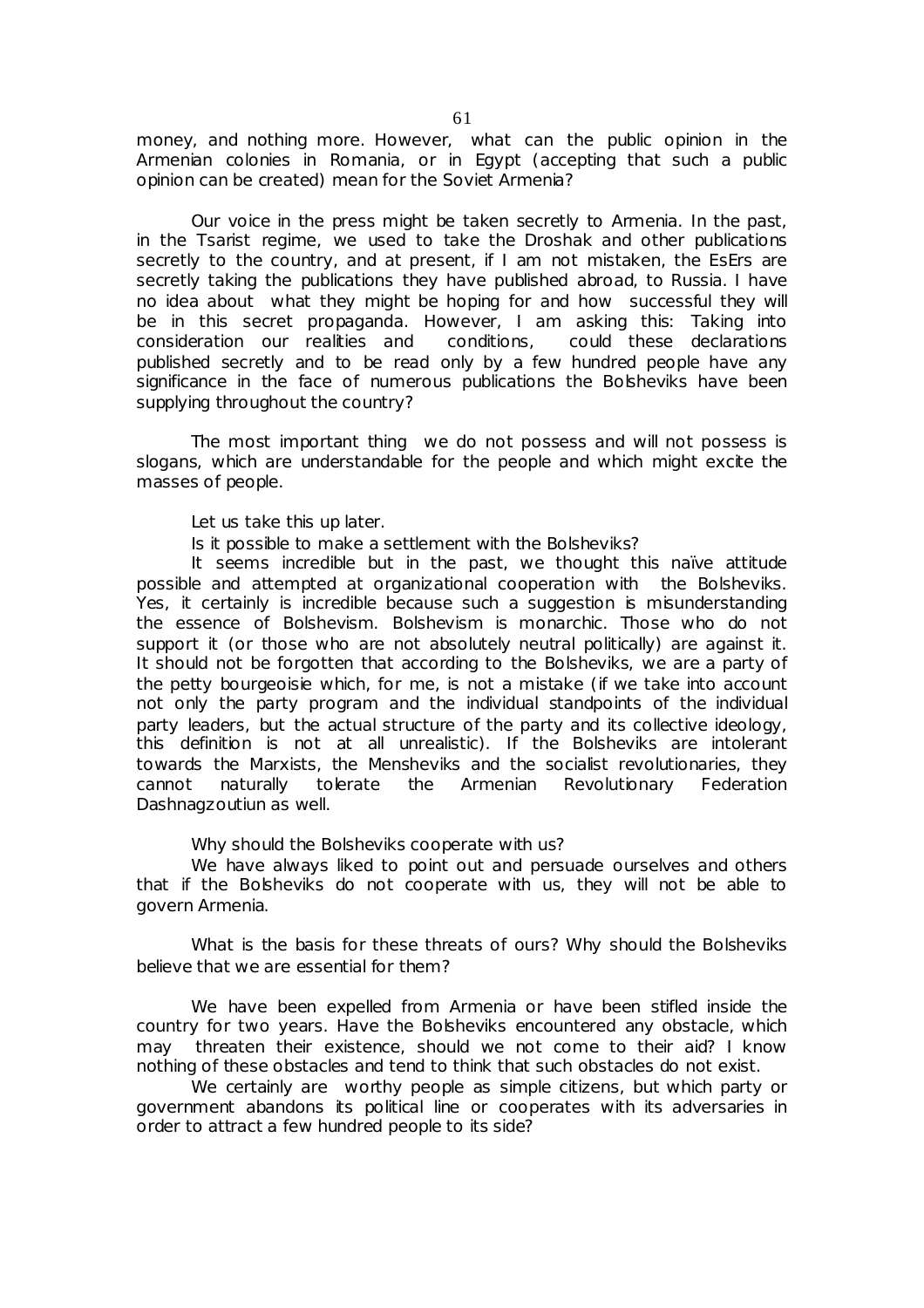Whatever the circumstances, whether we are right or wrong, or whether we have too much brains or too little, the Bolsheviks are not looking for ways to cooperate with us and they do not accept this.

There have been attempts in this direction and have received negative answers. A new attempt will be not only absurd but also degrading.

It will be absurd because there are borders, which the party cannot pass over, as regards its political honor.

The remaining possibilities are either secret, clandestine, conspiratory or more general revolutionary activities, for we have been pursued by the governments of both the Tsar and the Sultan. Are not we capable of doing in the Soviet Armenia what we did in the Turkish Armenia, for tens of years?

We certainly are.

We might establish a base in the Iranian Karadağ and send people and arms to the other side of Aras (Araxe), (just as we did in Salmas once). We might establish the necessary secret relations and establish armed "humb's in the Sünik and Dereleğez mountains just as we did in the Sasun mountains and the Çatak stream. We might provoke the peasants in some regions difficult to access, to rise and then we might expel the communists there or destroy them. Later we might create great commotion even in Yerevan and occupy a state building at least for a few hours just as we occupied the Ottoman Bank or we might explode any building. We could plan assassinations and execute them just as we killed the officials of the Tsar and the Sultan and kill a few Bolsheviks; in the same way, just as we did to Sultan Abdulhamid, we could plant a bomb under Myasnikov's or Lukashin's feet.

We could do all these. I think we could.

However, there is this question: Why? What are our aims and hopes?

When we created a great hubbub in Turkey, we thought we would attract the attention of the great powers to the Armenian cause and would force them to mediate for us, but now we know what such mediation is worth and do not need to repeat such endeavors. If Europe has not been able to help us in Turkey, Russia will never be able to do it, nor will they wish to do it. As a method of controlling separate individuals, terror might have been of some use on the Kurdish troublemakers or the officials of the Tsar. However, we have to admit that the Bolsheviks are of a different fiber. If there is to be terror on both sides, the Bolsheviks will not be short of it, on the contrary, they will leave us behind in that respect.

When we use terror on one single person, they will use it on masses.

Are we capable of turning the tendencies among the people into a civil war? This is very disputable, but possible. If we take a very serious decision and we persistently strive for it and do not prove very particular about the means, we may succeed....

#### But why?

When the Bolsheviks are strongly in power in Russia and when in our back, there is Turkey in alliance with the Bolsheviks, is it possible to expel the Bolsheviks from Armenia?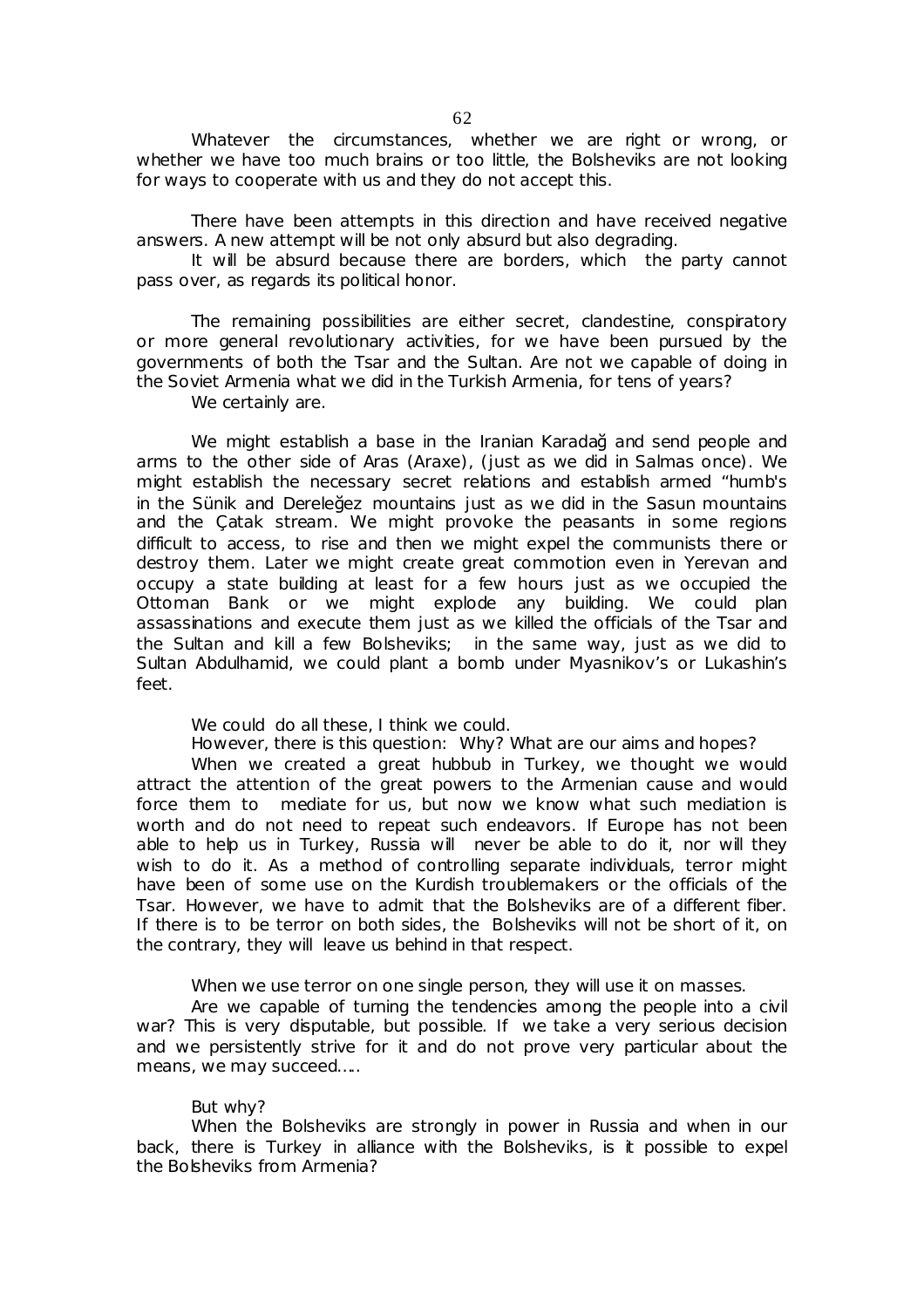I think not even one such naïve person who might believe this can be found among our ranks. If there is a civil war, it is going to result in our defeat. Bolshevism is not an Armenian regime and the place where it is going to be buried will not be (does it have to be buried?) Armenia. Armenian Bolshevism is an extension and only a small part of Russian Bolshevism. As the Red Banner swings in Russia, it will inevitably swing in Yerevan too. We would have thought otherwise in 1918 but we have no right to do so now.

However, Bolshevism has resolute adversaries in Russia and other places, at least in neighboring places like Georgia and Azerbaijan, if not anywhere else. Is it not natural that we should come together with the other disconcerted people and try to destroy this communist dictatorship?

Yes, it might be natural. However, the problem is that we should not do it.

The Armenian people have already been so much harmed, exhausted, and weakened that nobody has the right to put them under new tests and demand new sacrifices from them. What has been done must be considered sufficient. Let us wait for the anti-Bolshevik Russia to deal with the Bolsheviks themselves. We will not be involved in it! Armenian people have deserved to rest for a while and heal their severe wounds. If some people do not want to grant us this right and some people do not like this stand that we take, let them be.

Let me go a step further to explain my thoughts. I ask myself: if, by a miracle, the existence of Bolsheviks in Armenia depended on myself, if it were possible for me to remove them from Armenia in a single second, by the movement of a single finger of mine, would I make that movement? I answer without hesitation that I would not. Not only would I not do it, but I would cut off my entire hand so that even in my dream, by mistake or inadvertently, I might not be able to make that dangerous movement

In the present conditions, the Bolsheviks are necessary for Armenia; there is no other power to replace them; this is the reality.

Since the first days of our State, we have very well known that a country like Armenia which is so small, poor, plundered and broken apart from the rest of the world cannot be really independent and self-governing. We have realized that we needed a support or some outside force, so that we would be able to maintain our own existence by relying on it, at least in the first phases, until we organized and gathered our forces. We sought for such a support first in distant America, and later in Europe. The results are obvious. Two or three years ago, we might have had some hope, but today there is no hope and insisting on it would be an unforgivable naïveté. What the distant and uncertain future will bring us is not yet known. Nevertheless, the visible future is very clear at present: Today there are two actual forces and we have to take them into consideration: Russia and Turkey. The circumstances have developed that way and our country is a satellite state of Russia and is capable of protecting itself more than sufficiently from the attacks of Turkey. If Russian authority is lifted, Turkish-Tatar authority will substitute it. Either Russia or Turkey; either the Bolsheviks or the Turkish nationalists; we have no other choice.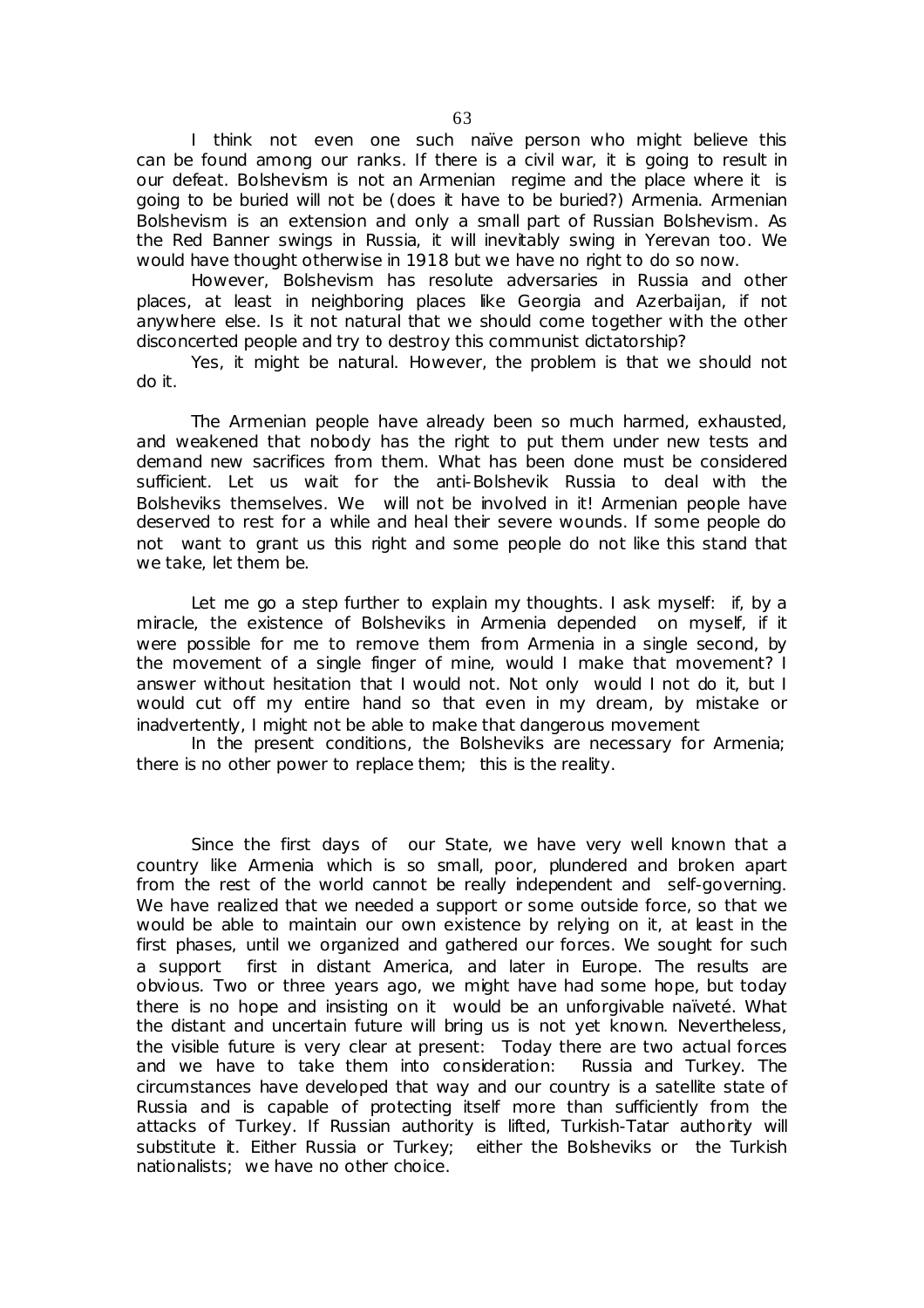While we are facing such alternatives, we should not entertain any doubts. We will certainly choose Russia, not Turkey; and the Bolsheviks, not the Turkish nationalists.

If our alternatives had not been so limited, we would have had many objections to Russia in general and to the Bolsheviks in particular. Our calamity is our geographic position, which binds us.

Armenia needs the Bolsheviks because it needs Russia.

What will happen tomorrow is unknown (I think what is happening now is also going to happen tomorrow), but it is Russia that is dominant today.

Today, in order to have friendly relations with Russia, Armenia must be Bolshevik itself. There is no other way; I at least see it that way.

The words I uttered above, i.e. "We have no slogans to be able to carry out an anti-Bolshevik struggle in Armenia" must be appraised within this context.

I am asking the same question in another way, this time about the past.

Was the arrival of the Bolsheviks a calamity for our country? This is an unexpected question coming from a Dashnag. The Bolsheviks are necessary in Armenia under the present political conditions and there is not other force that could take their place. This is the truth. Let us not be carried by narrow political ideas.

I do not like to repeat that the Soviet regime is not at all suitable for Armenian reality, I think this view is indisputable.

On the other hand, I know the Bolshevik activities in Armenia quite well and I remember them; I mean the two and a half months when I was in Armenia (December 1921-February 1922). I know and I remember how many people suffered; it was the Dashnags who suffered primarily. I myself and many of you were immensely persecuted and pursued

I would like to add that we should never forget these grave issues and be cautious when we are taking a decision; for as the injured party, we are inclined to see only the negative aspects and exaggerate everything.

When I remember the conditions we were in November 1920, I ask myself: "Would not it have been better if the Bolsheviks had not occupied our country and had left it to its own fate to be governed by us?" My answer is negative: No, it would not have been better, it would have been worse.

We were already in those days aware of the irreparable situation and opened all the doors to the Bolsheviks.

I have already stated above: all our hopes were in vain. We could get neither political nor material aid from Russia (I am again talking about the first phase). For example, the Bolsheviks did not defend Armenia against Turkey and approved the Guru Agreement we had signed under the threat of vanishing. This is the reality.

If Bolsheviks had not occupied our country and if we had been alone, would the Turks have abided by the agreement, would they not have gone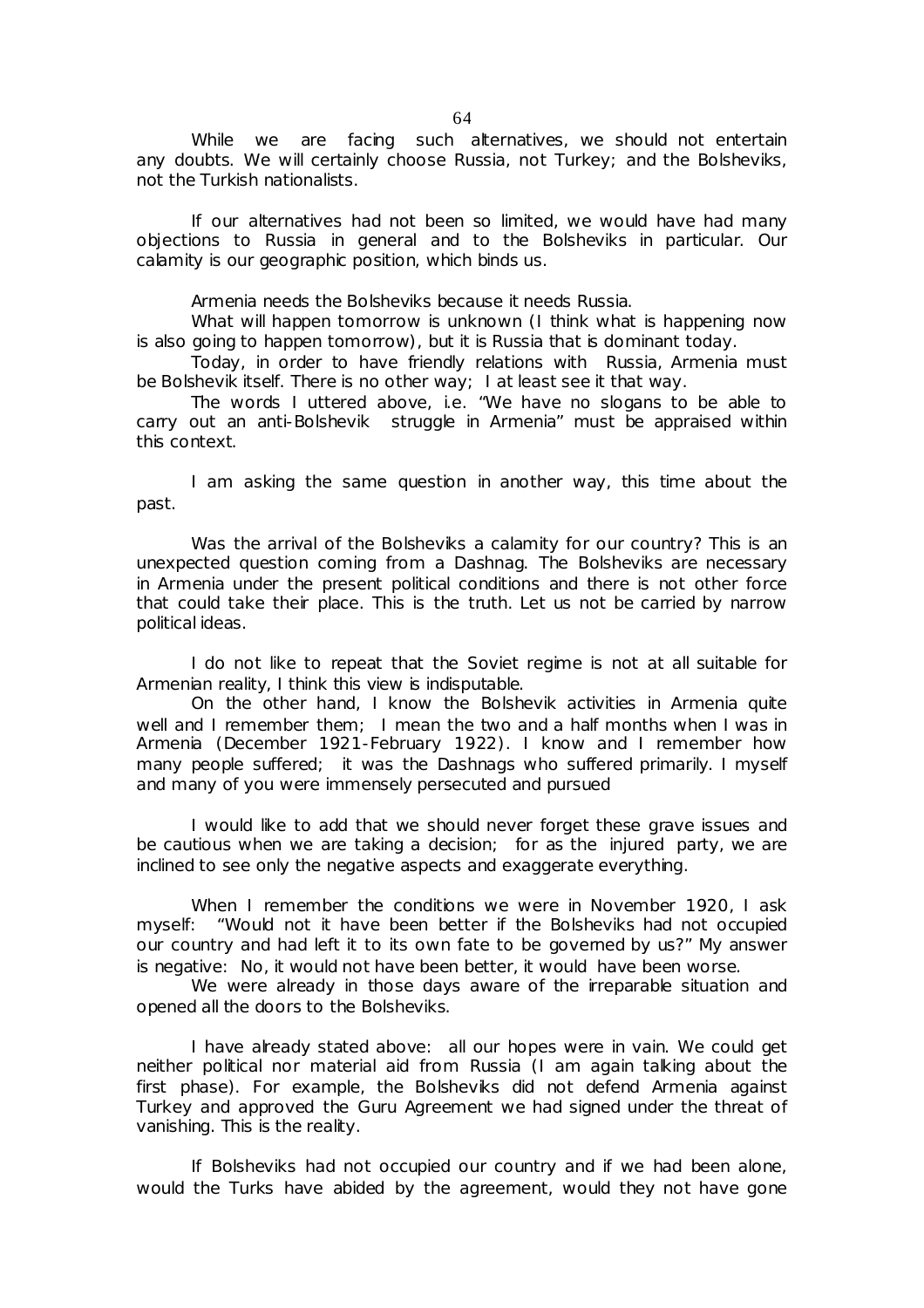any further under various pretexts (which are not difficult to create)? What would we have done in face of these intentions? We were defeated and weakened and had lost our authority inside and outside the country; what would we have done ?

We had exhausted all our resources, had come to an impasse as Government and as Party in the fall of 1920. Had the Bolsheviks delayed their arrival, we, ourselves, would have asked them to come because we were so weakened and powerless and there was no other force in the country to replace us.

Look at the consequences of their coming:

We governed our country for two and a half years; it is nearly two and a half years the Bolsheviks have governed it. We had wars with Georgia, Azerbaijan, and Turkey. The Bolsheviks have had none. We had continual internal fights – Agapapa (Akbaba), Zot (Zod), Zanki-Bazar (Zengibasar),<br>Vedi-Bazar (Vedibasar), the valleys of Milli (Milin), Sharour(Şerur) the valleys of Milli (Milin), Sharour(Şerur) Nakhichevan (Nahcivan), Zangezour (Zengezur). The Bolsheviks have had no internal fights, except those in connection with the "Februarian" revolt. We had kept the entire country under arms, in constant fighting, we had kept all working hands on the battlefields at all time when there was the greatest demand for construction work. The Bolsheviks have freed the people from that calamity, from that heavy burden.

 In our time the people were decimated or exhausted from famine. We destroyed bread-producing lands like Sharour and Veti (Vedi), cattle lands like Agapapa (Akbaba), wantonly and without benefit to us. We gave to the armies of Kazim Karabekir (along with much other wealth) the harvest of 1920 - the only abundant one since the famine years. Today, I hear Armenia is not hungry any more, is not clamoring for bread, one might say, and I believe it because the people had time to sow and to reap.

We tried hard to re-establish communication with the outer world but did not succeed. The Bolsheviks did it. During our time Armenia groped in darkness, all movement and activity ceased half an hour after sunset because we had no means for providing lighting. The Bolsheviks brought much kerosene from Baku and saved the country from the slavery of darkness. Of course these things are not very important you might say, but is it not a fact that we could not achieve even that little? The Bolsheviks were necessary for Armenia then and they are necessary for Armenia today.

 Nevertheless, the Bolshevik system in its entirety is not acceptable for us. But what can we do? Perhaps, fight it from without? This might be of some use perhaps, if it is used to support the war inside, fought overtly or covertly. Otherwise, what would the use be of a commotion created outside the country?

European cities are full of emigrant malcontents of all kinds who publish newspapers, write books, call protest meetings, threaten, and cure the Bolsheviks. . . I know of no other "work" that is more futile and miserable than what is being done. Is it with these thundering words that they will blow off Soviet heads? That is not a fight nor a struggle but an exposition of a despicable stupidity. The fighters against the Bolsheviks must fight from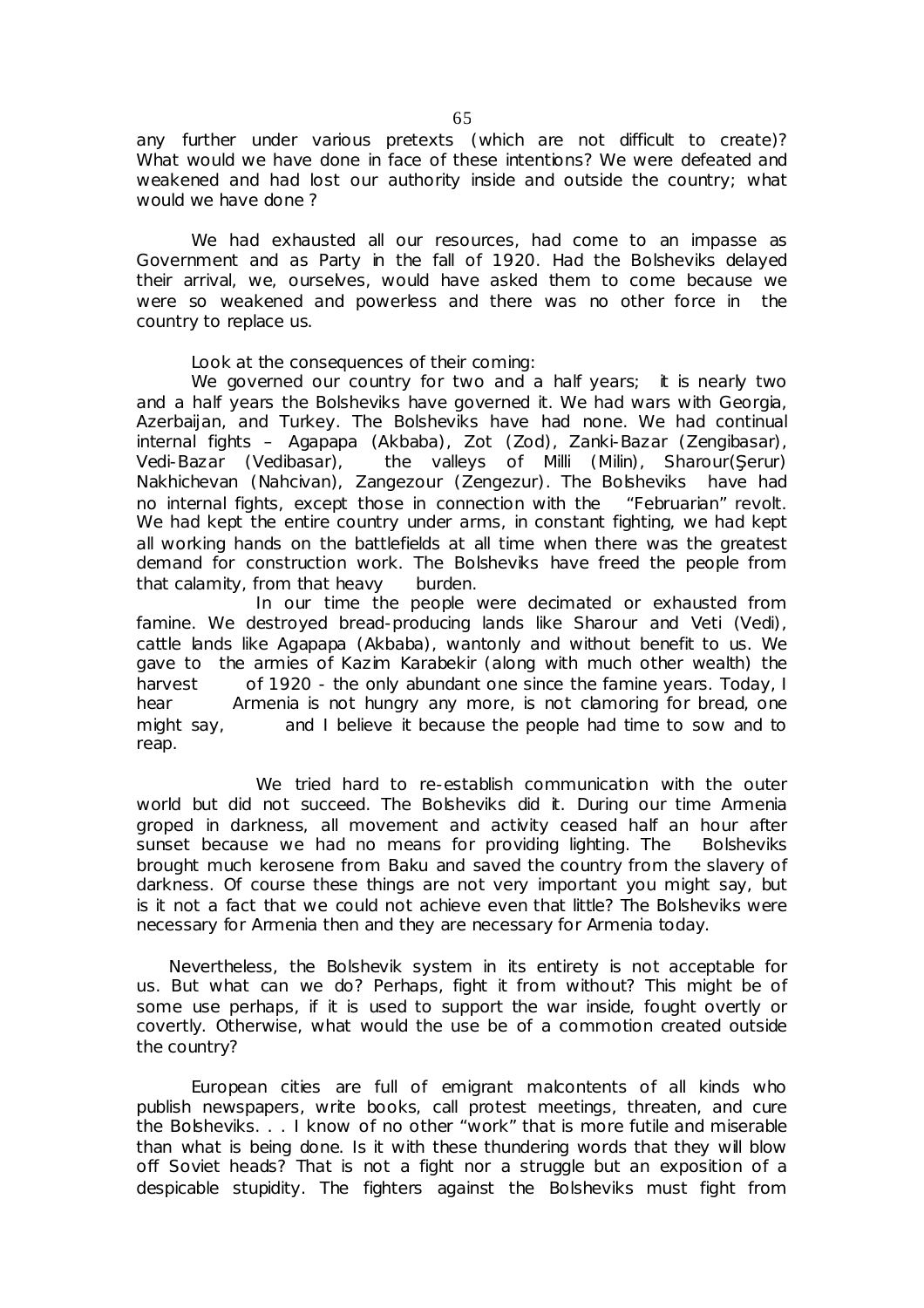within so that the blow may tell; but to hide behind the frontiers and show one's fist from a safe distance -- it is a gesture, which, at all events, is not worthy of Dashnagzoutiun.

To fight from without, to carry on an anti-Bolshevik propaganda from abroad, when our words are not heard inside the country, is an inane and indecent thing.

There are people among us who think Dashnagzoutiun should help the regeneration of Armenia from without by staying in the opposite camp.

How?

Various commercial and industrial companies should establish manufactories, factories, irrigation canals etc, in order to import goods into Armenia and to export raw materials to the external markets.

Leaving aside how competent we are, as a party, in such commercial and industrial issues or in charity work of providing assistance and protection to the needy, and how desired our mediation might be in respect to achieving a definite solution, I have this question to ask: can a political party include such work in its program? I think not. These are not among the issues a party should deal with. This would not be the political program of a party, but a repudiation of it.

If Dashnagzoutiun resorts to such ways, if it prefers this direction, it must declare that it has lost its own *raison d'etre.* 

We must leave trade to traders, industry to industrialists and aid-toaid organizations. Dashnagzoutiun should deal with other work (if there be such work).

Yes, if there be…

As a political party, we cannot cooperate with the Bolsheviks within the country, in connection with the state work they are doing; similarly, we cannot be in the position of the official opposition no matter how much we wish it.

We should not be carrying out any clandestine work; we should not destroy the Soviet state power even if it were possible.

While we feel no urge or wish to fight within the country, fighting only orally from without and carrying on an anti-Bolshevik propaganda from abroad in the colonies is an inane and indecent thing.

Helping the economic development of a country from abroad, establishing commercial and industrial companies, on the other hand, is not what a political party should do.

### What are we to do then?

It is here that I shall say the very grave word, which, I know will embarrass you, but which must be said at last, and said simply, without concealment or attenuation: THE ARMENIAN REVOLUTIONARY FEDERATION HAS NOTHING TO DO ANYMORE.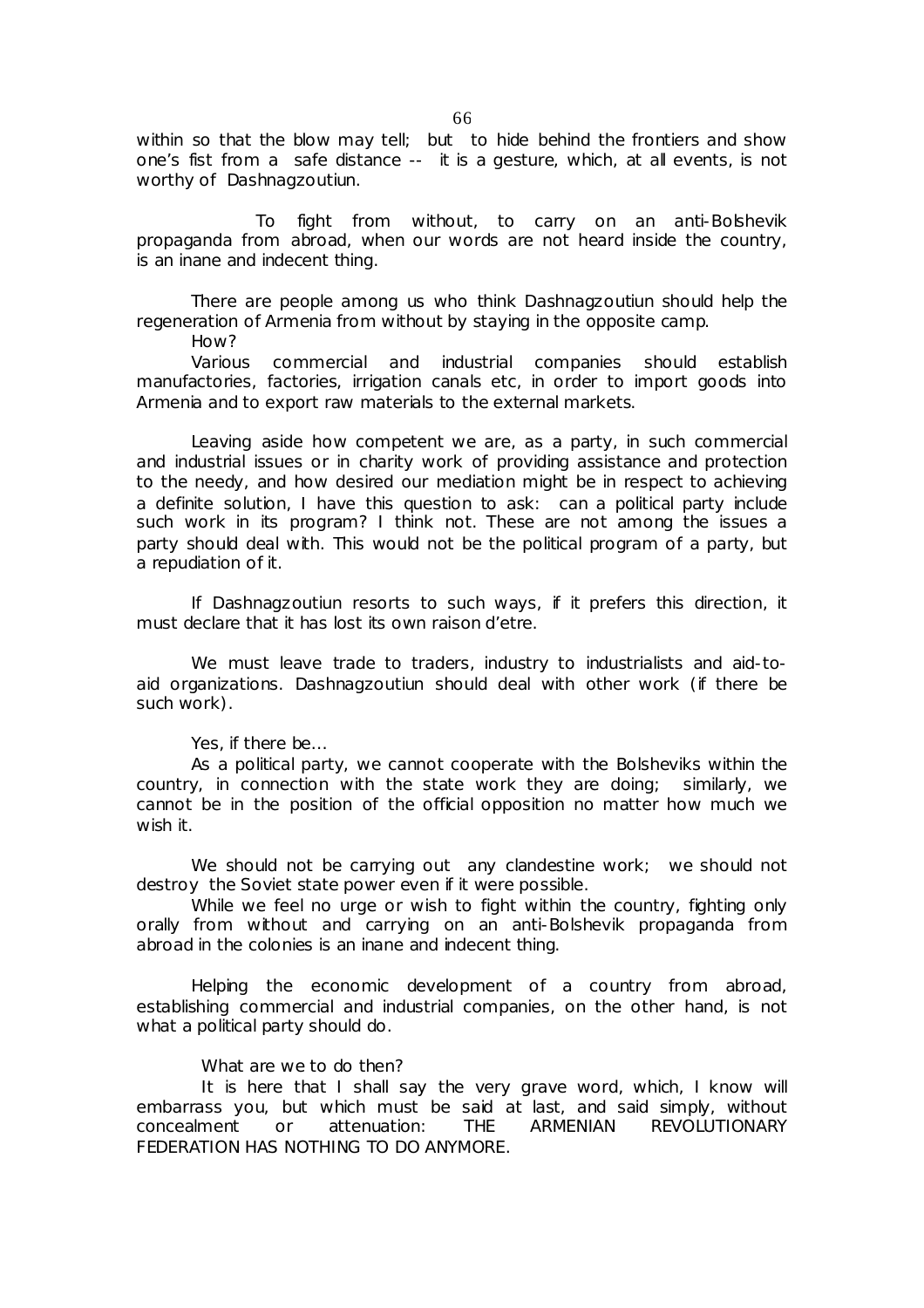Our Party had done everything it could do and is exhausted. New conditions of existence present new demands and we are unfit to respond. We must therefore leave the field to others abler than ourselves.

Is it necessary to repeat again the new conditions? Here they are:

Turkish Armenia does not exist anymore; half the Armenian people have been massacred, others are dispersed in the four comers of the world, the other half is homeless and bleeding, in need of long rest and recuperation; the Armenian Republic is united with Communist Russia as an autonomous state; to separate our State from Russia we cannot, even if we wish - and we must not wish it, even if we were able to do so; the Party is beaten and has lost its authority, has been expelled from the country, cannot return home, while in the colonies it has no work.

This is the situation today.

The Party cannot say "I shall therefore create work for me" no matter what kind of work. That "therefore" is a mistake of logic. The sentence must be reversed to : "because I have no work to do I must cease to exist. Work is not for the existence of the Party, but it is the Party that must exist to do the work, and where there is no work for the Party, there can be no Party.

 When I said the Dashnagzoutiun has nothing to do anymore, I did not express myself correctly. It has one more final thing to do, a supreme duty to the Armenian Cause and toward its own past. It must, and by its own decision, with full cognizance, decisively end its existence.

Yes, I suggest suicide.

There are, sometimes, such situations where an honorable way out is only suicide. Our Party is in such a situation now.

We should have done this four or five years ago. When we signed the agreement in Batoum in June 1918 and when an independent Armenian state was born as a consequence of this agreement and took its modest place among other states, in the month of August that year, when we opened the Armenian Parliament which was going to shape the new state… We should have abolished our Party then, and opened the way for new political groups. Our historical mission had been completed. This would have been a very honorable consequence of a long and arduous work of a quarter of a century with bloody struggles and great sacrifices.

However, we did not understand then, that history was entering a new phase and in this phase the forces had to realign. We did not understand and did not have the courage to understand.

It might have been a forgivable behavior not to understand this four or five years ago in the midst of revolutionary fever, but the situation is very clear today and the new demands of life are very assertive.

Failing to understand this reality now means that both of our eyes are blind. If we do not show determination now, only a fall and an dishonorable end will be waiting for us.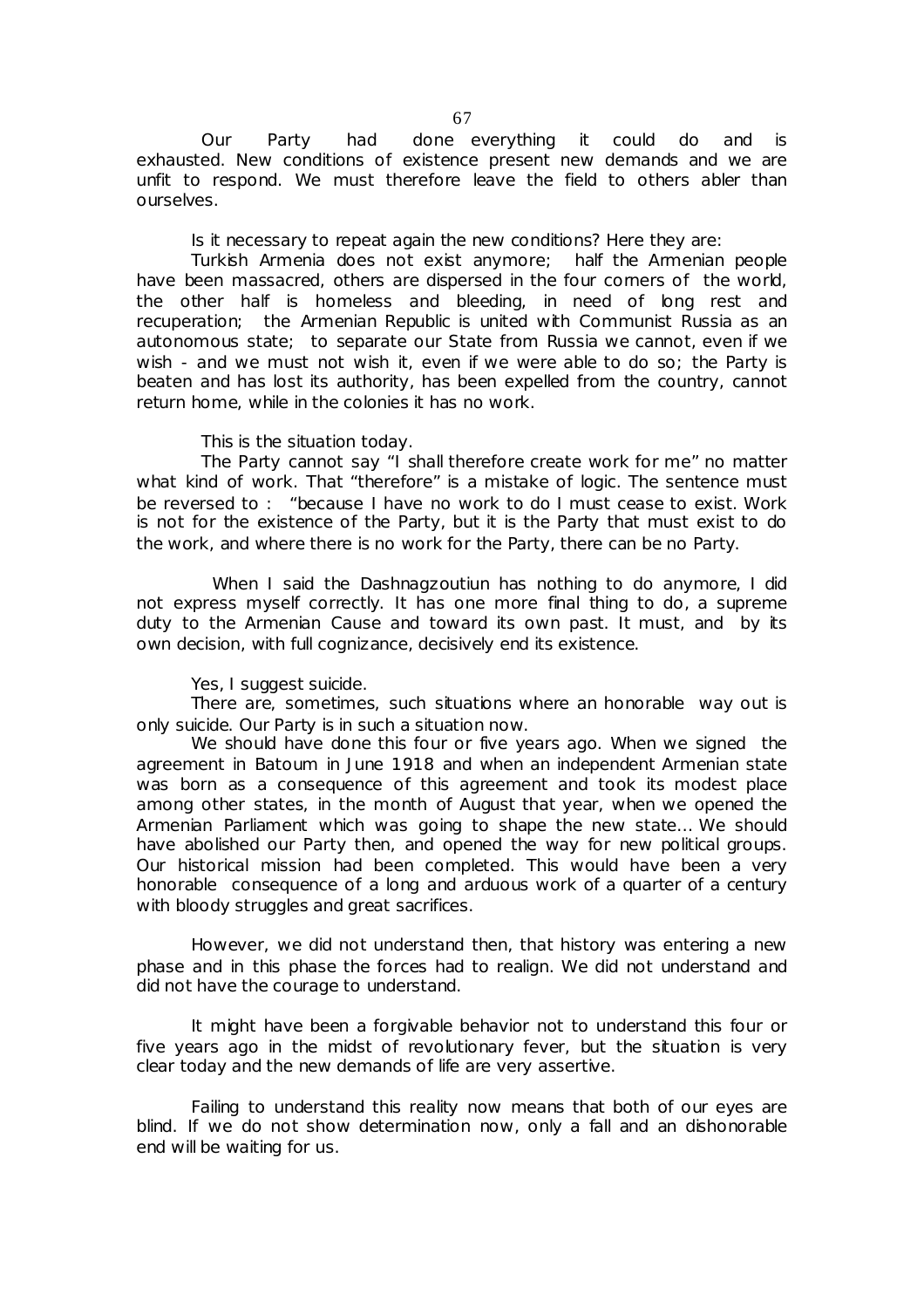It is with their work that the parties live. If there is no work and in its place there is only imitation, death is inevitable.

The ARF Dashnagzoutiun must purge its ranks unconditionally, to be able to save its life and future; and expel the unreliable, the confused, the tired, those who do not firmly believe and who are hopeless, the lazy and the indifferent, that is to say, nine out of ten, perhaps more, of the party members. After this, only the cadres who have been closely examined, those who are morally strong, those who are firm believers and who can make every sacrifice and will not be obstructed in any circumstances will remain and these cadres will have to do underground work. This will certainly not be a political party. It will be a conspiracy organization.

Our Party can save itself by this means and only by this means, can we revive and carry the banner.

#### At what price?

At the price of risking the Armenian political question, and leaving the Armenian people face to face with new ordeals in the case of a failure. In such a case, the party leaders should not shrink but resolutely stand against this obstacle.

However loyal we might be to the Party ideology, I do not want to believe that there is even one single person who would consciously like to save the party at such a price.

The Party is not an aim and anyone who forgets this basic reality, should be considered a traitor and a dangerous and harmful person. The Armenian people are not a raw material for the Dashnagzoutiun. If we are to act- consciously or unconsciously - like a person who is suffering from party fanaticism, we would be committing a capital crime.

ARF Dashnagzoutiun was a tool in the hands of history. When a tool has done its job, when it is also worn out or when the rest of the process requires a new tool, the old tool is cast away and it must be cast away. A tool, which belongs to the past, can be kept only as a sign of affection and cult, but its place is the national museum.

In the context of carrying on with the Armenian political question, Dashnagzoutiun is useless from now on and therefore, must depart from the scene.

I am constantly talking about the Armenian political question, and going back to the same subject, because I cannot separate Dashnagzoutiun from this question. I can see the whole existence of our Party within this question. Thus, it is only natural that I cannot find another standpoint to be able to argue in favor of my convictions and to determine the direction that my thoughts will take, as I am addressing this Dashnagzoutiun Congress.

I ask you, would the political liberation of our country, which has been our aim and work thus far, die with us? It would be extreme megalomania on our part to think so - not only megalomania but a very naïve conception of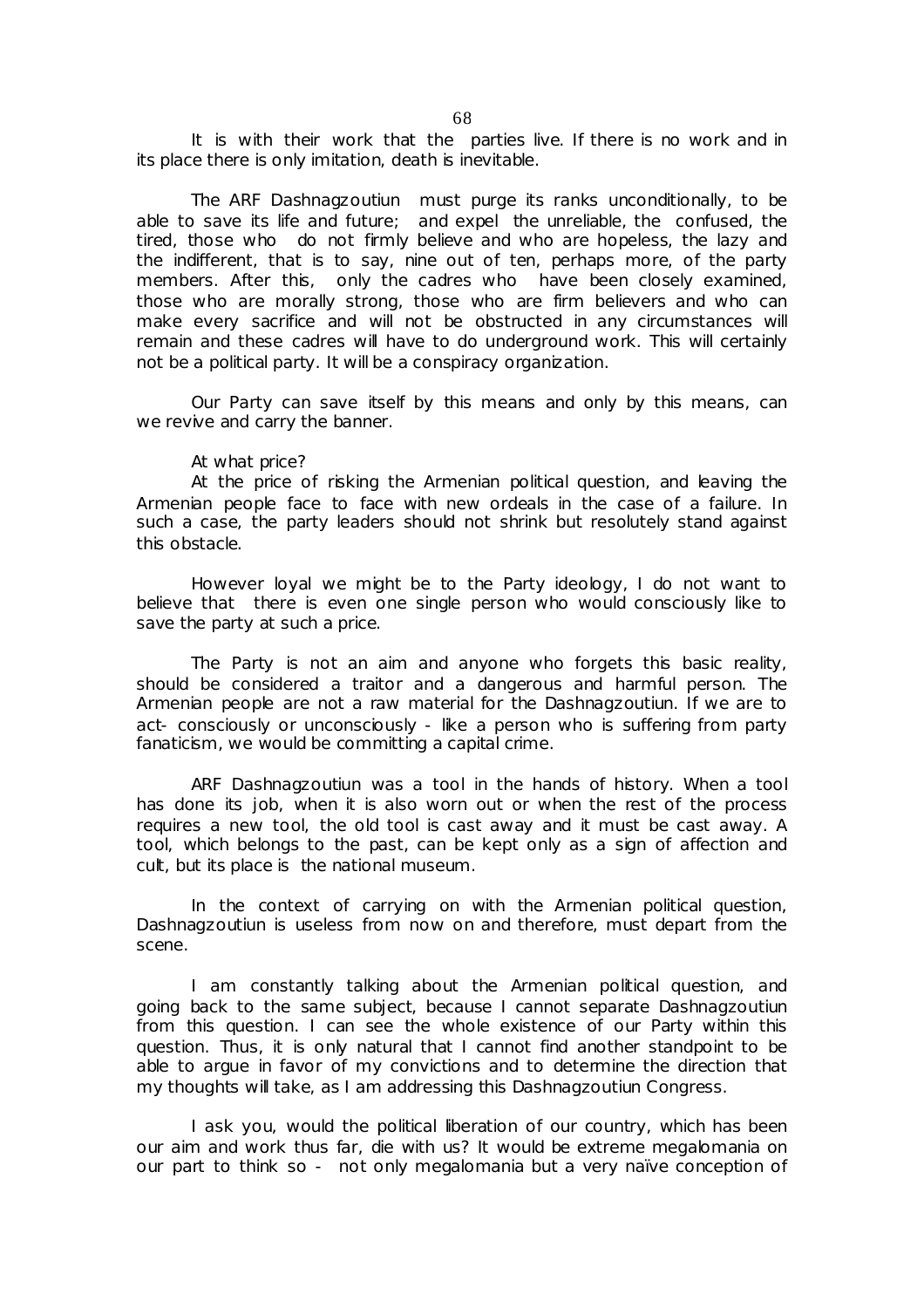historical facts. It is for the very purpose of assuring our National Cause, not to do any harm to it, that I propose the dissolution of our Party

One year ago, although I wrote in Chakatamarta about how harmful the death of ARF Dashnagzoutiun would be to the Armenian question, at the same time, I also stated in the same place, that the actual borders of Dashnagzoutiun have greatly gone beyond our Party organizations; our Party is only one aspect of the Armenian cause, in struggle. The name, Dashnagzoutiun may very well be lost, forgotten but the proud spirit, which gave birth to Dashnagzoutiun, the spirit of freedom will never die and this is the real Dashnagzoutiun. The Party, that is to say, the present organization might dissolve but the mission and the work will survive.

It will never die but even gain a new joy of life.

And for this reason alone- in order that it may be guaranteed and that it may develop further in future- I suggest that the Party commit suicide.

There is one thing that we must understand: The Armenian Bolsheviks who will succeed us have to take up our work and they have taken it up. They have to do it whether or not they are aware of it and whether or not they want to do it. They are, just like us, a tool in the hands of the great master, History. We have done our job, completed a phase, and now the remainder is up to them.

We have to be thankful to the Bolsheviks. They established the same work on surer grounds (if not saved it), by overthrowing us. At that critical moment when we were overpowered by our own work, they took our place.

Our struggle has not died.

Yes, it is true, Armenia, today, is not an independent country, it is just an autonomous region under the authority of the Russian Federation, but how can we know?; Perhaps it is the best solution for Armenia today.

The reality has confirmed this: Hastily founding a sovereign state under the present unfavorable conditions is beyond the powers of the Armenian people. A class, which is politically prepared, is needed in order to be able to attain a medium level of subsistence and to acquire the habits connected with state affairs. Following great upheavals, massacres and plunder, this class needs a peaceful period to get organized and to gather force. In the developing conditions, Armenia has to live this period under Bolshevik banner. Let it be so.

The Dashnagzoutiun cannot assist the Bolsheviks. It is necessary that it may not be overthrown, and in order that it may not be upset the Dashnagzoutiun has only one means - to depart from the scene.

We very often hear that following one single political line will not be sufficient in order to solve our problem; for caution requires that one tendency should be accompanied by another parallel tendency. The Armenian Bolsheviks are following the Russian line; let them follow it, but other possibilities should also be kept in mind. For example, today, the Russian Bolsheviks are in the same front with the Turks, but tomorrow this artificial bloc may fall to pieces and we may have to find a common language with the Turks and the Europeans situated in their back. Consequently, we may have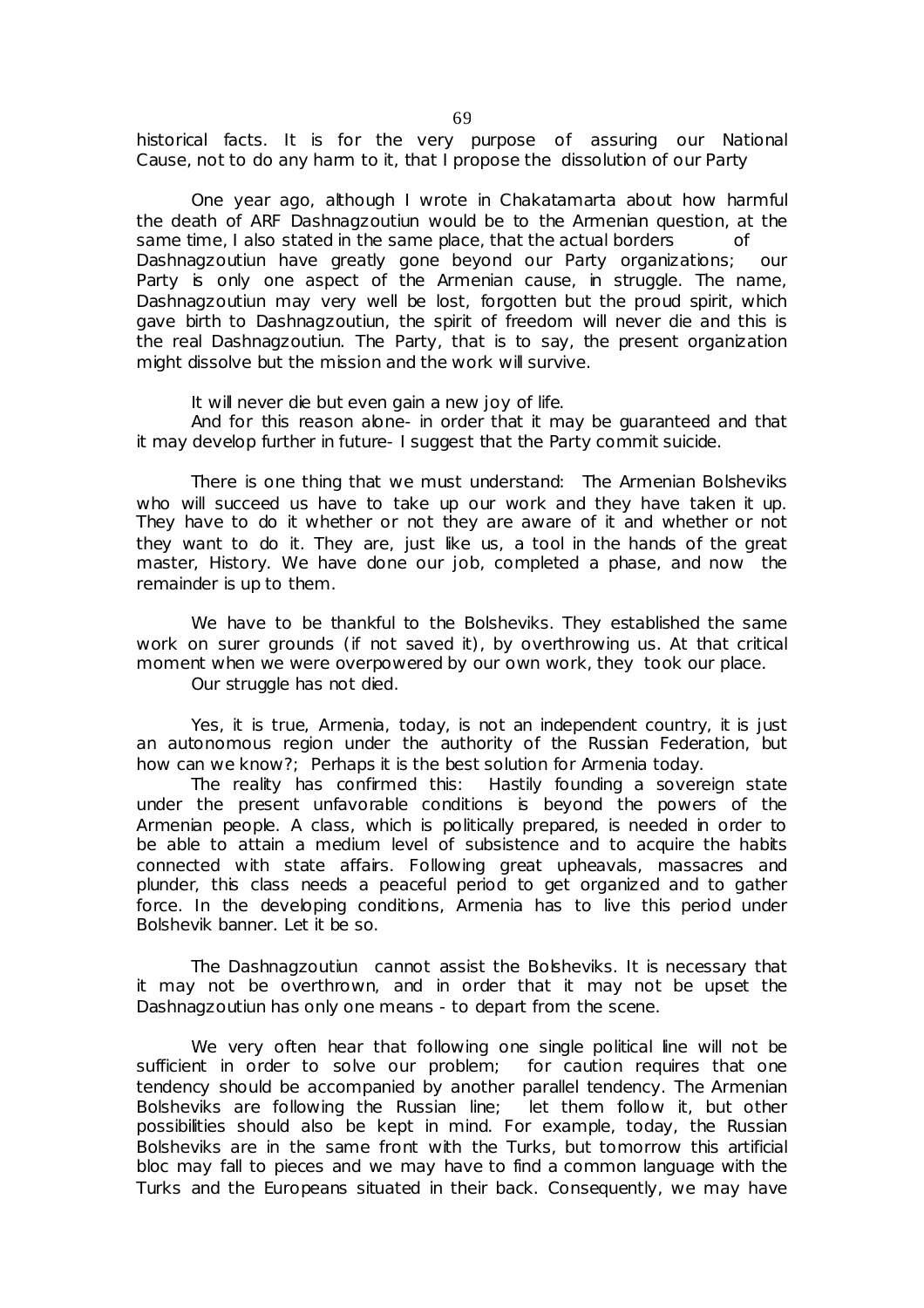to maintain relations with the Turks of tomorrow. Although there is nothing left for Dashnagzoutiun to do, it must maintain its existence and its present anti-Bolshevik position at least for this purpose.

I object to neither this possibility nor the existence of a second possibility.

However, I insist on one point: This role is not suitable for ARF Dashnagzoutiun. Dashnagzoutiun is a more unacceptable participator of talks with Turks than with the Bolsheviks. If one day the need arises to hold talks with the Turks, other people who have a different understanding, a different psychology and especially, a different past (or no past) must come to the scene. At this point, Dashnagzoutiun cannot be helpful but on the contrary, might constitute an obstacle.

It is claimed that the Bolshevik regime and authority are not eternal. That is to say, Bolshevism may fall from power more or less unexpectedly, in the short or long run. Consequently, a reserve force, another organization is needed to substitute Bolshevism and to take hold of the leadership so that the country may not fall into anarchy.

Dashnagzoutiun should at least be kept for those days.

At this point, I would like to argue: Even if such a situation arises, I declare and I insist that the new authority will not be established by Dashnagzoutiun.

When the present conditions show a considerable change, the Soviet authority, which does not suit the Armenian reality and is alien to it, will leave its place to other political and social groups; it will consider its own role accomplished and completed. However, the force that will substitute the Bolsheviks is not Dashnagzoutiun.

New conditions will bring new demands.

Political (especially revolutionary) parties are not constantly renewed, trying to confirm to the demands of the day; they arise in certain periods and perform certain duties, using certain means. A party cannot get rid of its past, no matter how much it desires to. The past will always hover over the present and will surround it: Memories, habits, relations, sympathies, and antipathies will come to the surface and will insert a kind of anarchy into the daily work.

New wine is never stored in old barrels, because the barrel will break down and the wine will flow away.

ARF Dashnagzoutiun was useful for Armenia and the Armenian cause in the past. In the future, it will be of no use. Another Dashnagzoutiun, perhaps a Dashnagzoutiun of the Armenian Republic will occupy its place.

There is nothing left for Dashnagzoutiun to do… Neither today, nor tomorrow nor in the future. It must end its existence with its own hands. It must do this for the sake of its own past, to save its own name and honor.

Let us look around: Are we actually living the present? Is this actually a party activity and party life? Is it not clearly seen that we have already